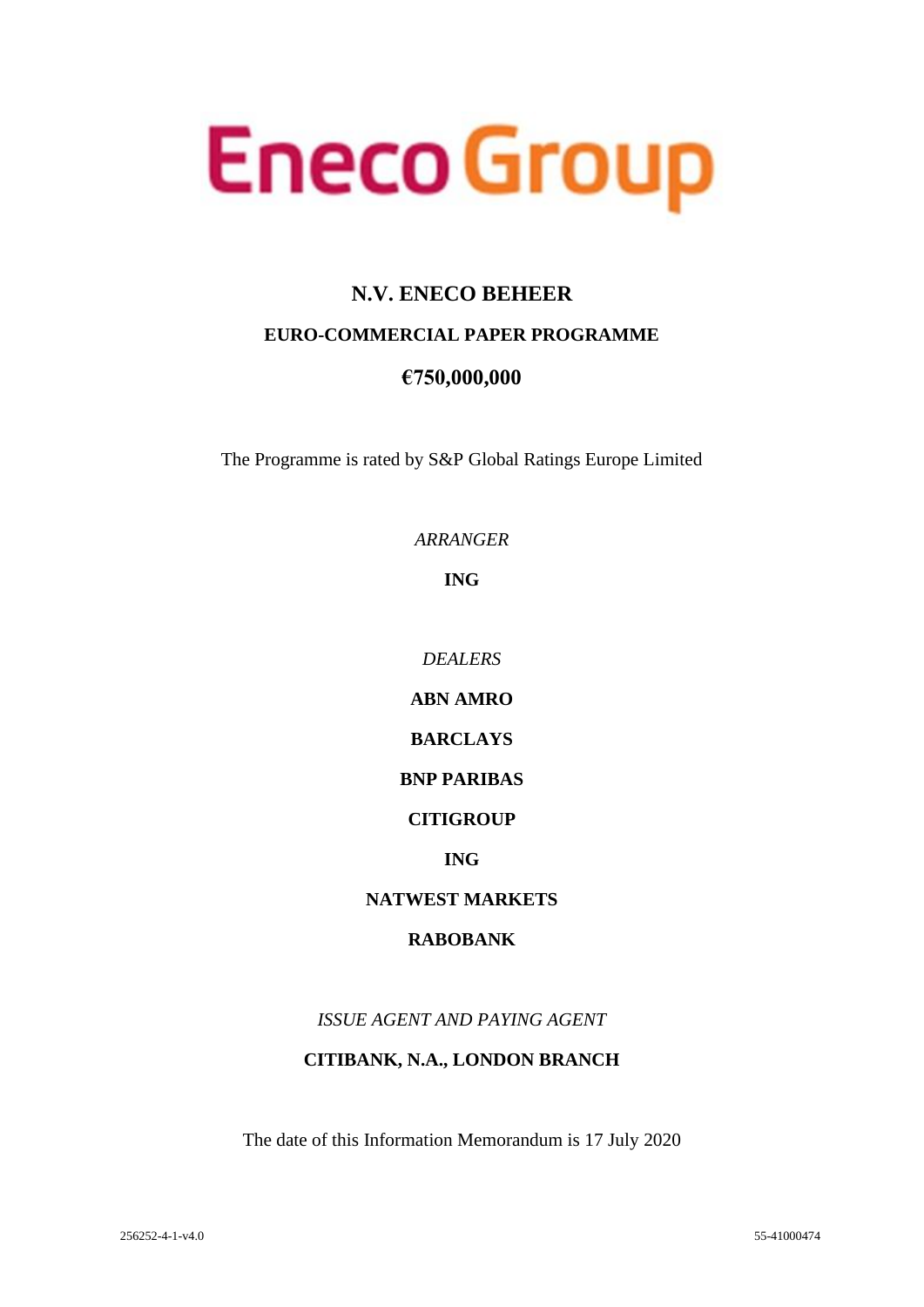## **IMPORTANT NOTICE**

This Information Memorandum (together with any supplementary information memorandum and information incorporated herein by reference, the "**Information Memorandum**") contains summary information provided by N.V. Eneco Beheer (the "**Issuer**") in connection with a eurocommercial paper programme (the "**Programme**") under which the Issuer may issue and have outstanding at any time euro-commercial paper notes (the "**Notes**") up to a maximum aggregate amount of  $\epsilon$ 750,000,000 or its equivalent in alternative currencies. Under the Programme, the Issuer may issue Notes outside the United States pursuant to Regulation S ("**Regulation S**") of the United States Securities Act of 1933, as amended (the "**Securities Act**"). The Issuer has, pursuant to a dealer agreement dated on or about the date hereof (the "**Dealer Agreement**"), appointed ING Bank N.V. as arranger for the Programme (the "**Arranger**"), appointed ABN AMRO Bank N.V., Barclays Bank Ireland PLC, Barclays Bank PLC, BNP Paribas, Citigroup Global Markets Limited, Citigroup Global Markets Europe AG, Coöperatieve Rabobank U.A., ING Bank N.V. and NatWest Markets N.V as dealers for the Notes (the "**Dealers**") and authorised and requested the Dealers to circulate the Information Memorandum in connection with the Programme on their behalf to purchasers or potential purchasers of the Notes.

**THE NOTES HAVE NOT BEEN AND WILL NOT BE REGISTERED UNDER THE SECURITIES ACT OR ANY U.S. STATE SECURITIES LAWS AND MAY NOT BE OFFERED, SOLD OR DELIVERED WITHIN THE UNITED STATES OR TO, OR FOR THE ACCOUNT OR BENEFIT OF, U.S. PERSONS (AS DEFINED IN REGULATION S) ("U.S. PERSONS") UNLESS AN EXEMPTION FROM THE REGISTRATION REQUIREMENTS OF THE SECURITIES ACT IS AVAILABLE AND IN ACCORDANCE WITH ALL APPLICABLE SECURITIES LAWS OF ANY STATE OF THE UNITED STATES AND ANY OTHER JURISDICTION.**

**The Notes have not been approved or disapproved by the United States Securities and Exchange Commission or any other securities commission or other regulatory authority in the United States, nor have the foregoing authorities approved this Information Memorandum or confirmed the accuracy or determined the adequacy of the information contained in this Information Memorandum. Any representation to the contrary is unlawful.**

In accordance with the Short-Term European Paper ("**STEP**") initiative, this Programme has been submitted to the STEP Secretariat in order to apply for the STEP label in respect of Notes to be issued with a maturity of not more than 364 days from and including the date of issue. The status of STEP compliance of this Programme can be determined from the STEP market website (www.stepmarket.org).

The Issuer has confirmed to the Arranger and the Dealers that the information contained or incorporated by reference in the Information Memorandum is true and accurate in all material respects and not misleading and that there are no other facts the omission of which makes the Information Memorandum as a whole or any such information contained or incorporated by reference therein misleading.

Neither the Issuer, the Arranger nor the Dealers accept any responsibility, express or implied, for updating the Information Memorandum and neither the delivery of the Information Memorandum nor any offer or sale made on the basis of the information in the Information Memorandum shall under any circumstances create any implication that the Information Memorandum is accurate at any time subsequent to the date thereof with respect to the Issuer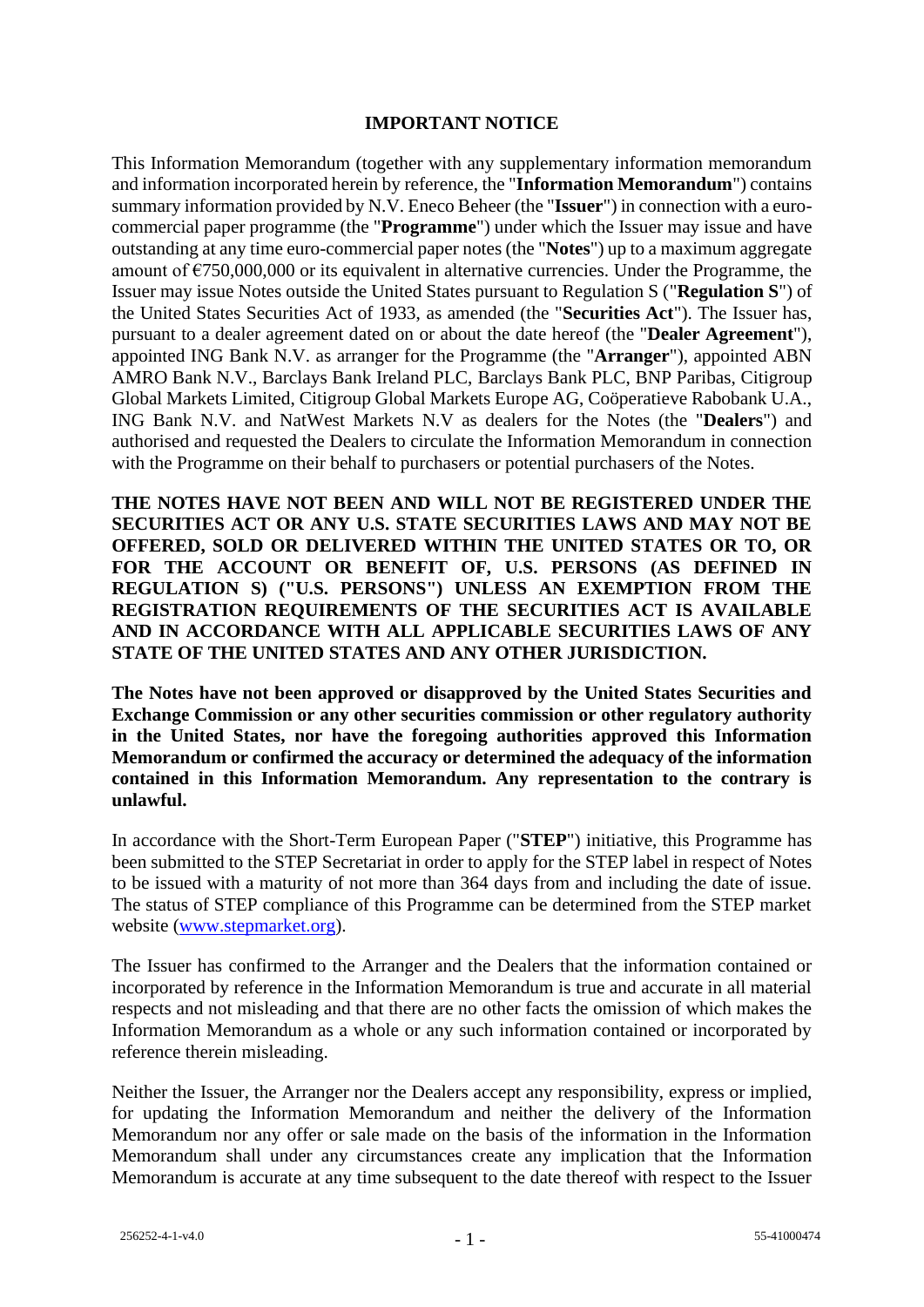or that there has been no change in the business, financial condition or affairs of the Issuer since the date thereof.

No person is authorised by the Issuer to give any information or to make any representation not contained in the Information Memorandum and any information or representation not contained therein must not be relied upon as having been authorised.

Neither the Arranger nor any Dealer has independently verified the information contained in the Information Memorandum. Accordingly, no representation or warranty or undertaking (express or implied) is made, and no responsibility or liability is accepted by the Arranger or the Dealers as to the authenticity, origin, validity, accuracy or completeness of, or any errors in or omissions from, any information or statement contained in the Information Memorandum or in or from any accompanying or subsequent material or presentation.

The information contained in the Information Memorandum is not and should not be construed as a recommendation by the Arranger, the Dealers or the Issuer that any recipient should purchase Notes. Each such recipient must make and shall be deemed to have made its own independent assessment and investigation of the financial condition, affairs and creditworthiness of the Issuer and of the Programme as it may deem necessary and must base any investment decision upon such independent assessment and investigation and not on the Information Memorandum.

Neither the Arranger nor any Dealer undertakes to review the business or financial condition or affairs of the Issuer during the life of the Programme, nor undertakes to advise any recipient of the Information Memorandum of any information or change in such information coming to the Arranger's or any Dealer's attention.

Neither the Arranger nor any of the Dealers accepts any liability in relation to this Information Memorandum or its distribution by any other person or for any acts or omissions of the Issuer or any third party in connection with this Information Memorandum or the issuance and offering of any Notes from time to time. This Information Memorandum does not, and is not intended to, constitute an offer or invitation to any person to purchase Notes. The distribution of this Information Memorandum and the offering for sale of Notes or any interest in such Notes or any rights in respect of such Notes, in certain jurisdictions, may be restricted by law. Persons obtaining this Information Memorandum or any Notes or any interest in such Notes or any rights in respect of such Notes are required by the Issuer, the Arranger and the Dealers to inform themselves about and to observe any such restrictions. In particular, but without limitation, such persons are required to comply with the restrictions on offers or sales of Notes and on distribution of this Information Memorandum and other information in relation to the Notes, the Issuer set out under "*Selling Restrictions*" below.

No application will be made at any time to list the Notes on any stock exchange.

A communication of an invitation or inducement to engage in investment activity (within the meaning of Section 21 of the Financial Services and Markets Act 2000 (the "**FSMA**")) received in connection with the issue or sale of any Notes will only be made in circumstances in which Section 21(1) of the FSMA does not apply to the Issuer.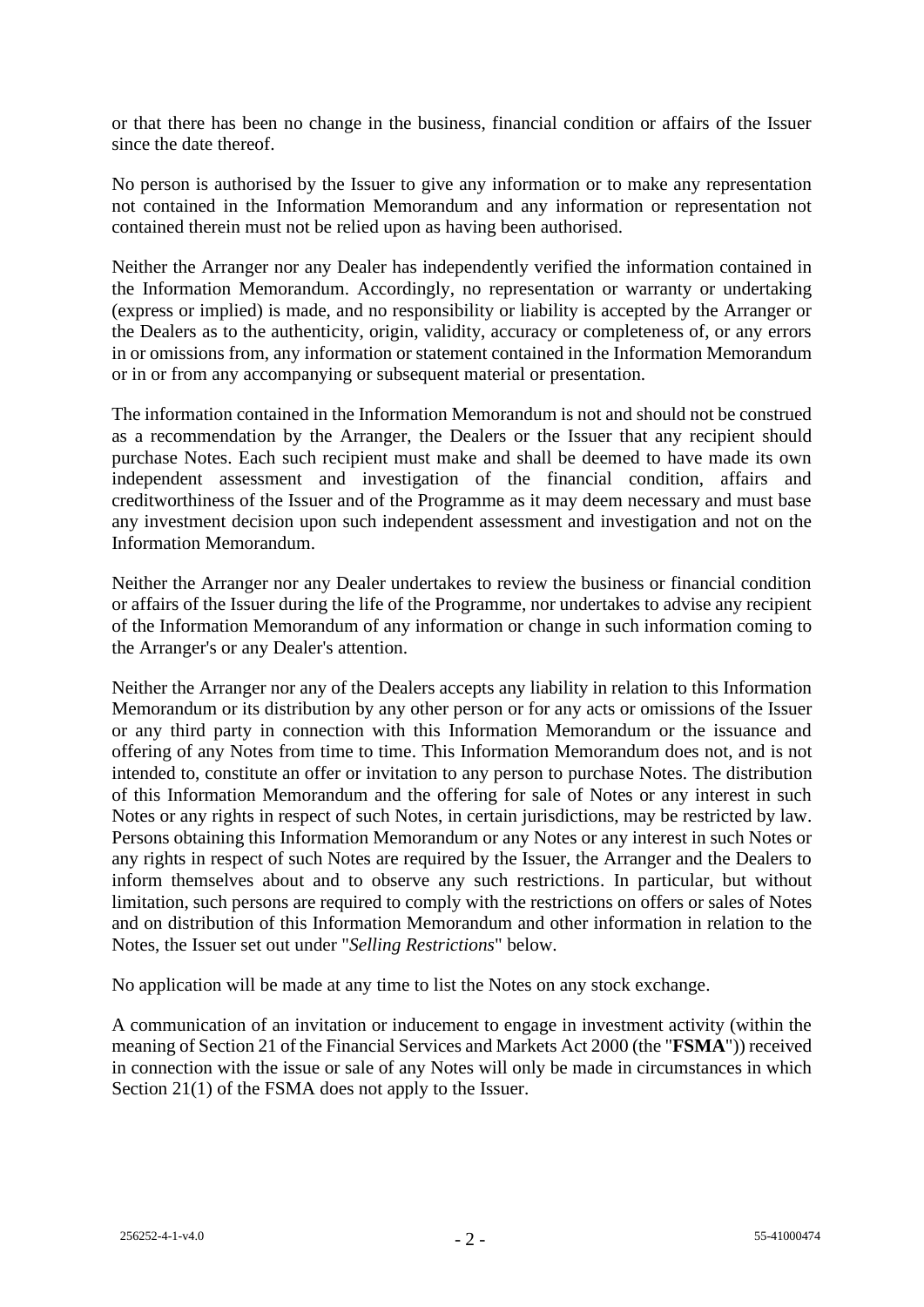# **MiFID II Product Governance**

Solely by virtue of appointment as Arranger or Dealer, as applicable, on this Programme, neither the Arranger nor the Dealers nor any of their respective affiliates will be a manufacturer for the purposes of the EU Delegated Directive 2017/593.

# **Tax**

No comment is made and no advice is given by the Issuer, the Arranger or any Dealer in respect of taxation matters relating to the Notes and each investor is advised to consult its own professional adviser.

## **Interpretation**

In the Information Memorandum, references to euro and  $\epsilon$  are to the lawful currency introduced at the start of the third stage of the European Economic and Monetary Union pursuant to the Treaty on the Functioning of the European Union, as amended from time to time; references to Sterling and £ are to pounds sterling; references to U.S. dollars and U.S.\$ are to United States dollars; references to JPY and ¥ are to Japanese Yen.

Capitalised terms defined in the forms of the Notes set out under "*Forms of Notes*" have the same meanings when used elsewhere in this Information Memorandum.

Any reference in this Information Memorandum to any legislation (whether primary legislation or other subsidiary legislation made pursuant to primary legislation) shall be construed as a reference to such legislation as the same may have been, or may from time to time be, amended, superseded or re-enacted.

Where the Information Memorandum refers to the provisions of any other document, such reference should not be relied upon and the document must be referred to for its full effect.

References to websites in this Information Memorandum are made as inactive textual references for informational purposes only; information found at such websites is not incorporated by reference in this Information Memorandum.

## **Documents Incorporated By Reference**

The most recently published audited consolidated financial statements of the Issuer and any subsequently published interim financial statements (whether audited or unaudited) of the Issuer shall be deemed to be incorporated in, and to form part of, this Information Memorandum.

Any statement contained in a document incorporated by reference into this Information Memorandum or contained in any supplementary information memorandum or in any document incorporated by reference therein shall, to the extent applicable (whether expressly, by implication or otherwise), be deemed to modify or supersede earlier statements contained in this Information Memorandum or in a document which is incorporated by reference in this Information Memorandum. Any statement so modified or superseded shall not be deemed, except as so modified or superseded, to constitute a part of this Information Memorandum.

Except as provided above, no other information, including information on the website of the Issuer is incorporated by reference into this Information Memorandum.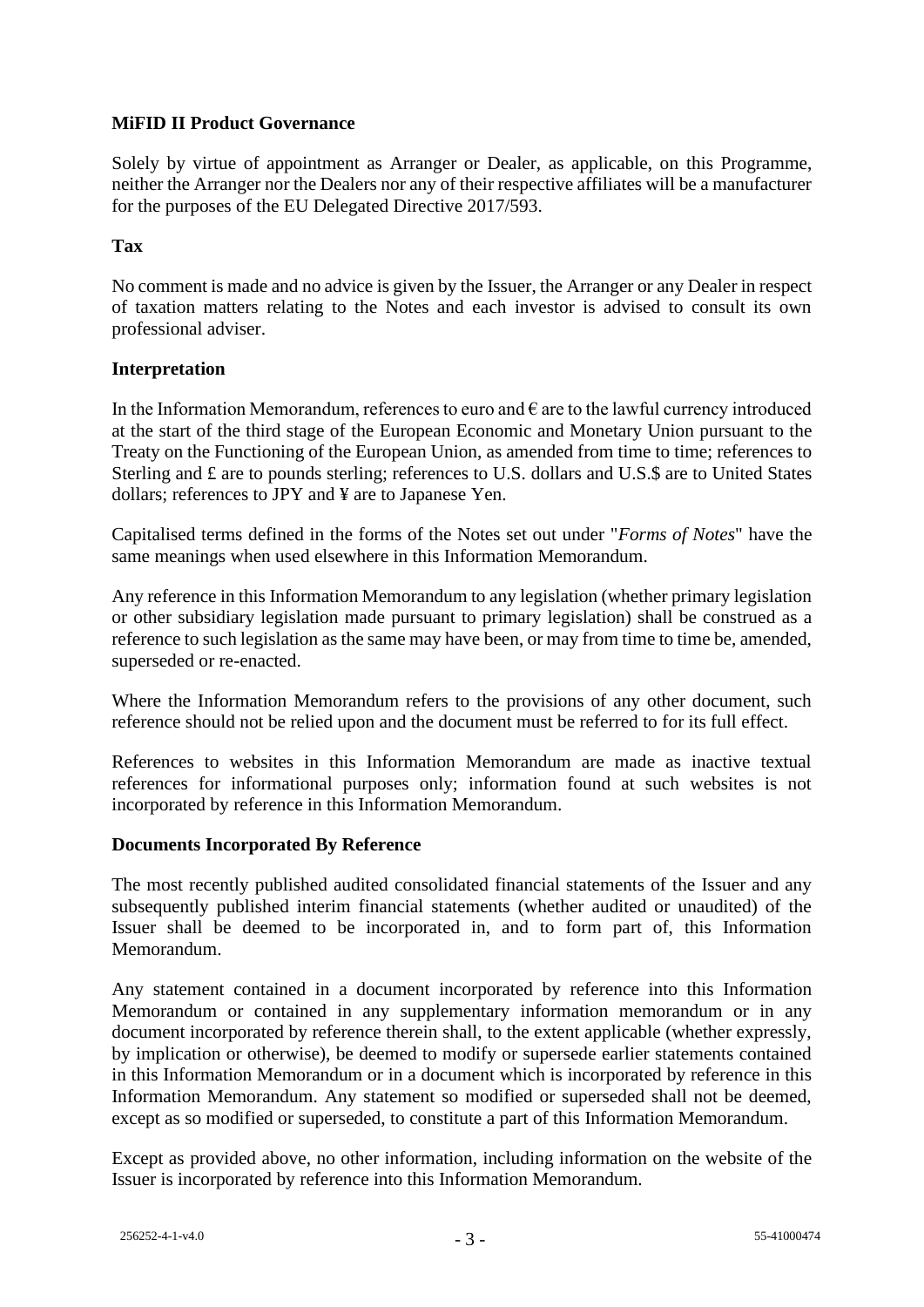Each Dealer will, following receipt of such documentation from the Issuer, provide to each person to whom a copy of this Information Memorandum has been delivered, upon request of such person, a copy of any or all the documents incorporated herein by reference unless such documents have been modified or superseded as specified above. Written requests for such documents should be directed to the relevant Dealer at its office as set out at the end of this Information Memorandum.

# **Documents Available For Inspection**

For so long as the Programme remains in effect or any Notes are outstanding, copies of the Issuer's financial statements from time to time incorporated by reference in this Information Memorandum and the Agency Agreement (as defined herein) may be inspected during normal business hours, free of charge, at the offices of the Issuer and Principal Paying Agent as set out at the end of this Information Memorandum.

Copies of the Issuer's financial statements from time to time incorporated by reference in this Information Memorandum can also be obtained from its website at [https://www.eneco.nl/over](https://www.eneco.nl/over-ons/Nieuws-en-cijfers/Financien/)[ons/Nieuws-en-cijfers/Financien/.](https://www.eneco.nl/over-ons/Nieuws-en-cijfers/Financien/)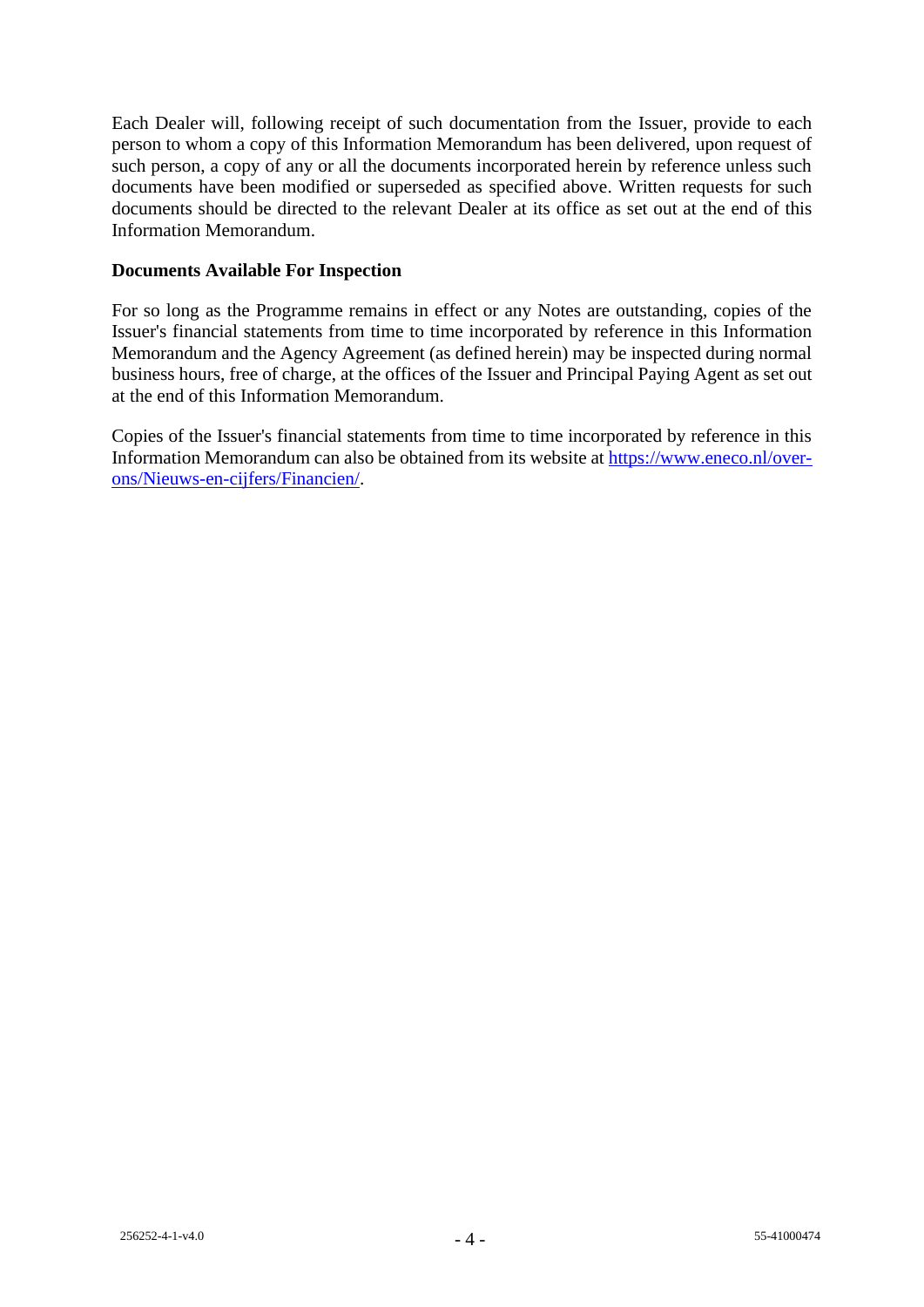# **CONTENTS**

| Clause | Page |
|--------|------|
|        |      |
|        |      |
|        |      |
|        |      |
|        |      |
|        |      |
|        |      |
|        |      |
| 6.(c)  |      |
| 6.(d)  |      |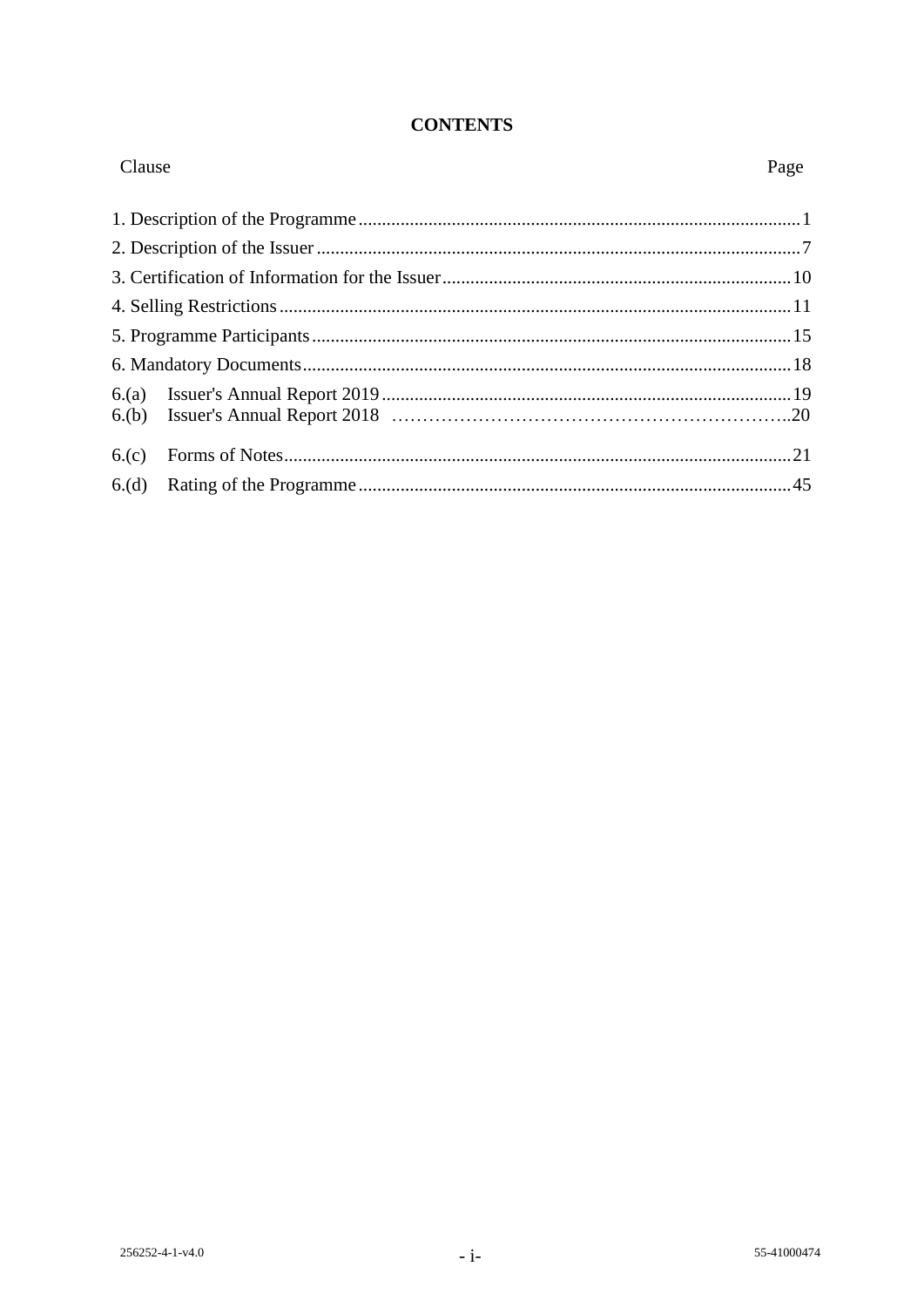# **1. DESCRIPTION OF THE PROGRAMME**

|     | <b>DESCRIPTION OF THE PROGRAMME</b> |                                                                                                                   |  |
|-----|-------------------------------------|-------------------------------------------------------------------------------------------------------------------|--|
|     | <b>Name of the Programme:</b>       | N.V. Eneco Beheer Euro-Commercial Paper<br>Programme                                                              |  |
| 1.1 | <b>Type of Programme:</b>           | Euro-Commercial Paper.                                                                                            |  |
| 1.2 | Name of the Issuer:                 | N.V. Eneco Beheer                                                                                                 |  |
| 1.3 | <b>Type of Issuer:</b>              | Non-financial corporation.                                                                                        |  |
| 1.4 | <b>Purpose of the Programme:</b>    | The net proceeds from each issue of Notes will be<br>applied by the Issuer for its general corporate<br>purposes. |  |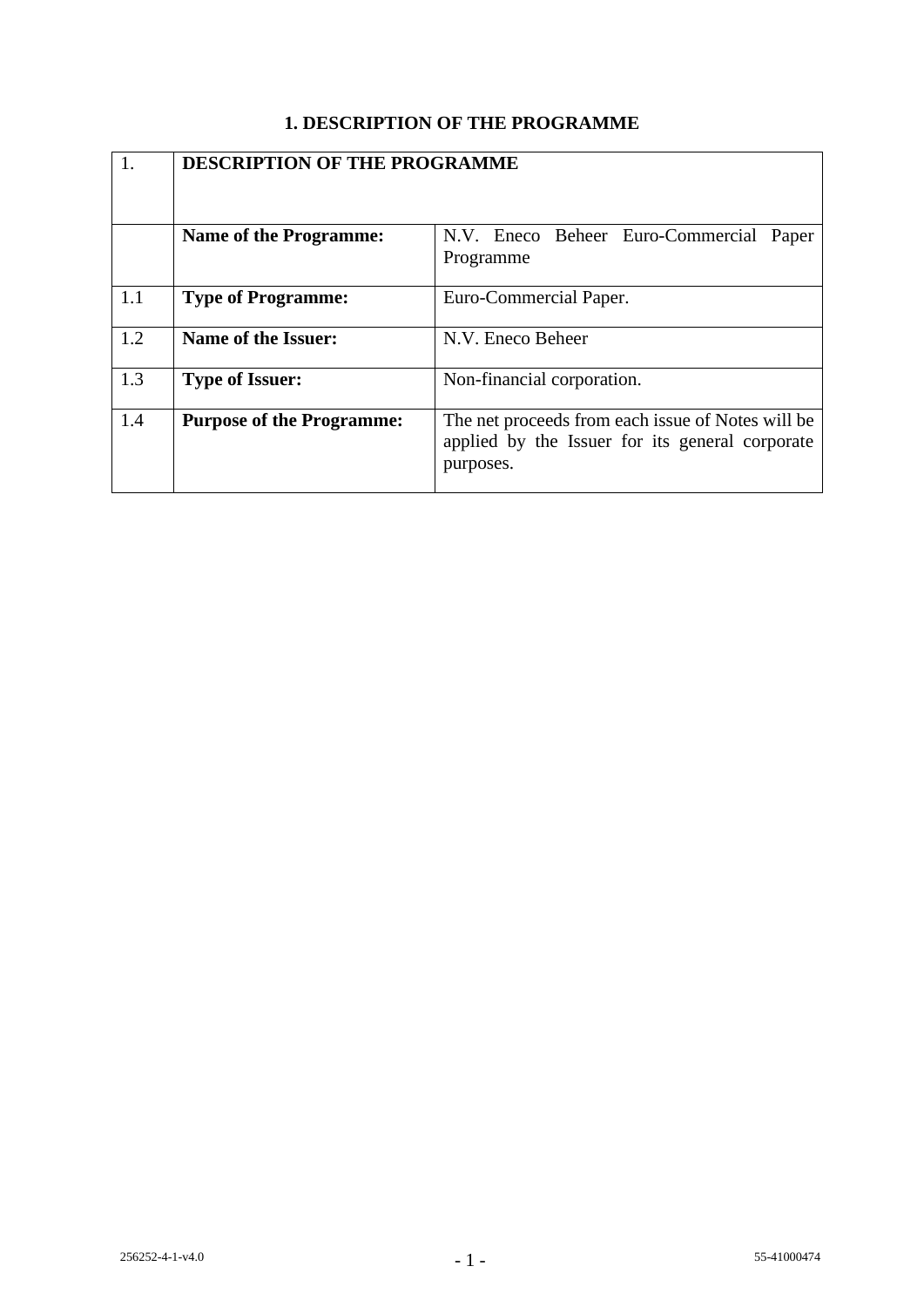| 1.5 | <b>Maximum outstanding of the</b>                | €750,000,000                                                                                                                                                                                                                                                                                                                                                                                                                                                                                                                                                                                                                                                                                                                                                                                                                                                                                                                                  |
|-----|--------------------------------------------------|-----------------------------------------------------------------------------------------------------------------------------------------------------------------------------------------------------------------------------------------------------------------------------------------------------------------------------------------------------------------------------------------------------------------------------------------------------------------------------------------------------------------------------------------------------------------------------------------------------------------------------------------------------------------------------------------------------------------------------------------------------------------------------------------------------------------------------------------------------------------------------------------------------------------------------------------------|
|     | <b>Programme Size:</b>                           | The outstanding principal amount of the Notes<br>will not exceed $\epsilon$ 750,000,000 (or its equivalent in<br>other currencies) at any time. The Maximum<br>Amount (as defined in the Dealer Agreement)<br>may be increased from time to time in accordance<br>with the Dealer Agreement.                                                                                                                                                                                                                                                                                                                                                                                                                                                                                                                                                                                                                                                  |
| 1.6 | <b>Characteristics and Form of</b><br>the Notes: | The Notes will be in bearer form. The Notes will<br>initially be in global form ("Global Notes"). A<br>Global Note will be exchangeable into definitive<br>("Definitive<br>Notes")<br>only<br>in<br>the<br>notes<br>circumstances set out in that Global Note.<br>On or before the issue date in respect of any Notes,<br>if the relevant Global Note indicates that it is<br>intended to be a New Global Note ("NGN"), the<br>Global Note will be delivered to a Common<br>Safekeeper (as defined below) for the Relevant<br>Clearing Systems (as defined below). The<br>interests of individual holders in each Global Note<br>that is a NGN will be represented by the records                                                                                                                                                                                                                                                             |
|     |                                                  | of the Relevant Clearing System.<br>"Common Safekeeper" means, in respect of any<br>Global Note which is a NGN, the common<br>safekeeper which is appointed by the Relevant<br>Clearing Systems in respect of such NGN or, if<br>such Global Note is a NGN intended to be held in<br>a manner that would allow for collateral purposes<br>in credit operations of the central banking system<br>for the euro (the "Eurosystem"), the common<br>safekeeper which is appointed for the Issuer and<br>eligible to hold such Global Note for the purpose<br>of the requirements relating to collateral for<br>Eurosystem monetary<br>and<br>intra-day<br>credit<br>operations. If the Common Safekeeper as at the<br>relevant issue date ceases to be so eligible after the<br>relevant issue date, the relevant Notes will no<br>longer qualify for Eurosystem eligibility unless a<br>new common safekeeper is appointed who is so<br>eligible. |
| 1.7 | <b>Yield Basis:</b>                              | The Notes may be issued at a discount or may bear<br>fixed or floating rate interest.                                                                                                                                                                                                                                                                                                                                                                                                                                                                                                                                                                                                                                                                                                                                                                                                                                                         |
| 1.8 | <b>Currencies of issue of the</b><br>Notes:      | Notes may be denominated in euros, U.S. dollars,<br>JPY, Sterling or any other currency subject to                                                                                                                                                                                                                                                                                                                                                                                                                                                                                                                                                                                                                                                                                                                                                                                                                                            |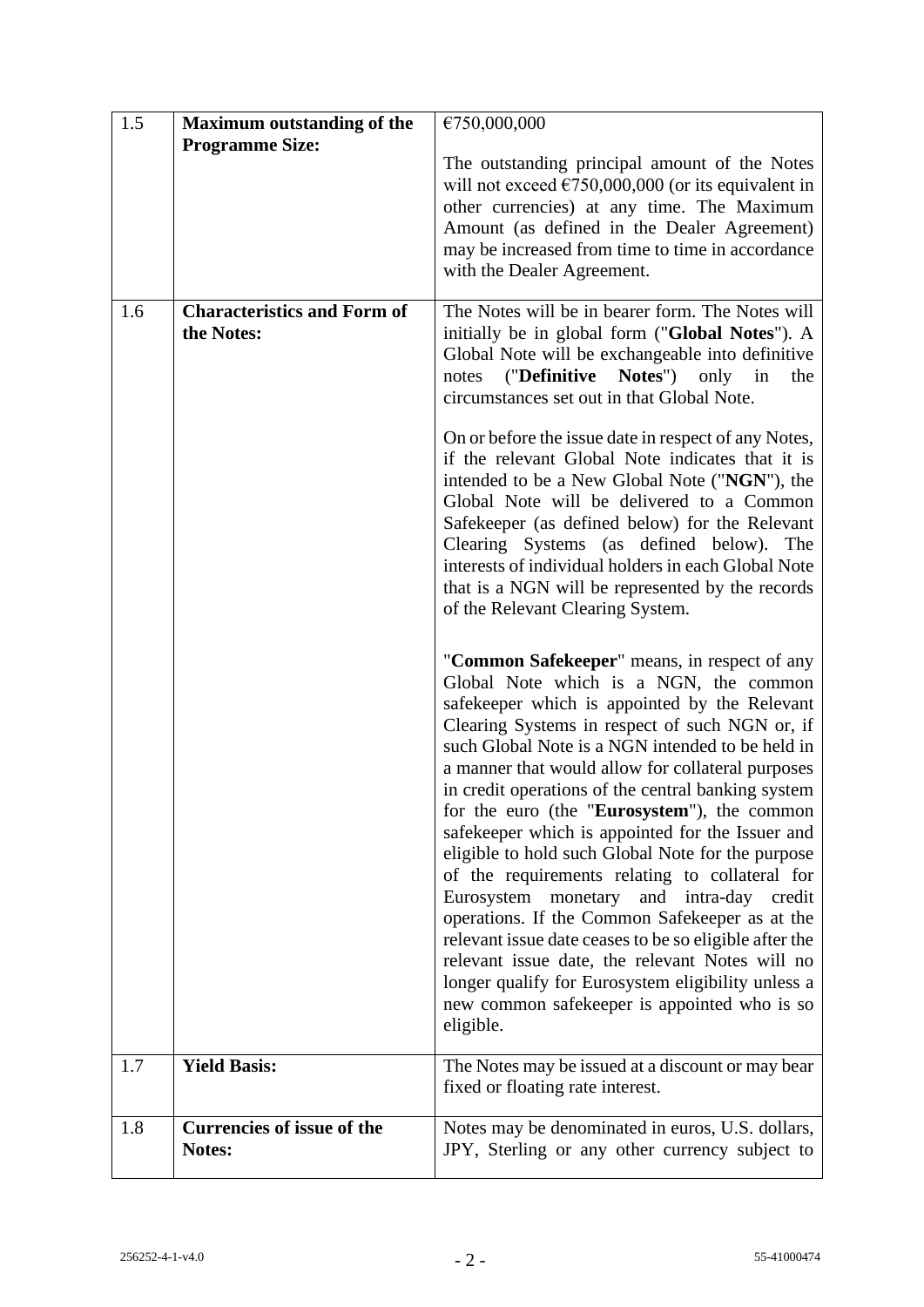|      |                                             | applicable legal<br>compliance with any<br>and<br>regulatory requirements.                                                                                                                                                                                                                                                                                                                                                                            |
|------|---------------------------------------------|-------------------------------------------------------------------------------------------------------------------------------------------------------------------------------------------------------------------------------------------------------------------------------------------------------------------------------------------------------------------------------------------------------------------------------------------------------|
| 1.9  | <b>Maturity of the Notes:</b>               | The tenor of the Notes shall be not less than one<br>day or more than 364 days from and including the<br>date of issue, to (but excluding) the maturity date,<br>subject to compliance with any applicable legal<br>and regulatory requirements.                                                                                                                                                                                                      |
| 1.10 | <b>Minimum Issuance Amount:</b>             | At least £100,000 or any of the other initial<br>minimum denominations (as set out in 1.11<br>below) in any other currency.                                                                                                                                                                                                                                                                                                                           |
| 1.11 | Minimum denomination of the<br>Notes:       | Notes may have any denomination, subject to<br>compliance with any applicable legal and<br>regulatory requirements. The initial minimum<br>denominations for Notes are U.S.\$500,000,<br>€500,000, £100,000, and ¥100,000,000. The<br>minimum denominations of Notes denominated in<br>other currencies will be in accordance with any<br>applicable legal and regulatory requirements.<br>Minimum denominations may be changed from<br>time to time. |
| 1.12 | <b>Status of the Notes:</b>                 | The Issuer's obligations under the Notes will rank<br>at least pari passu with all present and future<br>unsecured and unsubordinated obligations of the<br>other than obligations mandatorily<br>Issuer<br>preferred by law applying to companies generally.                                                                                                                                                                                         |
| 1.13 | Governing Law that applies to<br>the Notes: | The Notes and any non-contractual obligations<br>arising out of or in connection with them will be<br>governed by and construed in accordance with the<br>laws of The Netherlands.                                                                                                                                                                                                                                                                    |
| 1.14 | Listing:                                    | The Notes will not be listed on any stock<br>exchange.                                                                                                                                                                                                                                                                                                                                                                                                |
| 1.15 | <b>Settlement system:</b>                   | The Notes will be settled through Euroclear Bank<br>SA/NV ("Euroclear"), Clearstream Banking,<br>S.A. ("Clearstream, Luxembourg") or any other<br>clearing system recognised as being a STEP-<br>eligible Securities Settlement System (as defined<br>in the STEP market convention).                                                                                                                                                                 |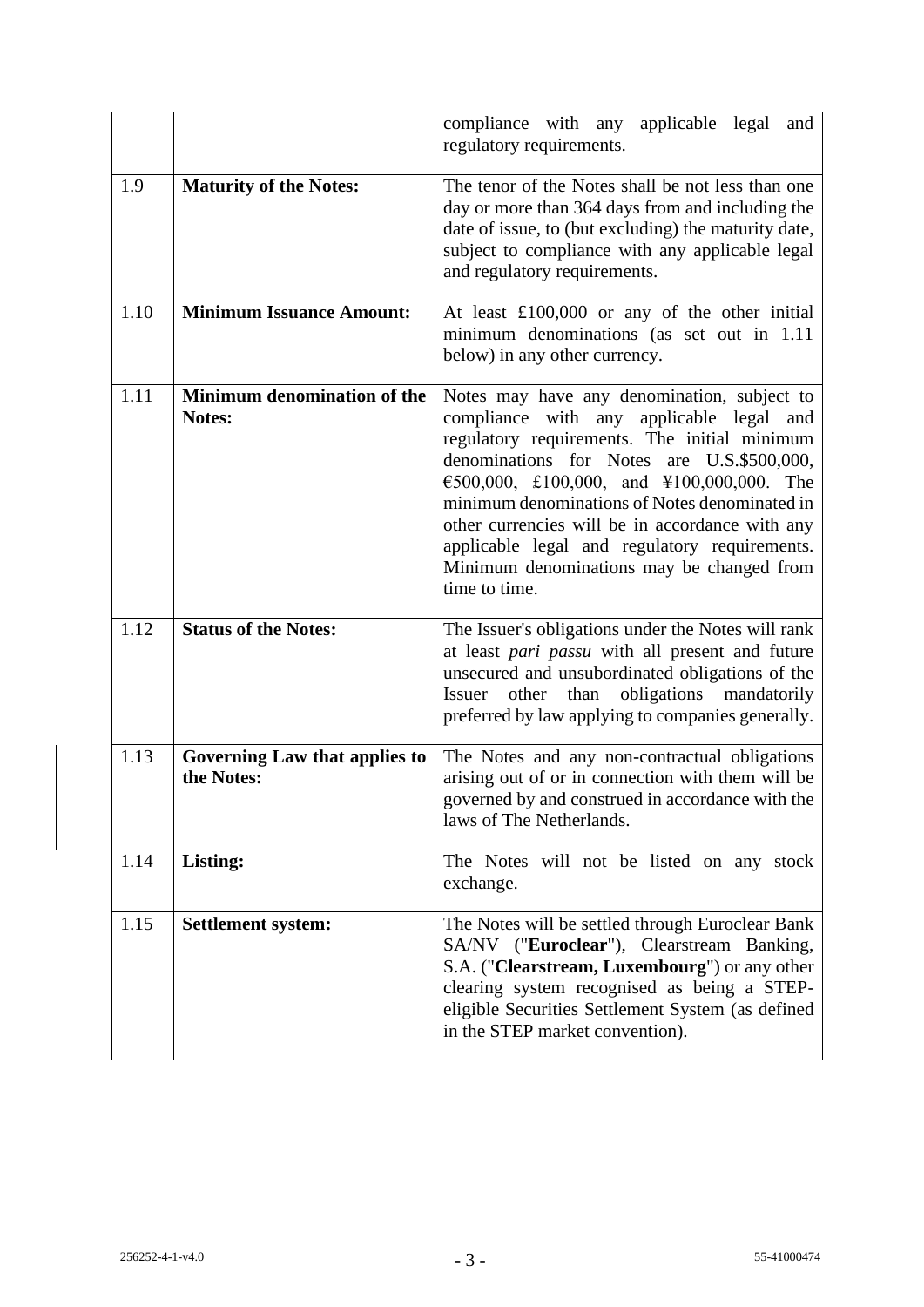|      |                                    | If, after the relevant issue date, any Relevant<br>Clearing System ceases (i) to be a STEP compliant<br>Securities Settlement System and/or (ii) (in the<br>case of a Global Note intended to be held in a<br>manner that would allow Eurosystem eligibility)<br>to be authorised to hold notes as eligible collateral<br>for Eurosystem monetary policy and intra-day<br>credit operations, the Issuer and the Issue and<br>Paying Agent may agree that the relevant Notes<br>may be settled through such other securities<br>clearance and/or settlement system(s) that are<br>STEP compliant and/or are so authorised, as the<br>case may be. |
|------|------------------------------------|--------------------------------------------------------------------------------------------------------------------------------------------------------------------------------------------------------------------------------------------------------------------------------------------------------------------------------------------------------------------------------------------------------------------------------------------------------------------------------------------------------------------------------------------------------------------------------------------------------------------------------------------------|
| 1.16 | <b>Rating(s) of the Programme:</b> | Notes issued under the Programme have been<br>assigned ratings by S&P Global Ratings Europe<br>Limited. A rating is not a recommendation to buy,<br>sell or hold securities and may be subject to<br>suspension, reduction or withdrawal at any time<br>by the relevant rating agency.                                                                                                                                                                                                                                                                                                                                                           |
| 1.17 | <b>Guarantor:</b>                  | No.                                                                                                                                                                                                                                                                                                                                                                                                                                                                                                                                                                                                                                              |
| 1.18 | <b>Issue and Paying Agent(s):</b>  | Citibank, N.A., London Branch                                                                                                                                                                                                                                                                                                                                                                                                                                                                                                                                                                                                                    |
| 1.19 | Arranger(s):                       | ING Bank N.V.                                                                                                                                                                                                                                                                                                                                                                                                                                                                                                                                                                                                                                    |
| 1.20 | <b>Dealers:</b>                    | ABN AMRO Bank N.V., Barclays Bank Ireland<br>PLC, Barclays Bank PLC, BNP Paribas, Citigroup<br>Global Markets Limited, Citigroup<br>Global<br>Markets Europe AG, Coöperatieve Rabobank<br>U.A., ING Bank N.V. and NatWest Markets N.V.                                                                                                                                                                                                                                                                                                                                                                                                           |
| 1.21 | <b>Selling Restrictions:</b>       | Offers and sales of Notes and the distribution of<br>Information<br>Memorandum<br>and<br>other<br>this<br>information relating to the Issuer and the Notes are<br>subject to certain restrictions, details of which are<br>set out under "Selling Restrictions" below.                                                                                                                                                                                                                                                                                                                                                                           |
| 1.22 | <b>Taxation:</b>                   | All payments in respect of the Notes shall be made<br>without withholding or deduction for or on<br>account of any taxes imposed by The Netherlands<br>or any jurisdiction through or from which<br>payments are made, unless such withholding or<br>deduction is required by law. If such withholding<br>or deduction is required by law, the Issuer shall,<br>subject to certain exceptions, be required to pay<br>such additional amounts as shall result in receipt<br>by the holder of such amounts as would have been                                                                                                                      |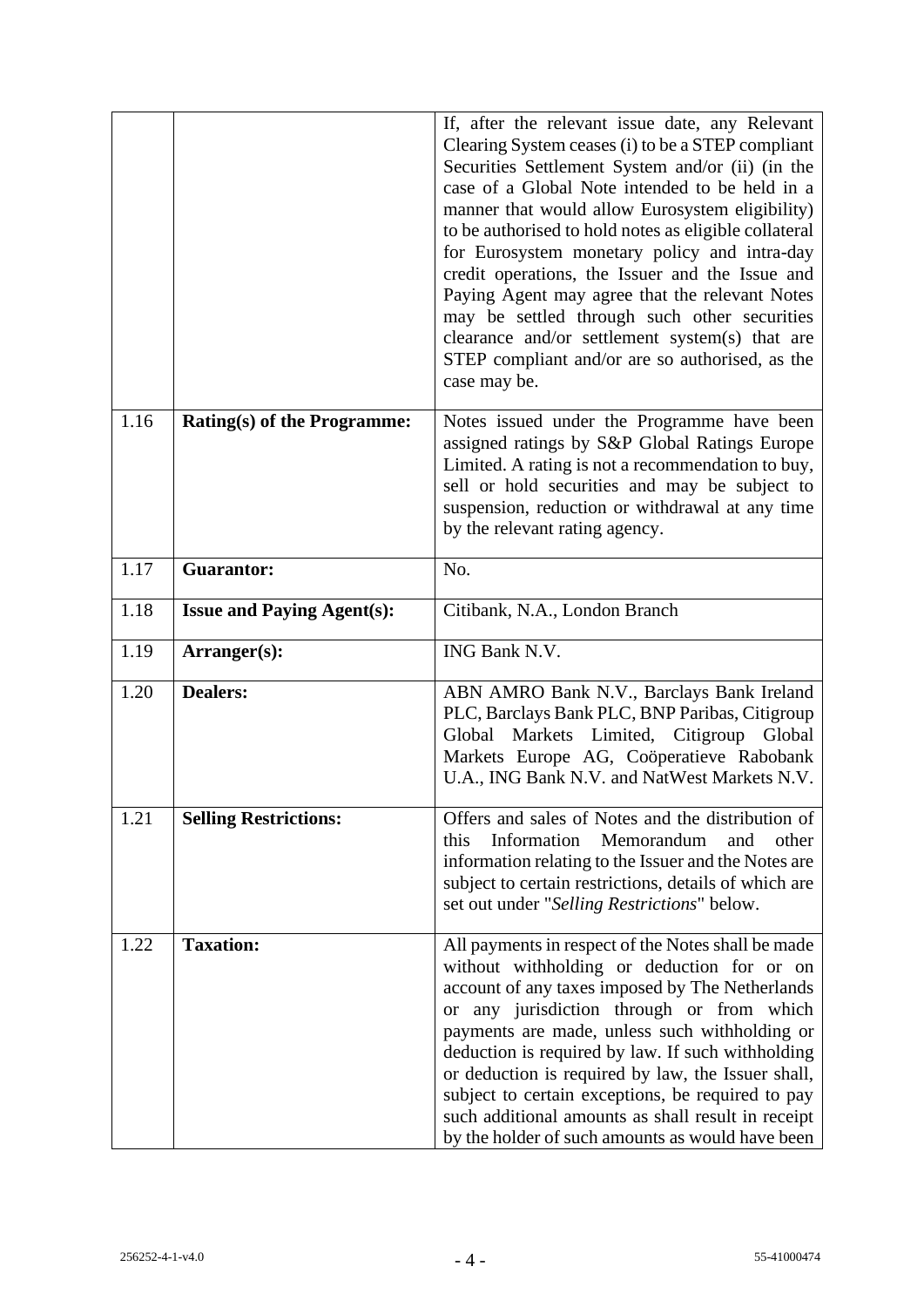|      |                                                           | received by it had no such withholding or<br>deduction been required.                                                                                                                                                                                                                                                                                                  |
|------|-----------------------------------------------------------|------------------------------------------------------------------------------------------------------------------------------------------------------------------------------------------------------------------------------------------------------------------------------------------------------------------------------------------------------------------------|
| 1.23 | <b>Involvement of national</b><br>authorities:            | No.                                                                                                                                                                                                                                                                                                                                                                    |
| 1.24 | <b>Contact details:</b>                                   | E-mail: treasury@eneco.com                                                                                                                                                                                                                                                                                                                                             |
|      |                                                           | Telephone number: +31 888 95 1111                                                                                                                                                                                                                                                                                                                                      |
| 1.25 | <b>Guarantee:</b>                                         | No.                                                                                                                                                                                                                                                                                                                                                                    |
| 1.26 | <b>Additional Information on the</b><br><b>Programme:</b> | <b>Eurosystem Eligibility:</b><br>In order to be recognised as eligible collateral for<br>Eurosystem monetary policy and intra-day credit<br>operations by the Eurosystem either upon issue or<br>at any time during their life, the Notes must satisfy<br>all the Eurosystem eligibility criteria in force<br>from time to time.                                      |
|      |                                                           | Disclaimer clauses for dealer(s), issue and<br>paying agent(s) and $arranger(s)$ :<br>See "Important Information" above.                                                                                                                                                                                                                                               |
|      |                                                           | Delivery:                                                                                                                                                                                                                                                                                                                                                              |
|      |                                                           | Global Notes will be deposited with a common<br>depositary or common safekeeper for Euroclear<br>and Clearstream, Luxembourg or any other<br>clearing system. Definitive Notes (if any are<br>printed) will be available in London for collection<br>for delivery to Euroclear,<br>Clearstream,<br><b>or</b><br>Luxembourg or any other recognised clearing<br>system. |
|      |                                                           | <b>Remuneration:</b>                                                                                                                                                                                                                                                                                                                                                   |
|      |                                                           | The Notes may be issued at a discount or at par,<br>may bear fixed or floating rate interest, or on such<br>other basis as the Issuer and the relevant Dealers<br>may agree.                                                                                                                                                                                           |
|      |                                                           | <b>Redemption:</b>                                                                                                                                                                                                                                                                                                                                                     |
|      |                                                           | The Notes may be redeemed at par.                                                                                                                                                                                                                                                                                                                                      |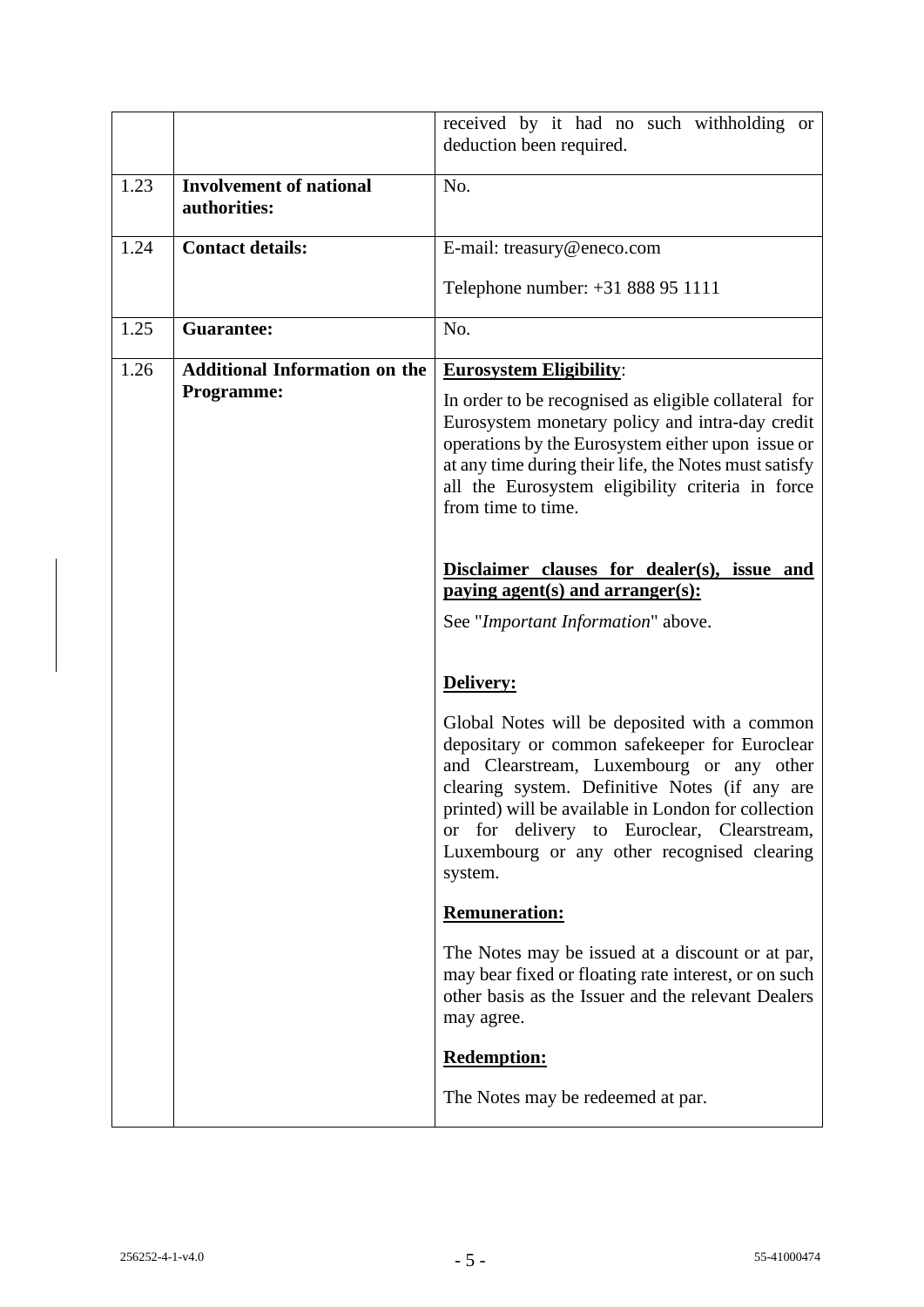|  | Independent auditors of the Issuer, who have<br>audited the accounts of the Issuer's annual<br>report |
|--|-------------------------------------------------------------------------------------------------------|
|  | Deloitte Accountants B.V.                                                                             |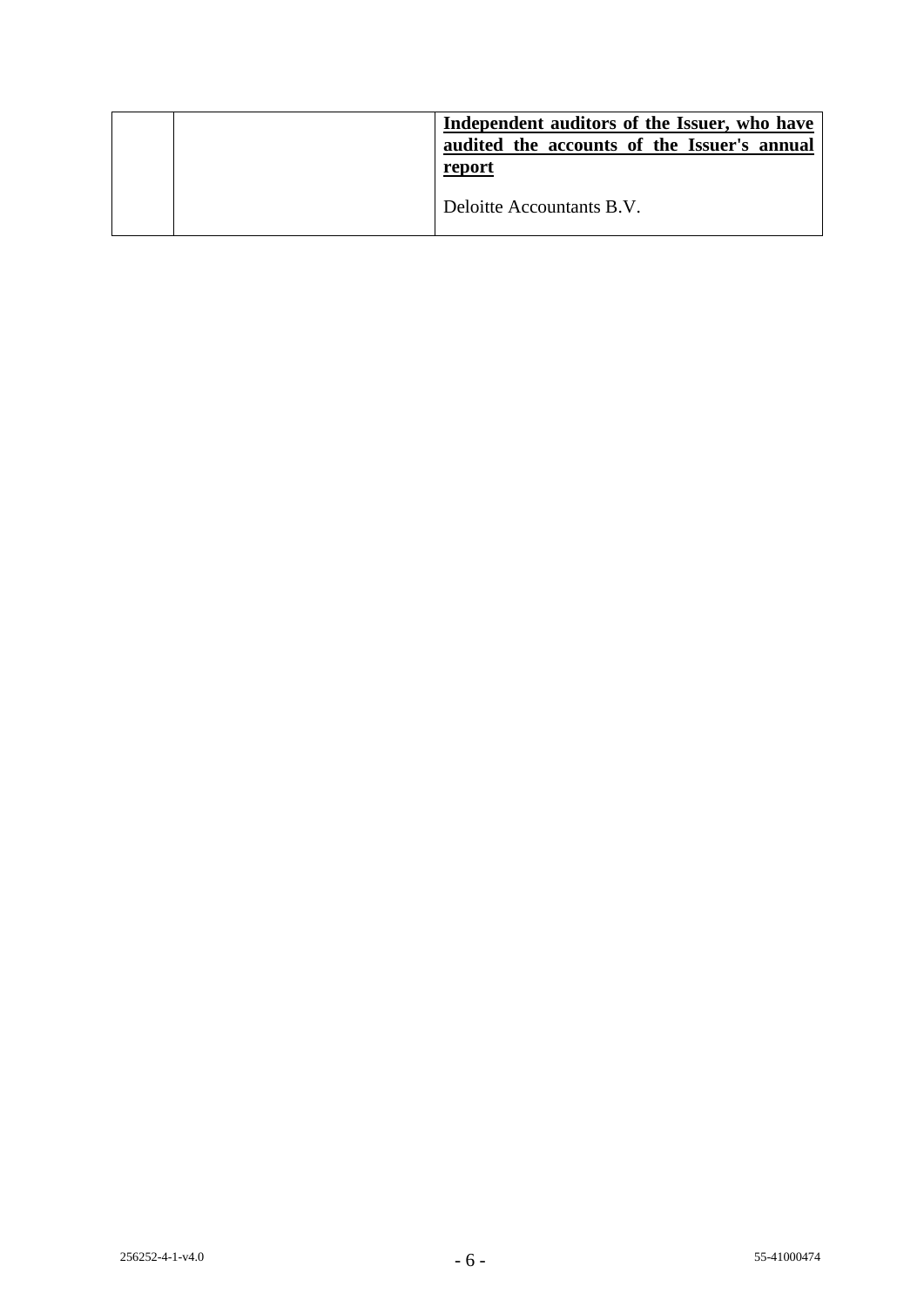# **2. DESCRIPTION OF THE ISSUER**

| 2.  | <b>DESCRIPTION OF THE ISSUER</b>                |                                                                                                                                                                                                                                                                                                                                                                                                                                                                                                                                                                                                                                 |
|-----|-------------------------------------------------|---------------------------------------------------------------------------------------------------------------------------------------------------------------------------------------------------------------------------------------------------------------------------------------------------------------------------------------------------------------------------------------------------------------------------------------------------------------------------------------------------------------------------------------------------------------------------------------------------------------------------------|
| 2.1 | Legal name                                      | N.V. Eneco Beheer                                                                                                                                                                                                                                                                                                                                                                                                                                                                                                                                                                                                               |
| 2.2 | Legal form/status                               | The Issuer is a public limited liability company<br>(naamloze vennootschap) incorporated under the<br>laws of The Netherlands, with its corporate seat<br>(statutaire zetel) in Rotterdam, The Netherlands.                                                                                                                                                                                                                                                                                                                                                                                                                     |
| 2.3 | Date of<br>incorporation/establishment          | The Issuer was originally incorporated as N.V.<br>Eneco on 1 January 1995. On 1 July 2008 N.V.<br>Eneco changed its name into N.V. Eneco Beheer.                                                                                                                                                                                                                                                                                                                                                                                                                                                                                |
| 2.4 | Registered office                               | Marten Meesweg 5, 3068 AV Rotterdam, The<br>Netherlands.                                                                                                                                                                                                                                                                                                                                                                                                                                                                                                                                                                        |
| 2.5 | Registration number, place of<br>registration   | The Issuer is registered in the Commercial<br>Register of the Dutch Chamber of Commerce<br>(handelsregister van de Kamer van Koophandel)<br>under number 24246970.                                                                                                                                                                                                                                                                                                                                                                                                                                                              |
| 2.6 | Issuer's purpose                                | Pursuant to article 3 of the Issuer's articles of<br>association, the main corporate object of the<br>Issuer is to be active in the field of energy supply,<br>including the production, the purchase and sale,<br>transport, distribution and supply of energy<br>(including electricity, heat, cold, water and gas) to<br>companies and private individuals, together with<br>related<br>products<br>and<br>energy<br>services,<br>development and operation of assets, and other<br>activities related thereto all in the broadest sense<br>of the word.                                                                     |
| 2.7 | Summarised description of<br>current activities | Eneco (being the Issuer and its subsidiaries,<br>"Eneco") is an energy company, whose activities<br>include power generation, electricity and gas<br>trading and supply and district heating.<br>Eneco performs all activities required for the<br>supply of energy to customers or its generation<br>on-site, for private and business customers. Eneco<br>produces and supplies electricity, and also<br>supplies gas and heat. The focus of Eneco's<br>strategy is on energy savings and sustainable<br>energy consumption.<br>Eneco covers its retail supply obligations<br>primarily with its own or contracted generation |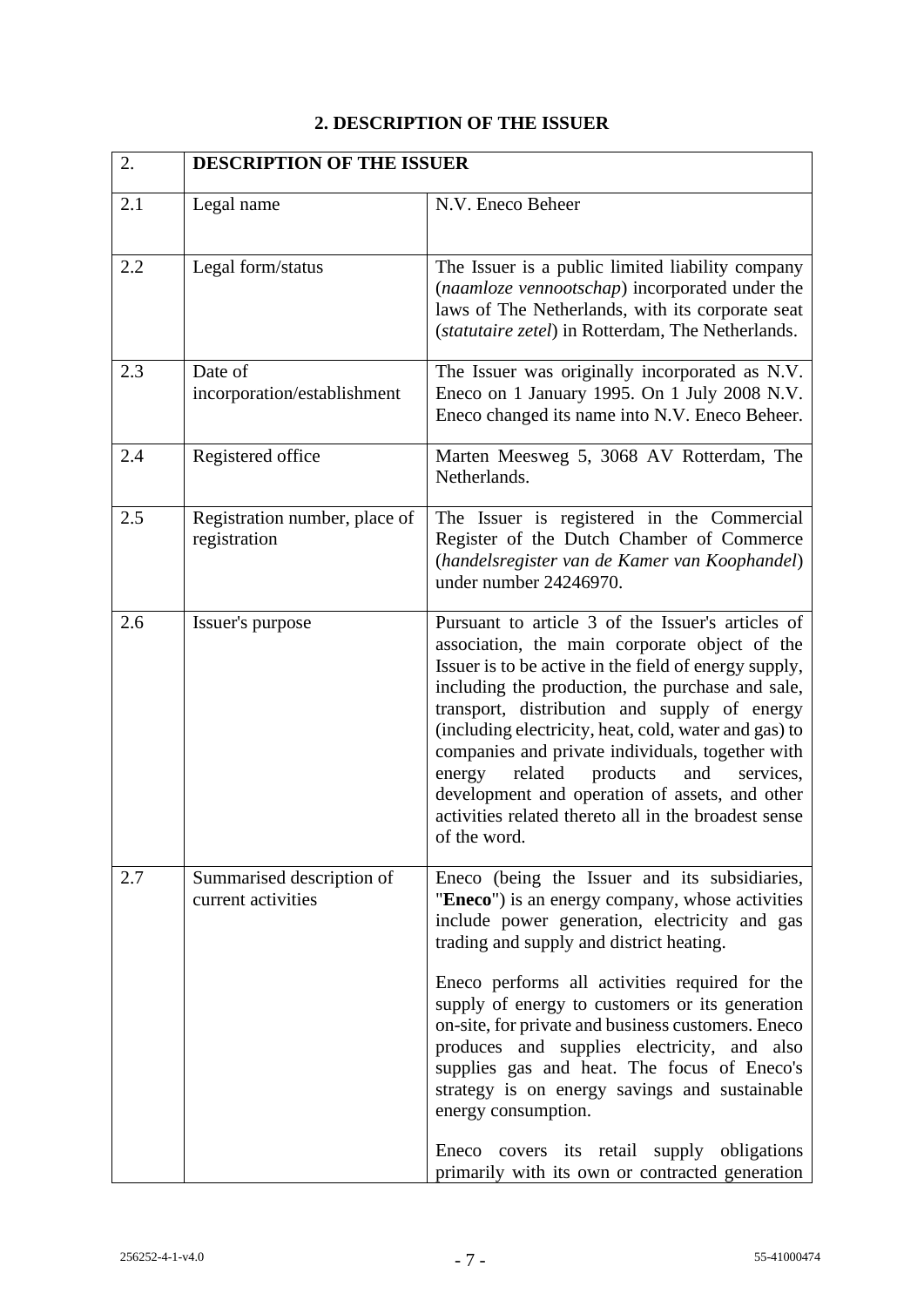|      |                                                                                                       | capacity. As part of its business it uses derivatives<br>to reduce risks inherent to its business, such as<br>those related to its supply obligations to its<br>customers and the risks related to purchase<br>obligations from its suppliers, both of which are<br>hedged on the international futures markets.<br>The Issuer was until 31 January 2017 part of<br>Eneco Holding N.V. (currently known as Stedin<br>Holding N.V.). After the de-merger, the Issuer<br>remained (indirectly) owned by municipalities<br>until the shares in the Issuer's parent company,<br>Eneco Groep N.V. were acquired by a consortium<br>of Mitsubishi Corporation and Chubu Electric<br>Power, Co., Inc. on 25 March 2020. |
|------|-------------------------------------------------------------------------------------------------------|------------------------------------------------------------------------------------------------------------------------------------------------------------------------------------------------------------------------------------------------------------------------------------------------------------------------------------------------------------------------------------------------------------------------------------------------------------------------------------------------------------------------------------------------------------------------------------------------------------------------------------------------------------------------------------------------------------------|
| 2.8  | Capital or equivalent                                                                                 | The Issuer's authorised capital is $\epsilon$ 341,250,000<br>which is divided into 750,000 ordinary shares,<br>each with a nominal value of $\epsilon$ 455. At the date of<br>this Information Memorandum, 267,458 ordinary<br>shares were issued and outstanding, all of which<br>are fully paid up.                                                                                                                                                                                                                                                                                                                                                                                                            |
| 2.9  | List of main shareholders                                                                             | The Issuer's direct 100% shareholders is Eneco<br>Groep N.V On 25 March 2020 a consortium of<br>Mitsubishi Corporation and Chubu Electric<br>Power, Co., Inc. acquired all shares in Eneco<br>Groep N.V through a holding company<br>Diamond Chubu Europe B.V. Mitsubishi<br>Corporation indirectly owns 80 per cent. of the<br>shares in Diamond Chubu Europe B.V. and<br>Chubu Electric Power, Co., Inc. indirectly owns<br>the remaining 20 per cent.                                                                                                                                                                                                                                                         |
| 2.10 | Listing of the shares of the<br><b>Issuer</b>                                                         | Not applicable.                                                                                                                                                                                                                                                                                                                                                                                                                                                                                                                                                                                                                                                                                                  |
| 2.11 | List of the members of the<br>Board of Directors, or of the<br>Supervisory Board and the<br>Directory | As at the date of this Information Memorandum,<br>the composition of the Management Board is as<br>follows:<br>(Kees-Jan) Rameau,<br>G.A.J.<br>C.J.<br>(Guido)<br>Dubbeld, F.C.W (Frans) van de Noort, J.A.F.M.<br>(Hans) Peters and H. (Hiroshi) Sakuma. As<br>Tempelman is appointed as CEO in<br>the<br>Management Board as per 01 July 2020.<br>As at the date of this Information Memorandum,<br>the composition of the Supervisory Board is as<br>follows:                                                                                                                                                                                                                                                 |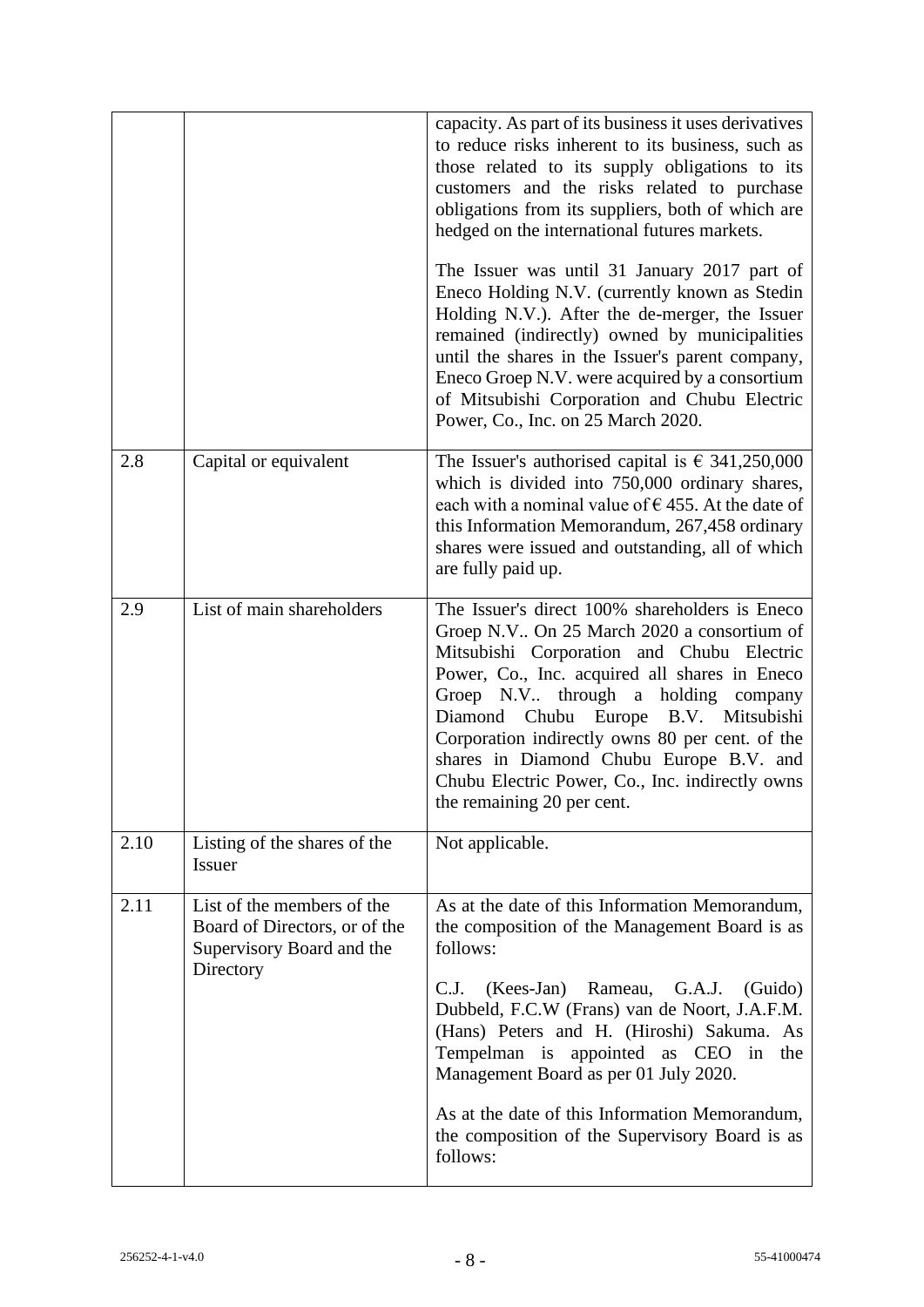|      |                                              | J.M. (Mel) Kroon, K. (Katsuya) Nakanishi, Y.<br>(Yutaka) Kashiwagi, H. (Haruhiko) Sato, T.<br>(Takanori) Shiozawa, M. (Michael) Enthoven and<br>M. (Marco) Keim.                                                      |
|------|----------------------------------------------|-----------------------------------------------------------------------------------------------------------------------------------------------------------------------------------------------------------------------|
| 2.12 | <b>Accounting Method</b>                     | International Financial Reporting Standards as<br>adopted by the European Union and in accordance<br>with Part 9 Book 2 of the Dutch Civil Code.                                                                      |
| 2.13 | <b>Accounting Year</b>                       | Starting on 1 January and ending<br>on $31$<br>December.                                                                                                                                                              |
| 2.14 | <b>Fiscal Year:</b>                          | Starting on 1<br>January and ending<br>on 31<br>December.                                                                                                                                                             |
| 2.15 | Other short term programmes<br>of the Issuer | Not applicable.                                                                                                                                                                                                       |
| 2.16 | Ratings of the Issuer                        | The Issuer has credit ratings granted by S&P<br>Global Ratings Europe Limited. For the actual<br>credit ratings at any given time the Issuer refers<br>to that rating agency's website<br>(www.standardandpoors.com). |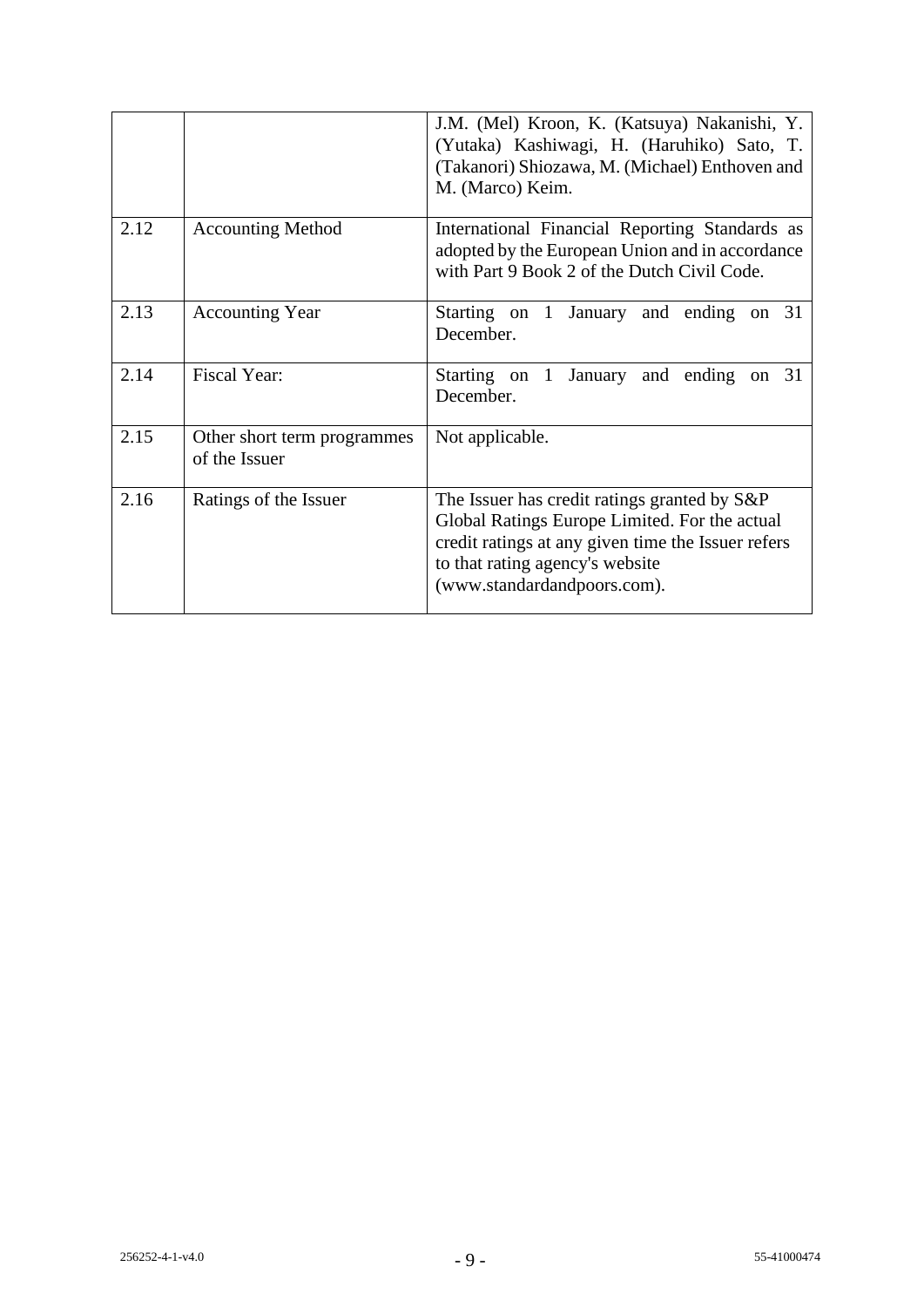| 3.  | <b>CERTIFICATION OF INFORMATION FOR THE ISSUER</b>                         |                                                                                                                                                                                                                                                                                                                                                                                                                       |
|-----|----------------------------------------------------------------------------|-----------------------------------------------------------------------------------------------------------------------------------------------------------------------------------------------------------------------------------------------------------------------------------------------------------------------------------------------------------------------------------------------------------------------|
| 3.1 | Person responsible for the Information<br>Memorandum                       | N.V. Eneco Beheer represented by<br>G.A.J. Dubbeld                                                                                                                                                                                                                                                                                                                                                                    |
| 3.2 | Declaration of the person(s) responsible for<br>the Information Memorandum | To the best of the knowledge and<br>belief of the Issuer (having taken all<br>reasonable care to ensure that such<br>is<br>the case)<br>the information<br>this<br>contained<br>in<br>Information<br>Memorandum is in accordance with<br>the facts and does not omit anything<br>likely to affect the import of such<br>information, and does not contain<br>any misrepresentation which would<br>make it misleading. |
| 3.3 | Date, Place of signature, Signature                                        | July 2020, Rotterdam<br>Name: G.A.J. Dubbeld<br>Title: Chief Financial Officer                                                                                                                                                                                                                                                                                                                                        |

# 3. CERTIFICATION OF INFORMATION FOR THE ISSUER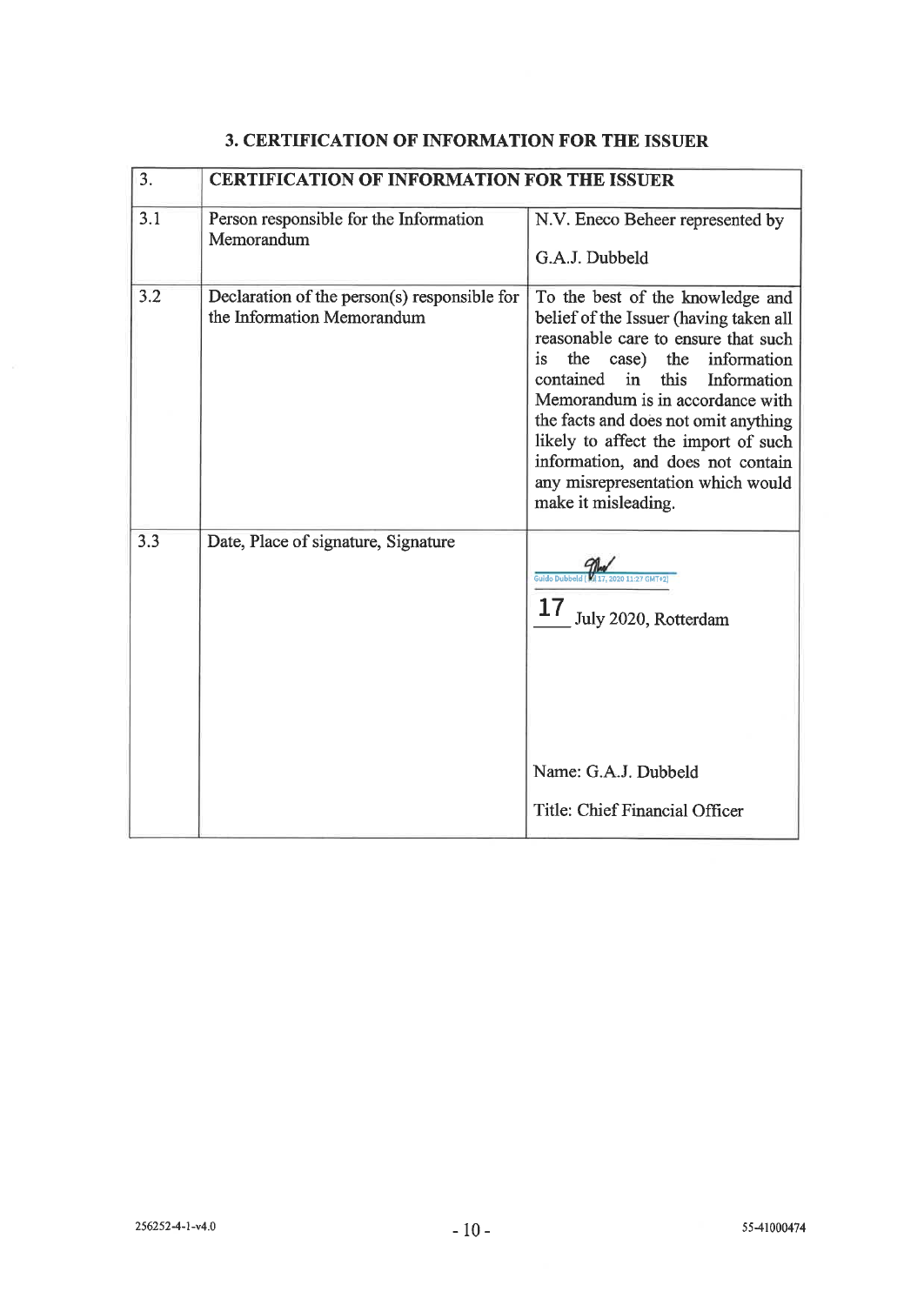# **4. SELLING RESTRICTIONS**

| 4. | <b>SELLING RESTRICTIONS</b>                                                                                                                                                                                                                                                                                                                                                                                                                                                                                                                                                                                                                            |  |
|----|--------------------------------------------------------------------------------------------------------------------------------------------------------------------------------------------------------------------------------------------------------------------------------------------------------------------------------------------------------------------------------------------------------------------------------------------------------------------------------------------------------------------------------------------------------------------------------------------------------------------------------------------------------|--|
| 4a | <b>General</b>                                                                                                                                                                                                                                                                                                                                                                                                                                                                                                                                                                                                                                         |  |
|    | Each Dealer has represented and agreed (and each further Dealer appointed under<br>the Programme will be required to represent and agree) that it will observe all<br>applicable laws and regulations in any jurisdiction in which it may offer, sell, or<br>deliver Notes and it will not directly or indirectly offer, sell, resell, re-offer or<br>deliver Notes or distribute the Information Memorandum, circular, advertisement<br>or other offering material in any country or jurisdiction except under<br>circumstances that will result, to the best of its knowledge and belief, in<br>compliance with all applicable laws and regulations. |  |
| 4b | <b>United States of America</b>                                                                                                                                                                                                                                                                                                                                                                                                                                                                                                                                                                                                                        |  |
|    | The Notes have not been and will not be registered under the Securities Act and<br>may not be offered or sold within the United States or to, or for the account or<br>benefit of, U.S. persons except in accordance with Regulation S. Each Dealer has<br>represented and agreed (and each further Dealer appointed under the Programme<br>will be required to represent and agree) that it has not offered or sold, and will not<br>offer or sell, any Notes constituting part of its allotment within the United States<br>except in accordance with Rule 903 of Regulation S.                                                                      |  |
|    | Each Dealer has also represented and agreed (and each further Dealer appointed<br>under the Programme will be required to represent and agree) that it has offered<br>and sold the Notes, and will offer and sell the Notes (i) as part of their distribution<br>at any time and (ii) otherwise until 40 days after the later of the commencement<br>of the offering and the closing date (the "distribution compliance period"), only<br>in accordance with Rule 903 of Regulation S.                                                                                                                                                                 |  |
|    | Each Dealer has also agreed (and each further Dealer appointed under the<br>Programme will be required to agree) that, at or prior to confirmation of sale of<br>Notes, it will have sent to each distributor, dealer or person receiving a selling<br>concession, fee or other remuneration that purchases Notes from it during the<br>distribution compliance period a confirmation or notice to substantially the<br>following effect:                                                                                                                                                                                                              |  |
|    | "The Securities covered hereby have not been registered under the U.S.<br>Securities Act of 1933, as amended (the "Securities Act") and may not be<br>offered or sold within the United States or to, or for the account or benefit<br>of, U.S. persons (i) as part of their distribution at any time or (ii) otherwise<br>until 40 days after the later of the commencement of the offering and the<br>closing date, except in either case in accordance with Regulation S under<br>the Securities Act. Terms used above have the meanings given to them by<br>Regulation S."                                                                         |  |
|    | Each Dealer has represented and agreed (and each further Dealer appointed under<br>the Programme will be required to represent and agree) that neither it, nor its<br>affiliates nor any persons acting on its or their behalf have engaged or will engage                                                                                                                                                                                                                                                                                                                                                                                             |  |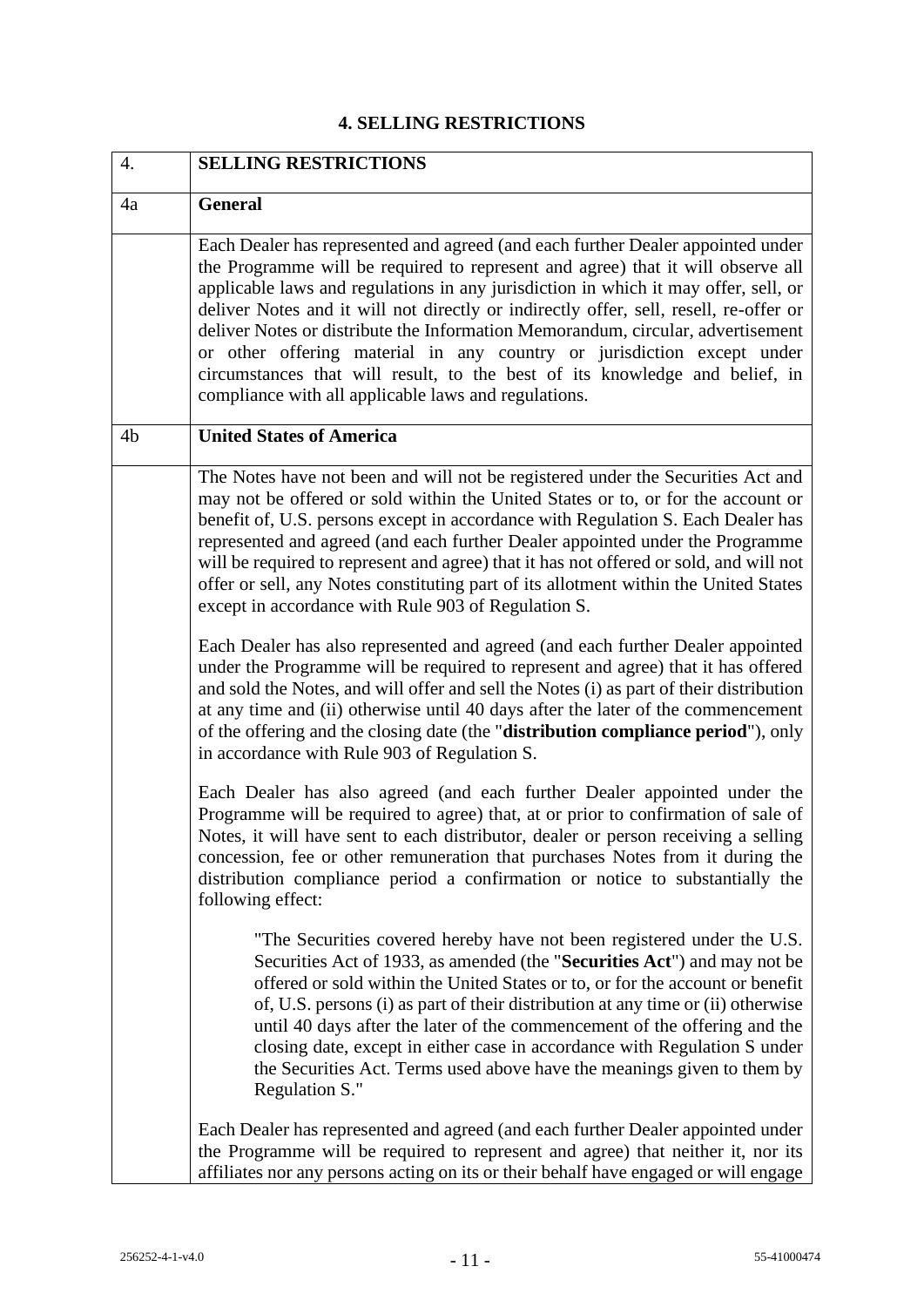|    | in any directed selling efforts with respect to the Notes, and that it and they have<br>complied and will comply with the offering restrictions requirement of Regulation<br>S.                                                                                                                                                                                                                                                                                                                                                                                                                                                                                                                                                                                                                                                                                                                           |  |  |  |  |
|----|-----------------------------------------------------------------------------------------------------------------------------------------------------------------------------------------------------------------------------------------------------------------------------------------------------------------------------------------------------------------------------------------------------------------------------------------------------------------------------------------------------------------------------------------------------------------------------------------------------------------------------------------------------------------------------------------------------------------------------------------------------------------------------------------------------------------------------------------------------------------------------------------------------------|--|--|--|--|
|    | Terms used above have the meanings given to them by Regulation S.                                                                                                                                                                                                                                                                                                                                                                                                                                                                                                                                                                                                                                                                                                                                                                                                                                         |  |  |  |  |
| 4c | <b>The Netherlands</b>                                                                                                                                                                                                                                                                                                                                                                                                                                                                                                                                                                                                                                                                                                                                                                                                                                                                                    |  |  |  |  |
|    | Zero Coupon Notes (as defined below) in definitive form may only be transferred<br>and accepted, directly or indirectly, within, from or into The Netherlands through<br>the mediation of either the Issuer or a member firm of Euronext Amsterdam<br>admitted in a function on one or more of the markets or systems operated by<br>Euronext Amsterdam (toegelaten instelling) in full compliance with the Dutch<br>Savings Certificates Act (Wet inzake spaarbewijzen) of 21 May 1985 (as<br>amended) and its implementing regulations and must either be:                                                                                                                                                                                                                                                                                                                                              |  |  |  |  |
|    | (a) between individuals or legal entities who or which trade or invest in securities<br>in the conduct of a profession or trade (which includes banks, dealers, insurance<br>companies, pension funds, other institutional investors and commercial<br>enterprises which regularly, as an ancillary activity, invest in securities); or, in any<br>other case                                                                                                                                                                                                                                                                                                                                                                                                                                                                                                                                             |  |  |  |  |
|    | (b) recorded in a transaction note which includes the name and address of each<br>party to the transaction, the nature of the transaction and the details and serial<br>number of such Note.                                                                                                                                                                                                                                                                                                                                                                                                                                                                                                                                                                                                                                                                                                              |  |  |  |  |
|    | No such mediation is required: (a) in respect of the transfer and acceptance of<br>rights representing an interest in a Zero Coupon Note in global form, or (b) in<br>respect of the initial issue of Zero Coupon Notes in definitive form to the first<br>holders thereof, or (c) in respect of the transfer and acceptance of Zero Coupon<br>Notes in definitive form between individuals not acting in the conduct of a<br>business or profession, or (d) in respect of the transfer and acceptance of such<br>Zero Coupon Notes within, from or into The Netherlands if all Zero Coupon Notes<br>(either in definitive form or as rights representing an interest in a Zero Coupon<br>Note in global form) of any particular Series or Tranche are issued outside The<br>Netherlands and are not distributed into The Netherlands in the course of initial<br>distribution or immediately thereafter. |  |  |  |  |
|    | In the event that the Dutch Savings Certificates Act applies, certain identification<br>requirements in relation to the issue and transfer of, and payments on, Zero<br>Coupon Notes have to be complied with.                                                                                                                                                                                                                                                                                                                                                                                                                                                                                                                                                                                                                                                                                            |  |  |  |  |
|    | As used herein "Zero Coupon Notes" are Notes that are in bearer form and that<br>constitute a claim for a fixed sum against the Issuer and on which interest does not<br>become due during their tenor or on which no interest is due whatsoever.                                                                                                                                                                                                                                                                                                                                                                                                                                                                                                                                                                                                                                                         |  |  |  |  |
| 4d | <b>The United Kingdom</b>                                                                                                                                                                                                                                                                                                                                                                                                                                                                                                                                                                                                                                                                                                                                                                                                                                                                                 |  |  |  |  |
|    | Each Dealer has represented and agreed, and each further Dealer appointed under<br>the Programme will be required to represent and agree, that:                                                                                                                                                                                                                                                                                                                                                                                                                                                                                                                                                                                                                                                                                                                                                           |  |  |  |  |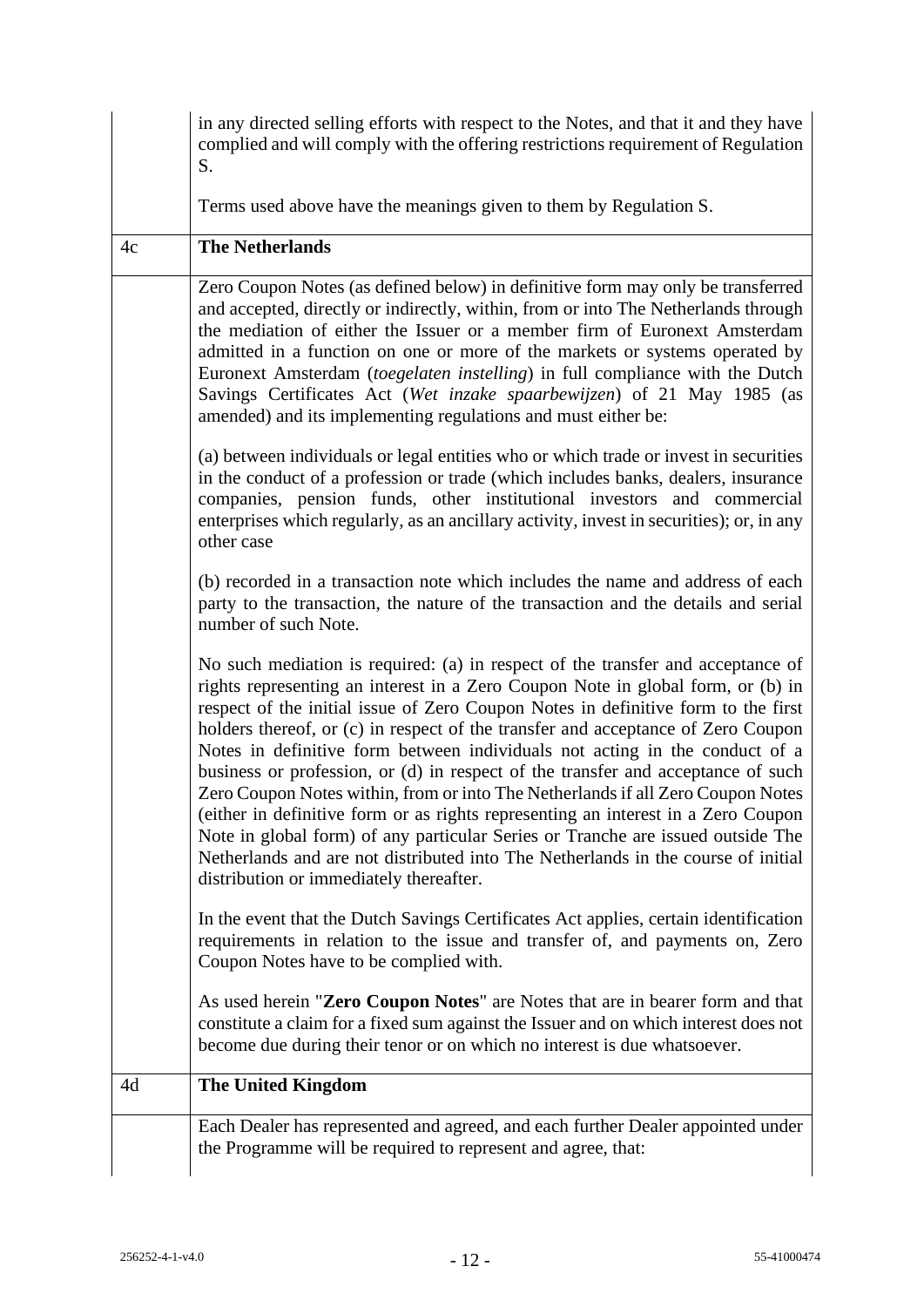|    | (a)                                                                                                                                                                                                                                                                                                                                                                                                                                                                                                                                                                                                                                                                                                                                                                                                                                                                                                                                                                                                        | (i) it is a person whose ordinary activities involve it in acquiring,<br>holding, managing or disposing of investments (as principal or<br>agent) for the purposes of its business and (ii) it has not offered or<br>sold and will not offer or sell any Notes other than to persons<br>whose ordinary activities involve them in acquiring, holding,<br>managing or disposing of investments (as principal or as agent) for<br>the purposes of their businesses or who it is reasonable to expect<br>will acquire, hold, manage or dispose of investments (as principal<br>or agent) for the purposes of their businesses where the issue of the<br>Notes would otherwise constitute a contravention of Section 19 of<br>the FSMA by the Issuer. |  |  |  |
|----|------------------------------------------------------------------------------------------------------------------------------------------------------------------------------------------------------------------------------------------------------------------------------------------------------------------------------------------------------------------------------------------------------------------------------------------------------------------------------------------------------------------------------------------------------------------------------------------------------------------------------------------------------------------------------------------------------------------------------------------------------------------------------------------------------------------------------------------------------------------------------------------------------------------------------------------------------------------------------------------------------------|---------------------------------------------------------------------------------------------------------------------------------------------------------------------------------------------------------------------------------------------------------------------------------------------------------------------------------------------------------------------------------------------------------------------------------------------------------------------------------------------------------------------------------------------------------------------------------------------------------------------------------------------------------------------------------------------------------------------------------------------------|--|--|--|
|    | (b)                                                                                                                                                                                                                                                                                                                                                                                                                                                                                                                                                                                                                                                                                                                                                                                                                                                                                                                                                                                                        | it has only communicated or caused to be communicated and will<br>only communicate or cause to be communicated an invitation or<br>inducement to engage in investment activity (within the meaning<br>of section 21 of the FSMA) received by it in connection with the<br>issue or sale of any Notes in circumstances in which section $21(1)$<br>of the FSMA does not apply to the Issuer; and                                                                                                                                                                                                                                                                                                                                                   |  |  |  |
|    | (c)                                                                                                                                                                                                                                                                                                                                                                                                                                                                                                                                                                                                                                                                                                                                                                                                                                                                                                                                                                                                        | it has complied and will comply with all applicable provisions of<br>the FSMA with respect to anything done by it in relation to such<br>Notes in, from or otherwise involving the United Kingdom.                                                                                                                                                                                                                                                                                                                                                                                                                                                                                                                                                |  |  |  |
| 4e | <b>Japan</b>                                                                                                                                                                                                                                                                                                                                                                                                                                                                                                                                                                                                                                                                                                                                                                                                                                                                                                                                                                                               |                                                                                                                                                                                                                                                                                                                                                                                                                                                                                                                                                                                                                                                                                                                                                   |  |  |  |
|    | The Notes have not been and will not be registered under the Financial Instruments<br>and Exchange Act of Japan (Act No. 25 of 1948, as amended; (the "FIEA").<br>Accordingly, each Dealer has represented and agreed (and each further Dealer<br>appointed under the Programme will be required to represent and agree) that it has<br>not, directly or indirectly, offered or sold and will not, directly or indirectly, offer<br>or sell any Notes in Japan or to, or for the benefit of, any resident of Japan (which<br>term as used herein means any person resident in Japan, including any corporation<br>or other entity organised under the laws of Japan) or to others for re-offering or<br>resale, directly or indirectly, in Japan or to, or for the benefit of, a resident of<br>Japan, except pursuant to an exemption from the registration requirements of, and<br>otherwise in compliance with, the FIEA and other applicable laws, regulations and<br>ministerial guidelines of Japan. |                                                                                                                                                                                                                                                                                                                                                                                                                                                                                                                                                                                                                                                                                                                                                   |  |  |  |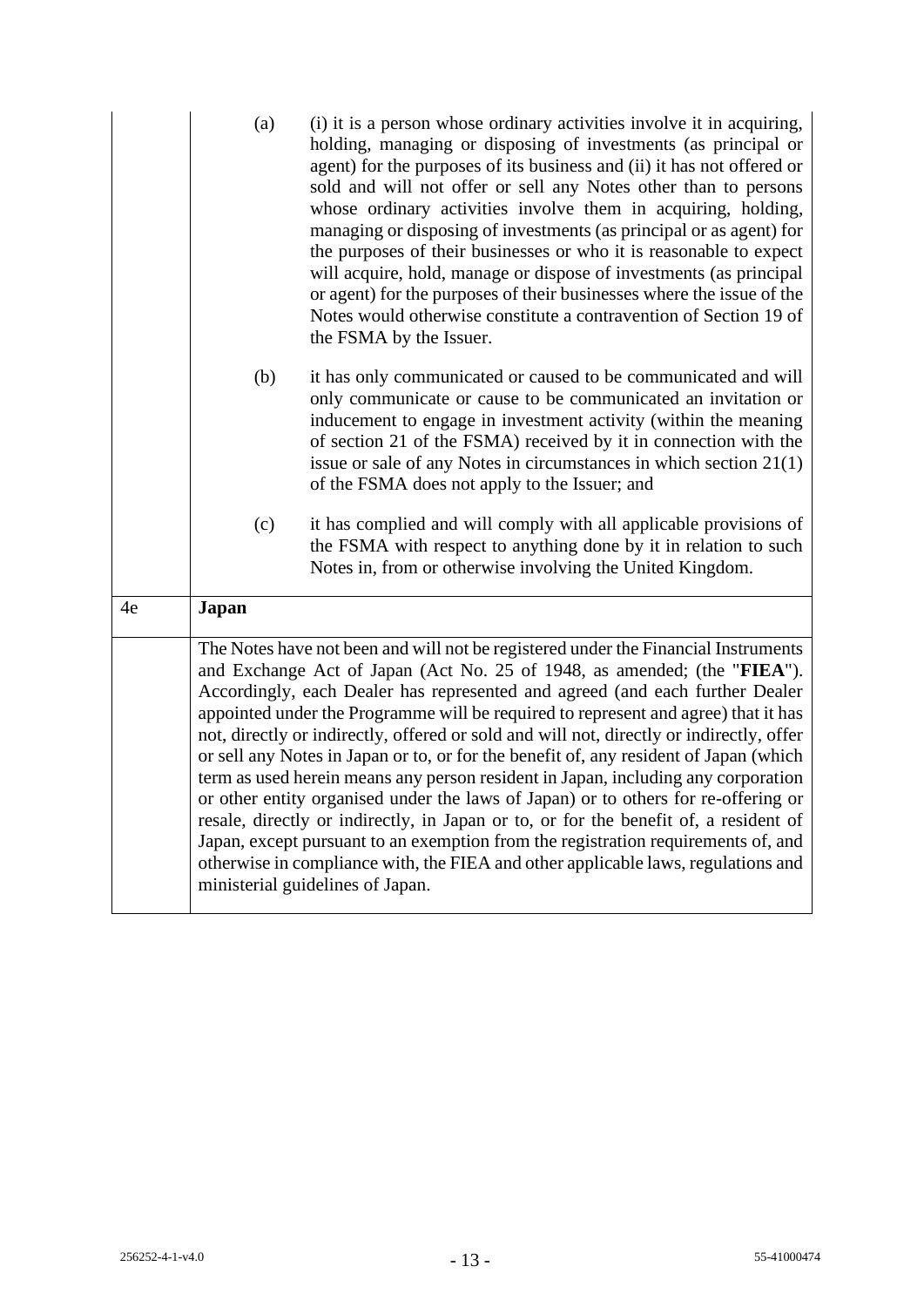| 4f | <b>Switzerland</b>                                                                                                                                                                                                                                                                                                                                                                                                                                                                                                                                                                                                                       |  |  |  |  |  |
|----|------------------------------------------------------------------------------------------------------------------------------------------------------------------------------------------------------------------------------------------------------------------------------------------------------------------------------------------------------------------------------------------------------------------------------------------------------------------------------------------------------------------------------------------------------------------------------------------------------------------------------------------|--|--|--|--|--|
|    | Each Dealer has acknowledged and agreed, and each further Dealer appointed<br>under the Programme will be required to acknowledge and agree, that:                                                                                                                                                                                                                                                                                                                                                                                                                                                                                       |  |  |  |  |  |
|    | the Notes may not be publicly offered, sold or advertised, directly<br>(a)<br>or indirectly, in or from Switzerland;                                                                                                                                                                                                                                                                                                                                                                                                                                                                                                                     |  |  |  |  |  |
|    | (b)<br>neither this Information Memorandum nor any other offering or<br>marketing material relating to the Notes constitutes a prospectus as<br>such term is understood pursuant to article 652a or article 1156 of<br>the Swiss Federal Code of Obligations; and                                                                                                                                                                                                                                                                                                                                                                        |  |  |  |  |  |
|    | neither this Information Memorandum nor any other offering or marketing<br>material relating to the Notes may be publicly distributed or otherwise made<br>publicly available in Switzerland.                                                                                                                                                                                                                                                                                                                                                                                                                                            |  |  |  |  |  |
| 4g | <b>France</b>                                                                                                                                                                                                                                                                                                                                                                                                                                                                                                                                                                                                                            |  |  |  |  |  |
|    | Each Dealer has represented and agreed and each further Dealer under the<br>Programme will be required to represent and agree that it has only offered or sold<br>and will only offer or sell, directly or indirectly, any Notes in France to qualified<br>investors <i>(investisseurs qualifiés)</i> as defined in Article L.411-2 $1^{\circ}$ of the French<br>Code monétaire et financier and it has only distributed or caused to be distributed<br>and will only distribute or cause to be distributed in France to such qualified<br>investors the Information Memorandum or any other offering material relating to<br>the Notes. |  |  |  |  |  |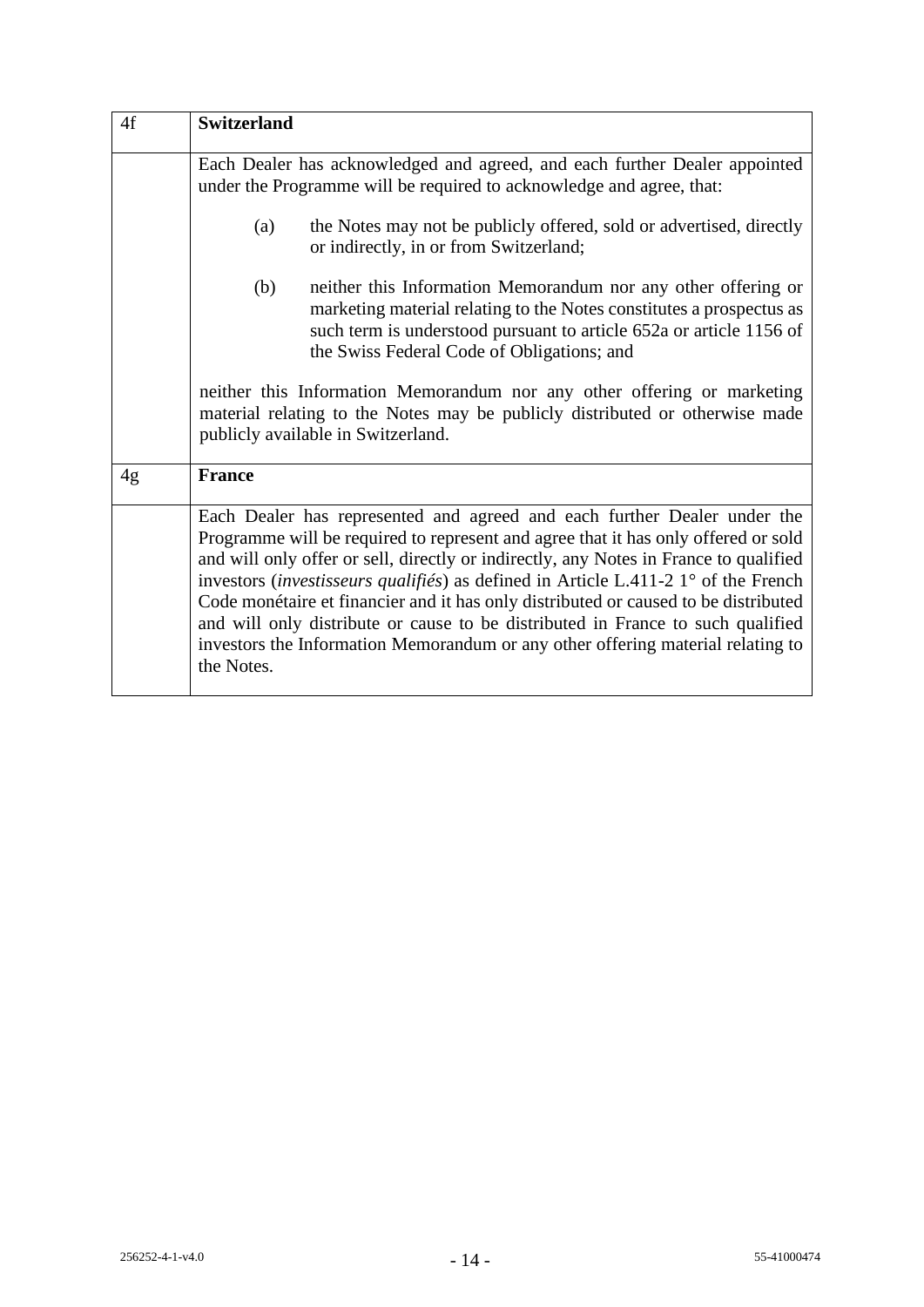# **5. PROGRAMME PARTICIPANTS**

#### **ISSUER**

## **N.V. ENECO BEHEER**

Marten Meesweg 5 3068 AV Rotterdam The Netherlands

Telephone No.: +31 888 95 1111 E-mail address: treasury@eneco.nl Attention: Manager Treasury

# **ARRANGER**

## **ING BANK N.V**.

Foppingadreef 7 1102 BD Amsterdam The Netherlands

Telephone No.: +31 20 563 8181 E-mail address: FM.Documentation@INGBank.com Attention: ECP Desk TRC 00.114

# **DEALERS**

## **ABN AMRO BANK N.V.**

Gustav Mahlerlaan 10 1082 PP Amsterdam The Netherlands

Telephone No.: +31 (0) 20 383 6933 E-mail address: [corpdcm@nl.abnamro.com](mailto:corpdcm@nl.abnamro.com) Attention: Debt Capital Markets, Corporate Debt Origination

#### **BARCLAYS BANK IRELAND PLC**

One Molesworth Street Dublin 2 Ireland DO2 RF29

Telephone No: +353 (0)1 618 2600 E-mail address: ecpdesk@barclays.com Attention: ECP Trading Desk

# **BARCLAYS BANK PLC**

5 The North Colonnade Canary Wharf London E14 4BB United Kingdom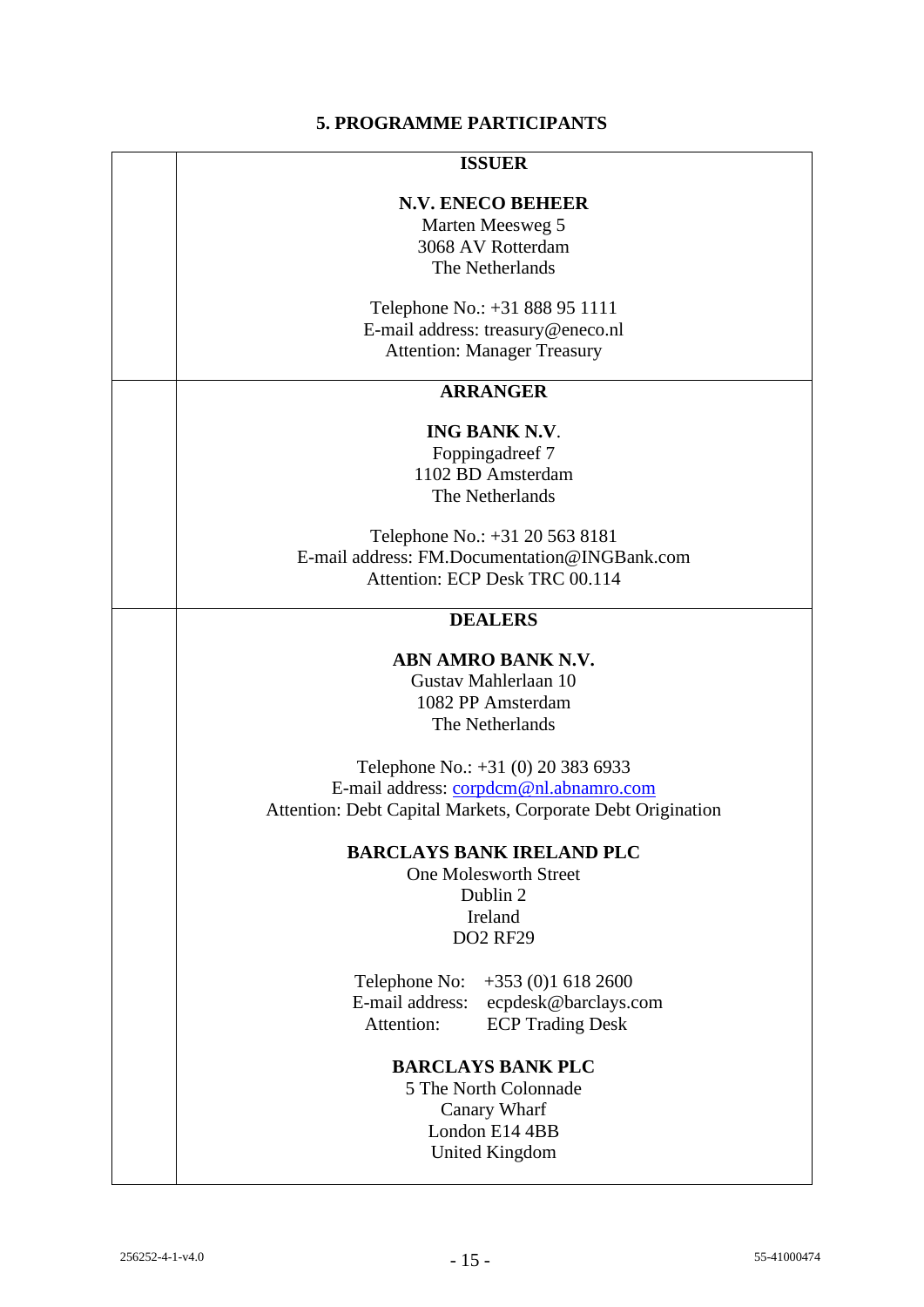Telephone No.: +44 (0) 20 7773 5757 E-mail address: [ecpdesk@barclays.com](mailto:ecpdesk@barclays.com) Attention: ECP Trading Desk

> **BNP PARIBAS** 20, boulevard des Italiens 75009 Paris France

E-mail address: [dl.cp.desk@bnpparibas.com](mailto:dl.cp.desk@bnpparibas.com) Attention: Commercial Paper Desk

# **CITIGROUP GLOBAL MARKETS LIMITED**

Citigroup Centre Canada Square Canary Wharf London E14 5LB United Kingdom

Telephone No.: +44 20 7986 9070 Attention: Short Term Fixed Income Desk

# **CITIGROUP GLOBAL MARKETS EUROPE AG**

Reuterweg 16 Frankfurt 60323 Germany

Telephone No.: +49 69 1366 4900 Attention: Short-Term Fixed Income Desk

# **COÖPERATIEVE RABOBANK U.A.**

Croeselaan 18 3521 CB Utrecht The Netherlands

Telephone No.: +31 30 216 9752 E-mail address: robert.ruisch@rabobank.com Attention: CP/CD Desk

# **ING BANK N.V.**

Foppingadreef 7 1102 BD Amsterdam The Netherlands

Telephone No.: +31 20 563 8181 E-mail address: FM.Documentation@INGBank.com Attention: ECP Desk TRC 00.114

## **NATWEST MARKETS N.V.**

 Claude Debussylaan 94 Amsterdam 1082 MD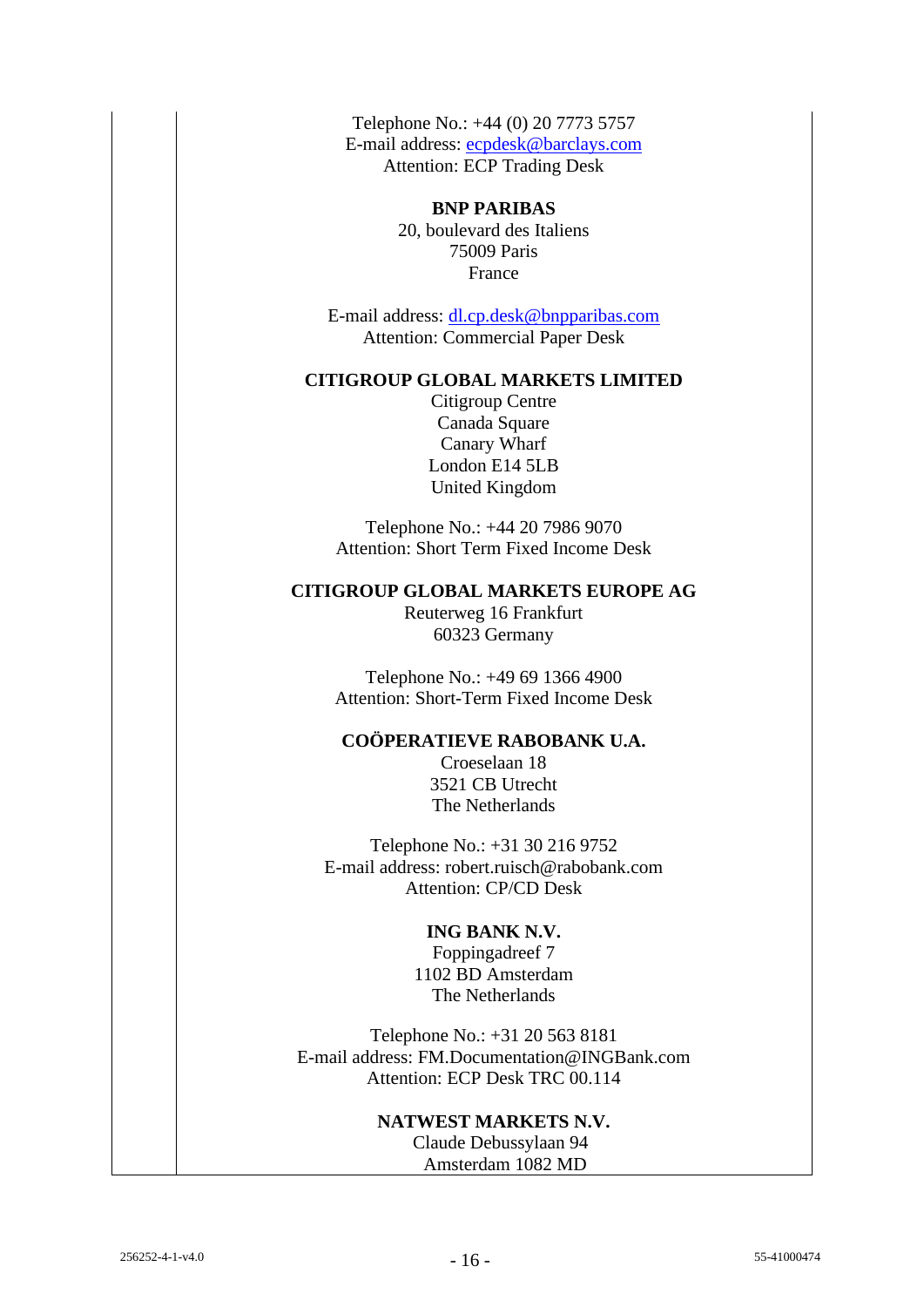| The Netherlands                                       |
|-------------------------------------------------------|
| Telephone No.: +31 20 464 2755                        |
| E-mail address: ECP@natwestmarkets.com                |
| <b>Attention: Commercial Paper Group</b>              |
| <b>ISSUE AGENT</b>                                    |
| CITIBANK, N.A., LONDON BRANCH                         |
| Citigroup Centre                                      |
| Canada Square                                         |
| Canary Wharf                                          |
| London E14 5LB                                        |
| <b>United Kingdom</b>                                 |
| Telephone No.: +353 1 622 0866                        |
| E-mail address: ppapayments@citi.com                  |
| Attention: PPA Payments Desk, Issuer Services         |
| PAYING AGENT                                          |
| CITIBANK, N.A., LONDON BRANCH                         |
| Citigroup Centre                                      |
| Canada Square                                         |
| Canary Wharf                                          |
| London E14 5LB                                        |
| <b>United Kingdom</b>                                 |
| Telephone No.: +353 1 622 0866                        |
| E-mail address: ppapayments@citi.com                  |
| Attention: PPA Payments Desk, Issuer Services         |
| LEGAL ADVISOR TO THE ARRANGER AND DEALERS AS TO DUTCH |
| <b>LAW</b>                                            |
| <b>Clifford Chance LLP</b>                            |
| Droogbak 1a                                           |
| 1013 GE Amsterdam                                     |
| The Netherlands                                       |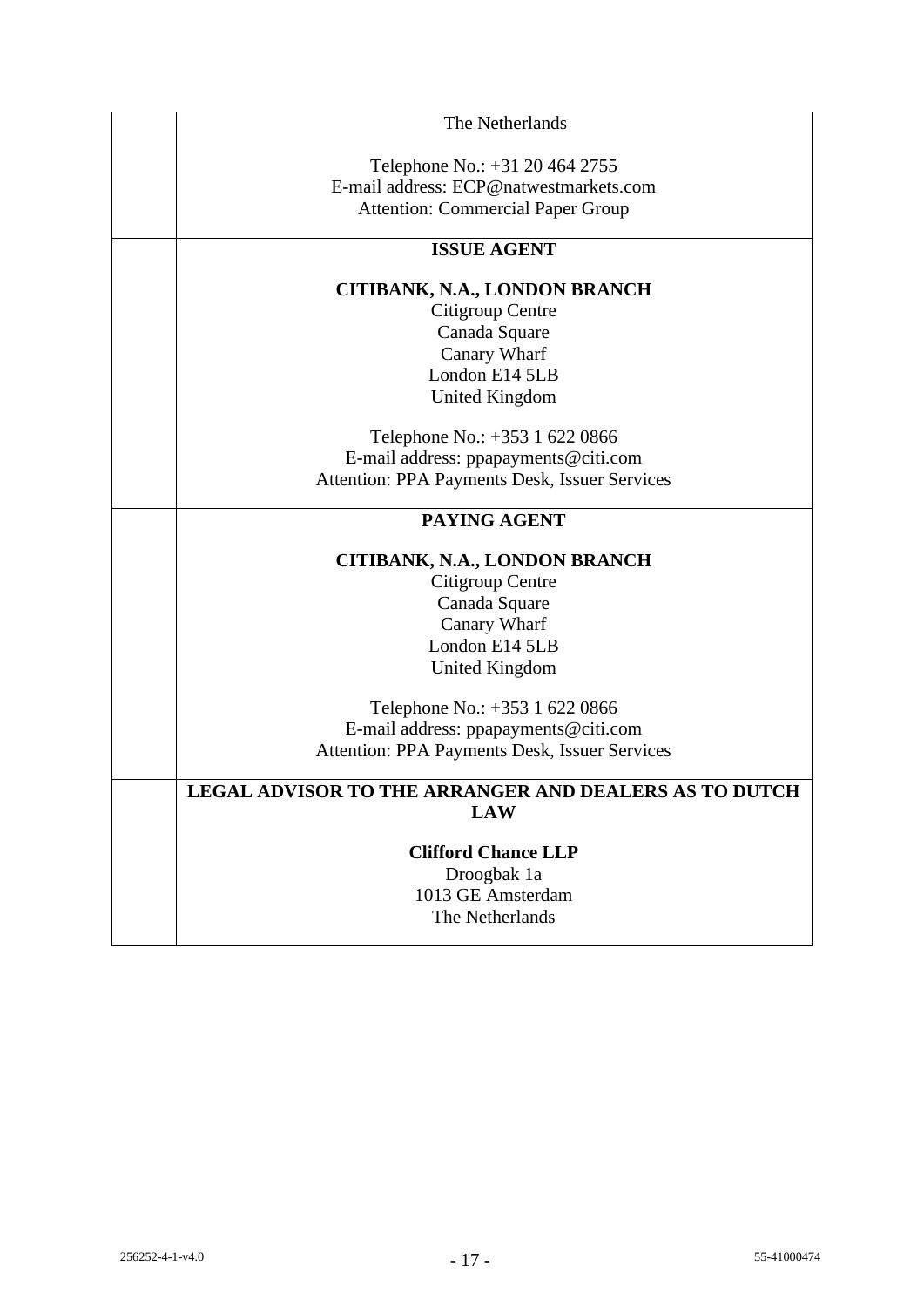# **6. MANDATORY DOCUMENTS**

| 6.  |                                                                                           |
|-----|-------------------------------------------------------------------------------------------|
| (a) | Issuer's Annual Report year 2019                                                          |
| (b) | <b>Issuer's Annual Report year 2018</b>                                                   |
| (c) | Forms of the Notes                                                                        |
| (d) | Letter from Standard & Poor's Credit Market Services regarding rating of<br>the Programme |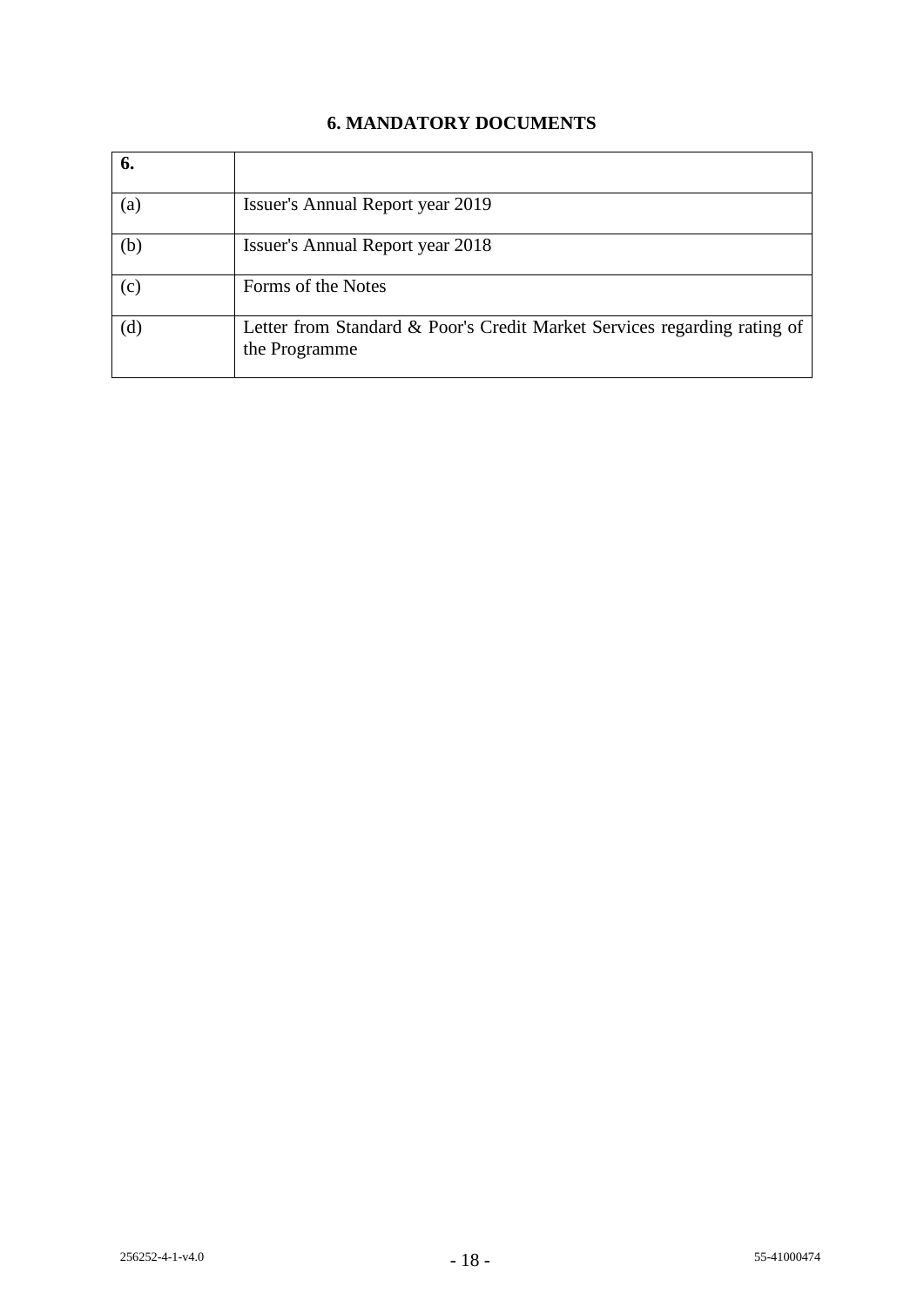# **6.(a) - ISSUER'S ANNUAL REPORT 2019**

The English language annual report of the Issuer for the financial year ended 31 December 2019 has been published on the website of the Issuer:

https://www.enecogroup.com/news-and-figures/finance/

Copies thereof can be obtained free of charge from the registered office of the Issuer and from the specified office of the Issue and Paying Agent.

The independent auditor's report in respect of the Issuer's financial year ended 31 December 2019 appears on pages 159-165 of the English language annual report of the Issuer.

The annual report of the Issuer is published in Dutch and English language versions. In case any discrepancy between both language versions, the Dutch version prevails.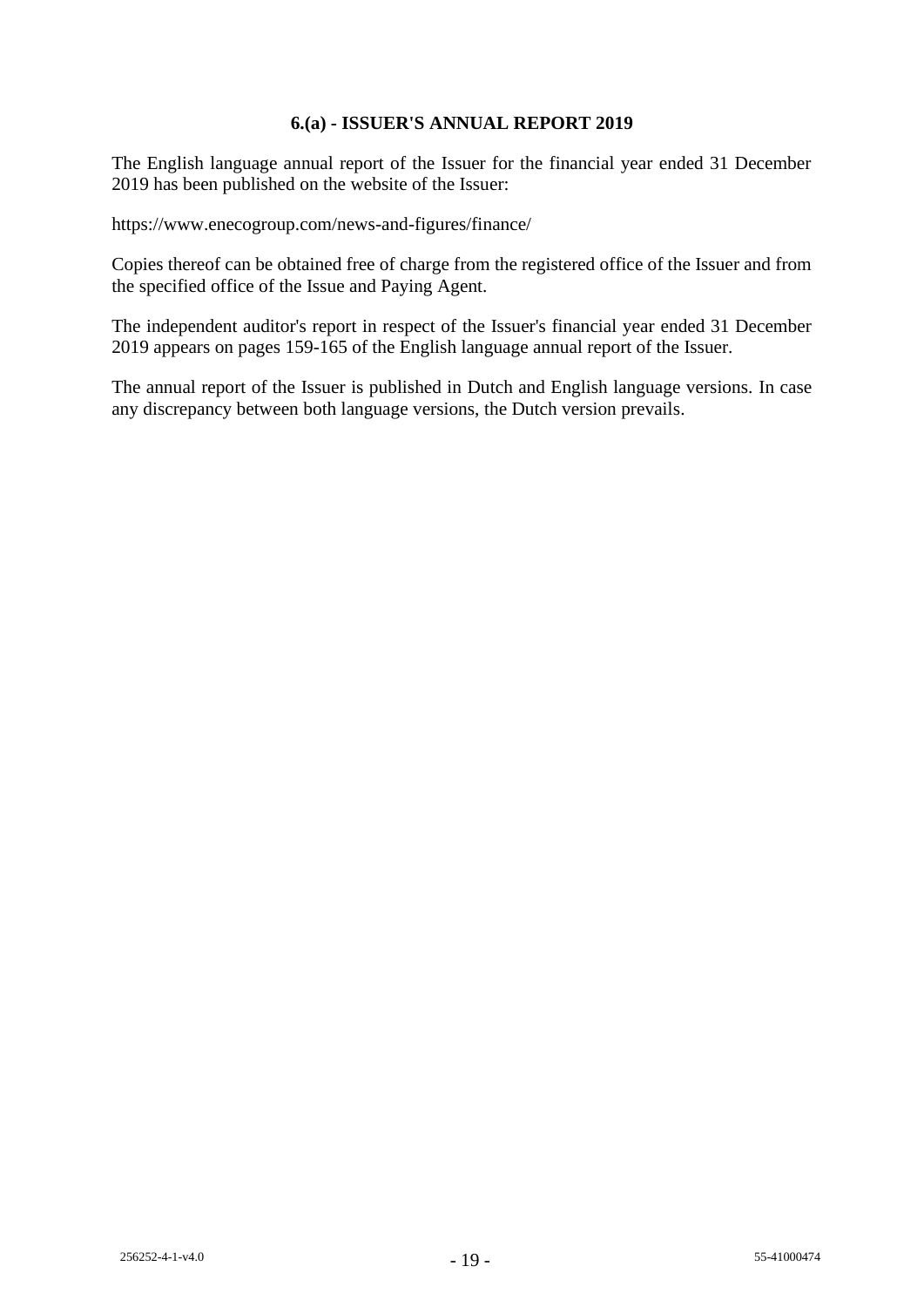# **6.(b) – ISSUER'S ANNUAL REPORT 2018**

The English language annual report of the Issuer for the financial year ended 31 December 2018 has been published on the website of the Issuer:

https://www.enecogroup.com/news-and-figures/finance/

Copies thereof can be obtained free of charge from the registered office of the Issuer and from the specified office of the Issue and Paying Agent.

The independent auditor's report in respect of the Issuer's financial year ended 31 December 2018 appears on pages 139 – 145 of the English language annual report of the Issuer.

The annual report of the Issuer is published in Dutch and English language versions. In case any discrepancy between both language versions, the Dutch version prevails.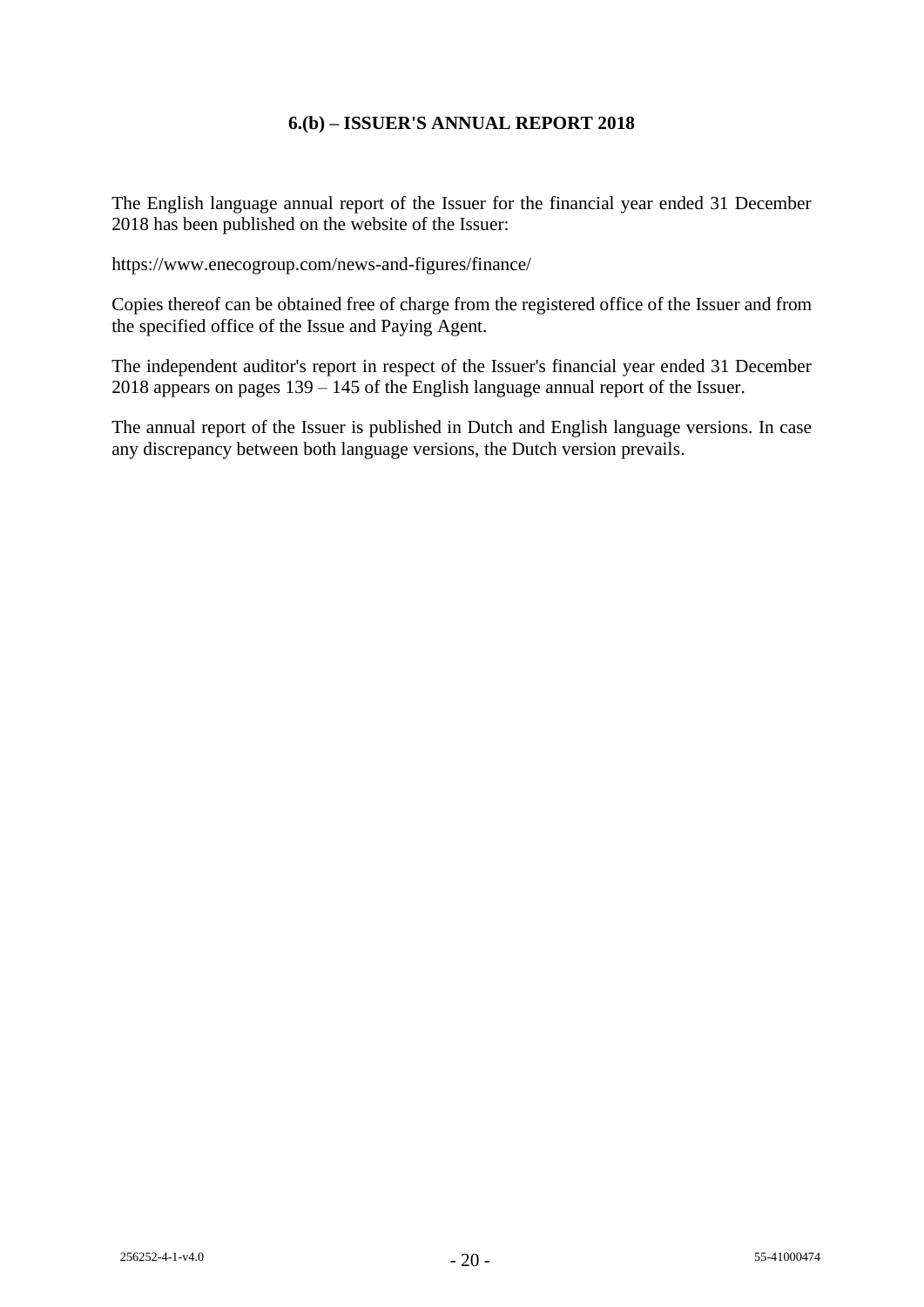#### **6.(c) - FORMS OF NOTES**

# **PART I**

#### **Form of Multicurrency Global Note (Interest Bearing/Discounted)**

THE SECURITIES REPRESENTED BY THIS GLOBAL NOTE HAVE NOT BEEN AND WILL NOT BE REGISTERED UNDER THE UNITED STATES SECURITIES ACT OF 1933, AS AMENDED (THE "**SECURITIES ACT**") OR ANY U.S. STATE SECURITIES LAWS AND MAY NOT BE OFFERED, SOLD OR DELIVERED WITHIN THE UNITED STATES OR TO, OR FOR THE ACCOUNT OR BENEFIT OF, U.S. PERSONS (AS DEFINED IN REGULATION S UNDER THE SECURITIES ACT) UNLESS AN EXEMPTION FROM THE REGISTRATION REQUIREMENTS OF THE SECURITIES ACT IS AVAILABLE AND IN ACCORDANCE WITH ALL APPLICABLE SECURITIES LAWS OF ANY STATE OF THE UNITED STATES AND ANY OTHER JURISDICTION. THIS LEGEND SHALL CEASE TO APPLY UPON THE EXPIRY OF THE PERIOD OF 40 DAYS AFTER THE COMPLETION OF THE DISTRIBUTION OF ALL THE SECURITIES OF THE TRANCHE OF WHICH THIS SECURITY FORMS PART.

#### **N.V. ENECO BEHEER**

#### **(Incorporated in The Netherlands with its corporate seat (***statutaire zetel***) in Rotterdam, The Netherlands)**

| ISIN:                                                                                                    |                                                           |
|----------------------------------------------------------------------------------------------------------|-----------------------------------------------------------|
|                                                                                                          |                                                           |
|                                                                                                          |                                                           |
| Nominal Amount:                                                                                          | Reference Rate: _ month(s) LIBOR /<br>EURIBOR / other $2$ |
| (words and figures if a Sterling Note)                                                                   |                                                           |
| Fixed Interest Rate <sup>3</sup> : ________% per annum Margin <sup>4</sup> : __________________________% |                                                           |
| Calculation Agent <sup>5</sup> : <u>_________________</u><br>( <i>Interest</i> )                         |                                                           |

<sup>&</sup>lt;sup>1</sup> Not to be more than 364 days from (and including the Issue Date).

<sup>&</sup>lt;sup>2</sup> Delete as appropriate. The reference rate will be LIBOR unless this Global Note is denominated in euro and the Issuer and the relevant Dealer agree that the reference rate should be EURIBOR.

<sup>&</sup>lt;sup>3</sup> Complete for fixed rate interest bearing Notes only.

<sup>4</sup> Complete for floating rate interest bearing Notes only.

<sup>&</sup>lt;sup>5</sup> Complete for floating rate interest bearing Notes only.

<sup>&</sup>lt;sup>6</sup> Complete for interest bearing Notes f interest is payable before the Maturity Date..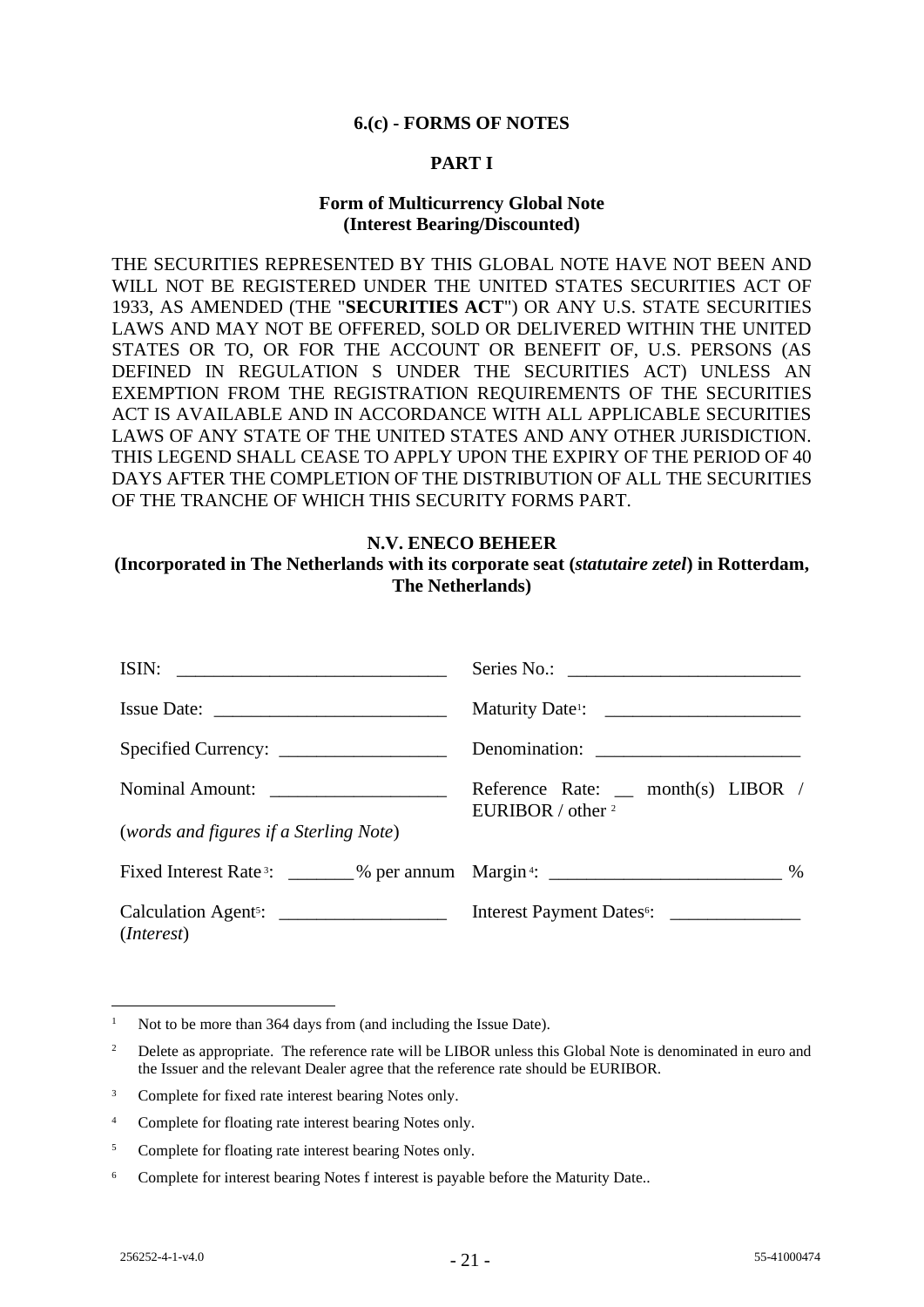Reference Rate Screen page:<sup>7</sup> \_\_\_\_\_\_\_\_\_\_\_\_ Interest Determination Date<sup>8</sup>: \_\_\_\_\_\_\_\_\_\_\_\_\_\_\_ Relevant Time:<sup>9</sup> \_\_\_\_\_\_\_\_\_\_\_\_\_\_\_\_\_\_\_\_\_\_\_ Day Count Fraction: 10 \_\_\_\_\_\_\_\_\_\_\_\_\_\_\_\_\_\_ New Global Note Form<sup>11</sup>: New Global Note intended to be held in a manner which would allow Eurosystem eligibility12: [Not Applicable] / [Yes. Note that the designation "yes" simply means that the Notes are intended upon issue to be deposited with one of the ICSDs as common safekeeper and does not necessarily mean that the Notes will be recognised as eligible collateral for Eurosystem monetary policy and intra-day credit operations by the Eurosystem either upon issue or at any or all times during their life. Such recognition will depend upon the European Central Bank being satisfied that Eurosystem eligibility criteria have been met.] / [No. Whilst the designation is specified as "no" at the date of issue, should the Eurosystem eligibility criteria be amended in the future such that the Notes are capable of meeting them the Notes may then be deposited with one of the ICSDs as common safekeeper. Note that this does not necessarily mean that the Notes will then be recognised as eligible collateral for Eurosystem monetary policy and intra-day credit operations by the Eurosystem at any time during their life. Such recognition will depend upon the European Central Bank

<sup>12</sup> Insert one of the options "Not Applicable", "Yes" (including explanatory language) or "No" (including explanatory language) as relevant.

<sup>&</sup>lt;sup>7</sup> Complete for floating rate interest bearing Notes only if a Reference Rate other than LIBOR or EURIBOR is specified. If the specified Reference Rate is LIBOR or EURIBOR, leave blank as these provisions are covered in paragraph 12.

<sup>8</sup> Complete for floating rate interest bearing Notes only if a Reference Rate other than LIBOR or EURIBOR is specified. If the specified Reference Rate is LIBOR or EURIBOR, leave blank as these provisions are covered in paragraph 12.

<sup>&</sup>lt;sup>9</sup> Complete for floating rate interest bearing Notes only if a Reference Rate other than LIBOR or EURIBOR is specified. If the specified Reference Rate is LIBOR or EURIBOR, leave blank as these provisions are covered in paragraph 12.

<sup>10</sup> Complete for floating rate interest bearing Notes only if a Reference Rate other than LIBOR or EURIBOR is specified. If the specified Reference Rate is LIBOR or EURIBOR, leave blank as these provisions are covered in paragraph 12.

<sup>11</sup> Insert "Applicable" or "Not Applicable" as relevant.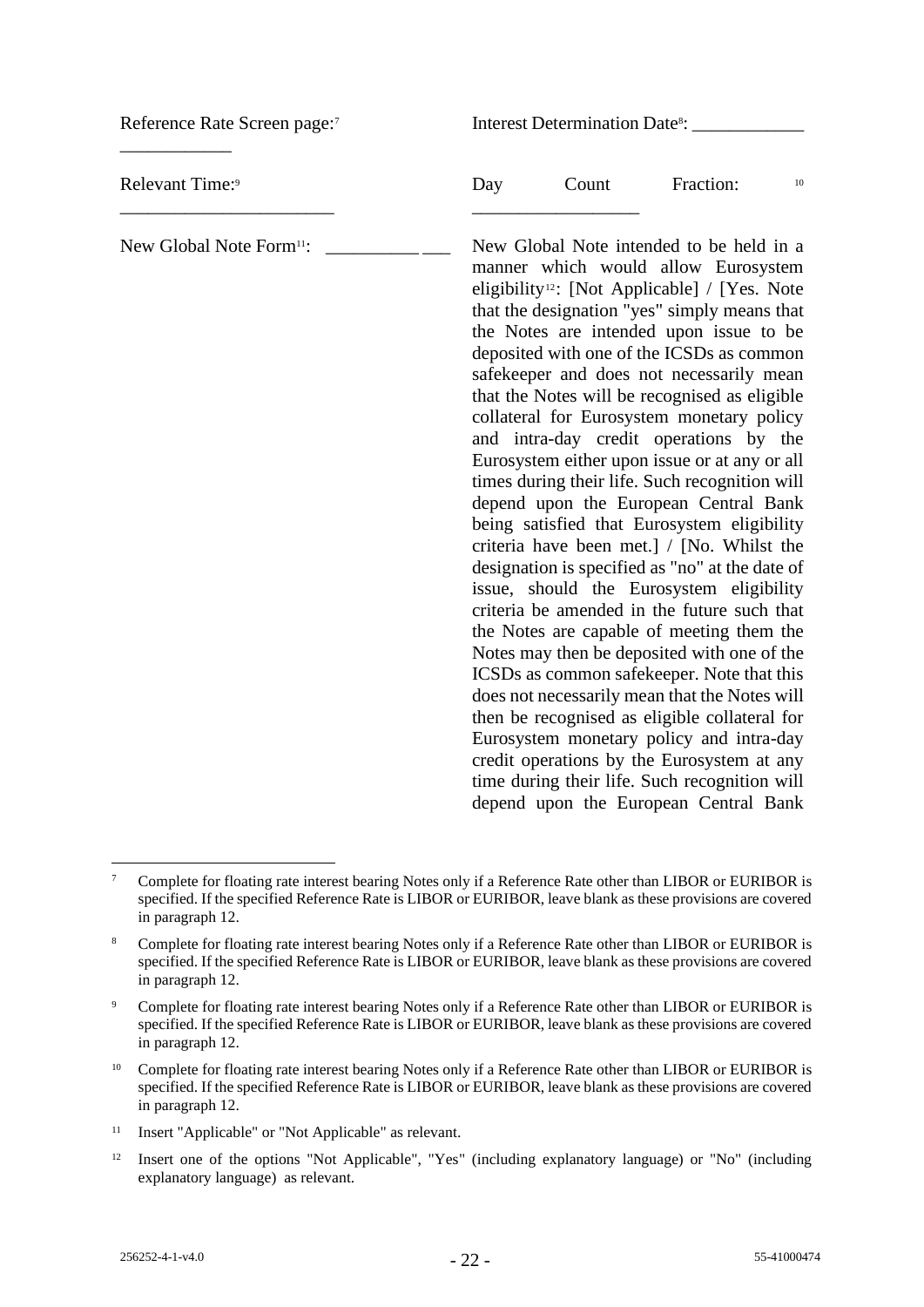being satisfied that Eurosystem eligibility criteria have been met.]

1. For value received, **N.V. ENECO BEHEER** (the "**Issuer**") promises to pay to the bearer of this Global Note on the above-mentioned Maturity Date the above-mentioned Nominal Amount, together with interest thereon at the rate and at the times (if any) specified herein.

All such payments shall be made in accordance with an issue and paying agency agreement dated 17 July 2020 between the Issuer, the issue agent and the paying agent referred to therein, a copy of which is available for inspection at the offices of Citibank, N.A., London Branch (the "**Paying Agent**") at Citigroup Centre, Canada Square, Canary Wharf, London E14 5LB, United Kingdom, and subject to and in accordance with the terms and conditions set forth below. All such payments shall be made upon presentation and surrender of this Global Note to or to the order of the Paying Agent referred to above by transfer to an account denominated in the above-mentioned Specified Currency maintained by the bearer with a bank in the principal financial centre in the country of that currency or, in the case of a Global Note denominated or payable in euro by transfer to a euro account (or any other account to which euro may be credited or transferred) maintained by the payee with, a bank in the principal financial centre of any member state of the European Union.

Notwithstanding the foregoing, presentation and surrender of this Global Note shall be made outside the United States and no amount shall be paid by transfer to an account in the United States, or mailed to an address in the United States. In the case of a Global Note denominated in U.S. dollars, payments shall be made by transfer to an account denominated in U.S. dollars in the principal financial centre of any country outside of the United States that the Issuer or Paying Agent so chooses.

- 2. If this Global Note is not a New Global Note, this Global Note is issued in representation of an issue of Notes in the above-mentioned aggregate Nominal Amount.
- 3. If this Global Note is a New Global Note, this Global Note is issued in representation of an issue of Notes in an aggregate Nominal Note as from time to time entered in the records of both Euroclear Bank SA/NV ("**Euroclear**") and Clearstream Banking, S.A. ("**Clearstream, Luxembourg**" and, together with Euroclear, the international central securities depositaries or "**ICSDs**") and/or any such other securities clearance and/or settlement system which is compliant, as of the issue date, with the Market Convention on Short-Term European Paper ("**STEP**") dated 19 May 2015 and adopted by the ACI - The Financial Markets Association and the European Money Markets Institute (as amended from time to time) and, if this Global Note indicates that it is intended to be held in a manner which would allow Eurosystem eligibility, authorised to hold, and then currently holding, this Global Note as eligible collateral for Eurosystem monetary policy and intra-day credit operations, in each case as agreed between the Issuer and the relevant Dealer(s). The records of the ICSDs (which expression in this Global Note means the records that each ICSD holds for its customers which reflect the amount of such customers' interests in the Notes (but excluding any interest in any Notes of one ICSD shown in the records of another ICSD), shall be conclusive evidence of the principal amount of Notes represented by this Global Note and, for these purposes, a statement issued by an ICSD (which statement shall be made available to the bearer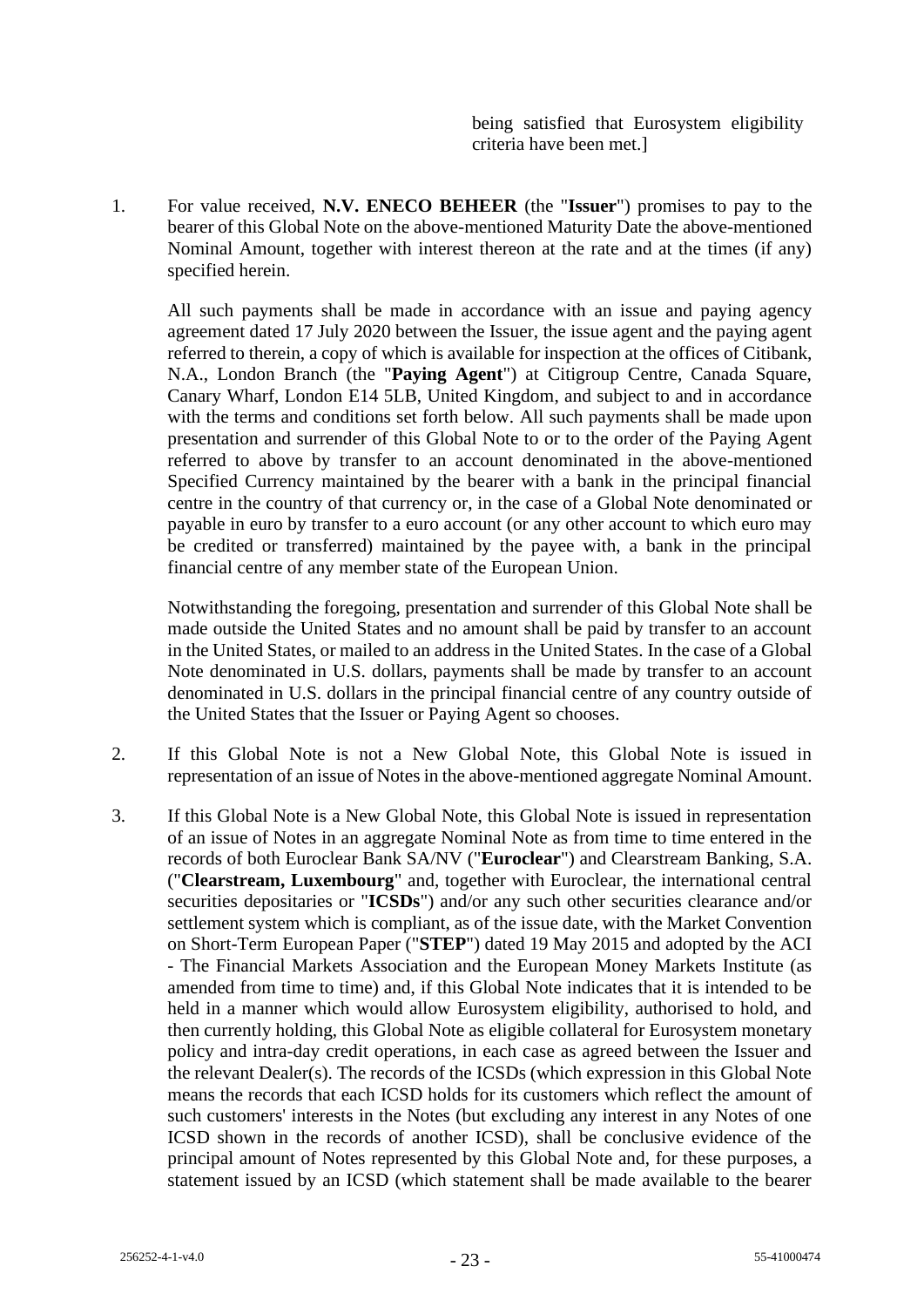upon request) stating the principal amount of Notes represented by this Global Note at any time shall be conclusive evidence of the records of the ICSDs at that time.

- 4. All payments in respect of this Global Note by or on behalf of the Issuer shall be made without set-off, counterclaim, fees, liabilities or similar deductions and free and clear of, and without deduction or withholding for or on account of, taxes, levies, duties, assessments or charges of any nature now or hereafter imposed, levied, collected, withheld or assessed by or on behalf of The Netherlands or any political subdivision or taxing authority of or in any of the foregoing ("**Taxes**"). If the Issuer or any agent thereof is required by law or regulation to make any deduction or withholding for or on account of Taxes, the Issuer shall, to the extent permitted by applicable law or regulation, pay such additional amounts as shall be necessary in order that the net amounts received by the bearer of this Global Note after such deduction or withholding shall equal the amount which would have been receivable hereunder in the absence of such deduction or withholding, except that no such additional amounts shall be payable where this Global Note is presented for payment:
	- (a) by or on behalf of a holder which is liable to such Taxes by reason of its having some connection with the jurisdiction imposing the Taxes other than the mere holding of this Global Note; or
	- (b) more than 15 days after the Maturity Date or, if applicable, the relevant Interest Payment Date or (in either case) the date on which payment hereof is duly provided for, whichever occurs later, except to the extent that the holder would have been entitled to such additional amounts if it had presented this Global Note on the last day of such period of 15 days.
- 5. If the Maturity Date or, if applicable, the relevant Interest Payment Date is not a Payment Business Day (as defined herein) payment in respect hereof will not be made and credit or transfer instructions shall not be given until the next following Payment Business Day (unless that date falls more than 364 days after the Issue Date, in which case payment shall be made on the immediately preceding Payment Business Day) and neither the bearer of this Global Note nor the holder or beneficial owner of any interest herein or rights in respect hereof shall be entitled to any interest or other sums in respect of such postponed payment.

As used in this Global Note:

"**Payment Business Day**" means (a) if the currency of payment is euro, any day which is a TARGET Business Day; or (b) if the currency of payment is not euro, any day which is a day on which dealings in foreign currencies may be carried on in the principal financial centre of the relevant Specified Currency; and

"**TARGET Business Day**" means a day on which the Trans-European Automated Real-time Gross Settlement Express Transfer (TARGET2) System, or any successor thereto, is operating credit or transfer instructions in respect of payments in euro.

Provided that if the Paying Agent determines with the agreement of the Issuer that the market practice in respect of euro denominated internationally offered securities is different from that specified above, the above shall be deemed to be amended so as to comply with such market practice and the Paying Agent shall procure that a notice of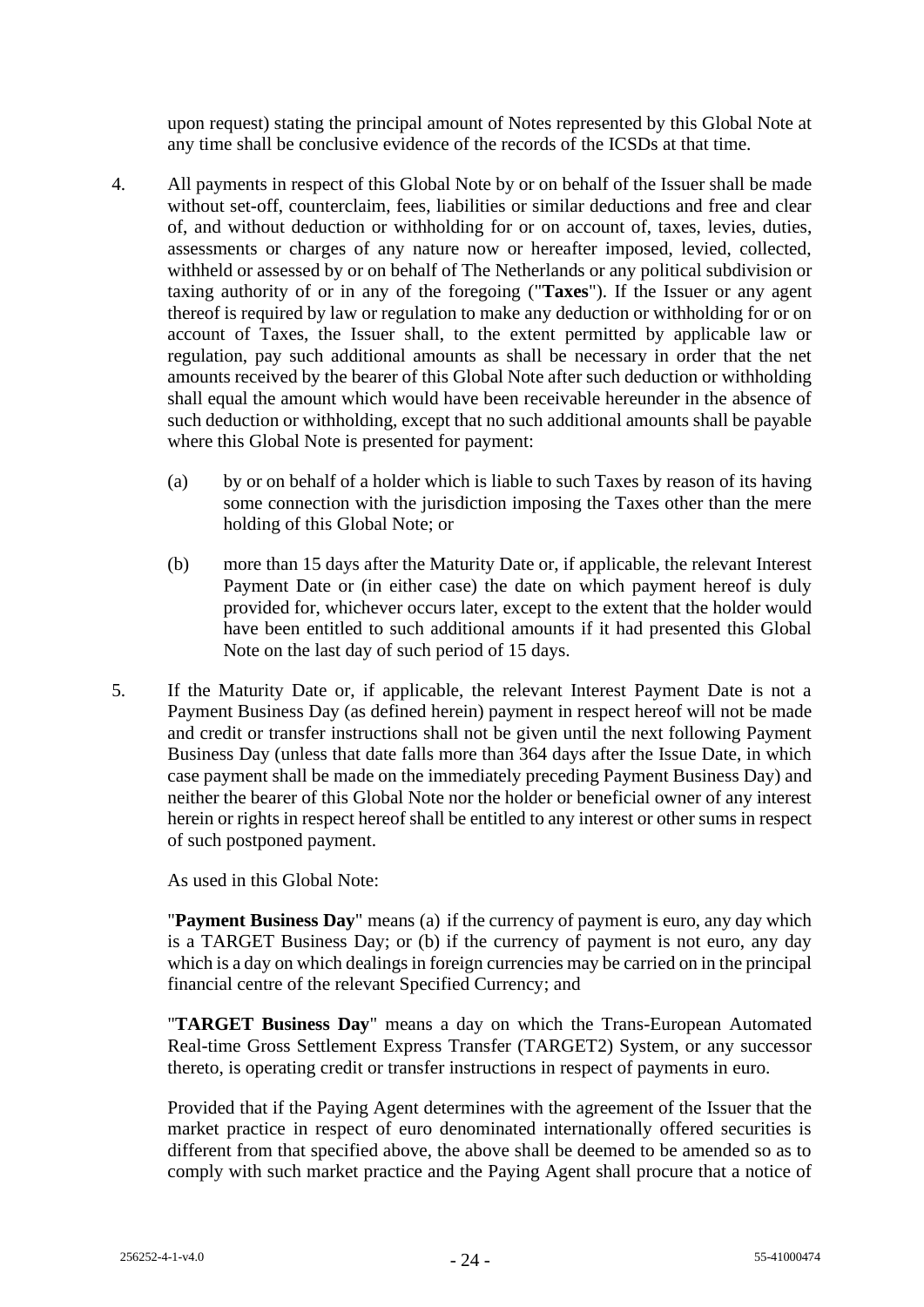such amendment is published not less than 15 days prior to the date on which any payment in euro falls due to be made in such manner as the Paying Agent may determine.

- 6. The payment obligation of the Issuer represented by this Global Note constitutes and at all times shall constitute a direct and unsecured obligation of the Issuer ranking at least *pari passu* with all present and future unsecured and unsubordinated indebtedness of the Issuer other than obligations preferred by mandatory provisions of law applying to companies generally.
- 7. This Global Note is negotiable (*overdraagbaar*) and, accordingly, title hereto shall pass by delivery (*levering*) and the bearer shall be treated as being absolutely entitled to receive payment upon due presentation hereof free and clear of any equity, set-off or counterclaim on the part of the Issuer against any previous bearer hereof.
- 8. This Global Note is issued in respect of an issue of Notes of the Issuer and is exchangeable in whole (but not in part only) for duly executed and authenticated bearer Notes in definitive form (whether before, on or, subject as provided below, after the Maturity Date):
	- (a) if the clearing system(s) in which this Global Note is held at the relevant time is closed for a continuous period of 14 days or more (other than by reason of weekends or public holidays statutory or otherwise) or announces an intention permanently to cease business or does in fact do so); or
	- (b) if default is made in the payment of any amount payable in respect of this Global Note.

Upon presentation and surrender of this Global Note during normal business hours to or to the order of the Paying Agent (or to any other person or at any other office outside the United States as may be designated in writing by the Issuer to the bearer) on behalf of the Issuer, the Issue Agent shall authenticate and deliver, in exchange for this Global Note, bearer definitive notes denominated in the above-mentioned Specified Currency in an aggregate nominal amount equal to the Nominal Amount of this Global Note.

9. If, upon any such default and following such surrender, definitive Notes are not issued in full exchange for this Global Note before 5.00 p.m. (London time) on the thirtieth day after surrender (the "**Relevant Time**"), each Relevant Account Holder shall automatically acquire on the Relevant Time, without the need for any further action on behalf of any person, against the Issuer all those rights which such Relevant Account Holder would have had if at the Relevant Time it held and owned duly executed and authenticated definitive Notes in respect of each underlying Note represented by such Global Note which such Relevant Account Holder has credited to its securities account with the Relevant Clearing System at the Relevant Time. The Issuer's obligation pursuant to this paragraph shall be a separate and independent obligation by reference to each relevant underlying Note and the Issuer agrees that a Relevant Account Holder may assign its rights hereunder in whole or in part.

As used in this Global Note:

"**Relevant Clearing System**" means Euroclear and Clearstream, Luxembourg.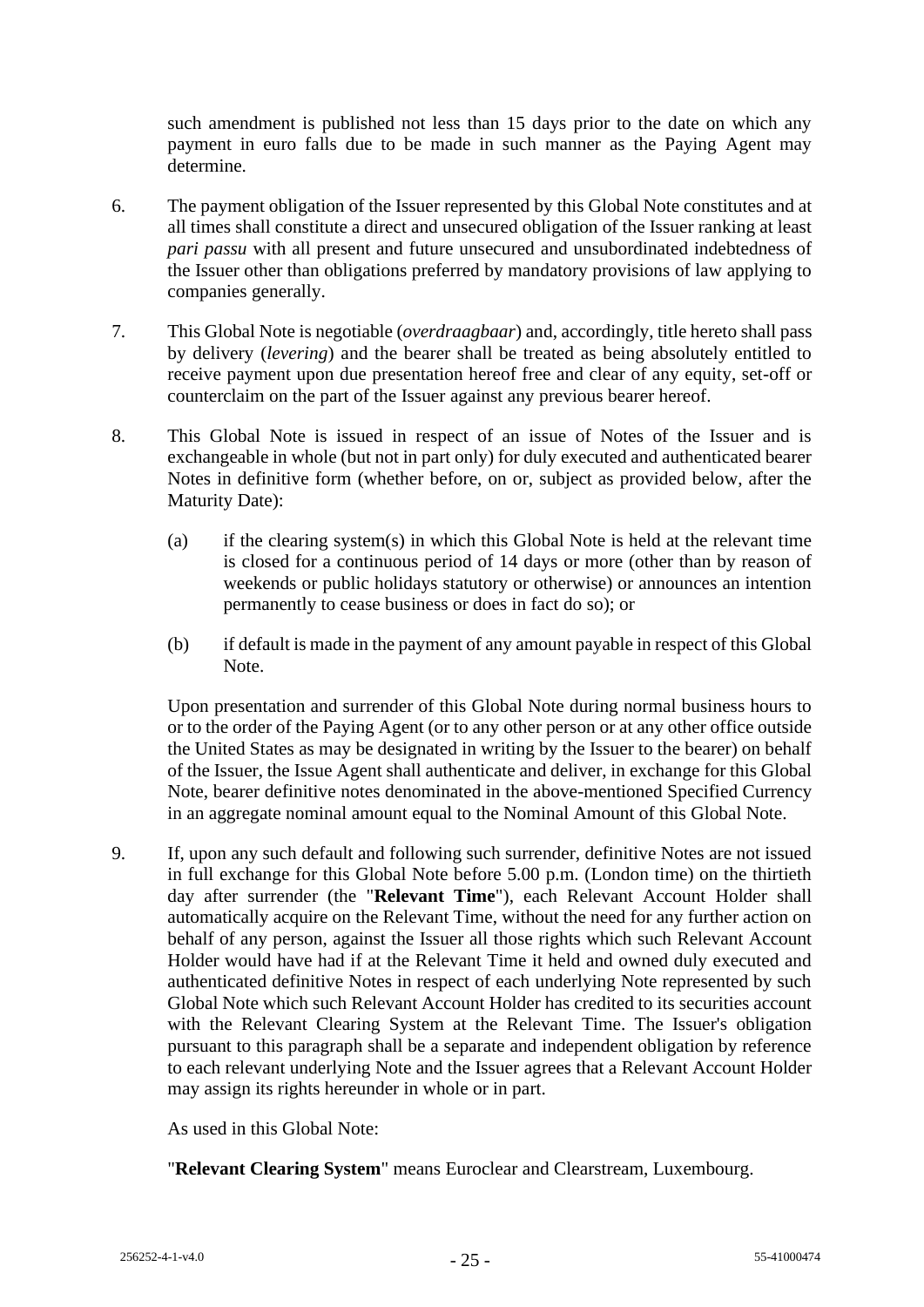"**Relevant Account Holder**" means any account holder with the Relevant Clearing System which has underlying Notes credited to its securities account from time to time.

- 10. If this is an interest bearing Global Note, then:
	- (a) notwithstanding the provisions of paragraph 1 above, if any payment of interest in respect of this Global Note falling due for payment prior to the abovementioned Maturity Date remains unpaid on the fifteenth day after falling so due, the amount referred to in part (a) or (b) (as the case may be) of paragraph 1 shall be payable on such fifteenth day;
	- (b) upon each payment of interest (if any) prior to the Maturity Date in respect of:
		- (i) this Global Note (if this Global Note is not a New Global Note) the Schedule hereto shall be duly completed by the Paying Agent to reflect such payment;
		- (ii) this Global Note (if this Global Note is a New Global Note) details of such payment shall be entered *pro rata* in the records of the ICSDs;
	- (c) payments due in respect of Notes for the time being represented by this Global Note shall be made to the bearer of this Global Note and each payment so made will discharge the Issuer's obligations in respect thereof. Any failure to make the entries referred to in (b) above shall not affect such discharge;
	- (d) if no Interest Payment Dates are specified in this Global Note, the Interest Payment Date shall be the Maturity Date.
- 11. If this is a fixed rate interest bearing Global Note, interest shall be calculated on the Nominal Amount as follows:
	- (a) interest shall be payable on the Nominal Amount in respect of each successive Interest Period (as defined below) from the Issue Date to the Maturity Date only, in arrear on the relevant Interest Payment Date, on the basis of the actual number of days in such Interest Period and a year of 360 days or, if this Global Note is denominated in Sterling, 365 days at the above-mentioned Interest Rate with the resulting figure being rounded to the nearest amount of the above-mentioned Specified Currency which is available as legal tender in the country or countries (in the case of the euro) of the Specified Currency (with halves being rounded upwards); and
	- (b) the period beginning on (and including) the Issue Date and ending on (but excluding) the first Interest Payment Date and each successive period beginning on (and including) an Interest Payment Date and ending on (but excluding) the next succeeding Interest Payment Date is an "**Interest Period**" for the purposes of this paragraph.
- 12. If this is a floating rate interest bearing Global Note, interest shall be calculated on the Nominal Amount as follows:
	- (a) in the case of a Global Note which specifies LIBOR as the Reference Rate on its face, the Rate of Interest will be the aggregate of LIBOR and the above-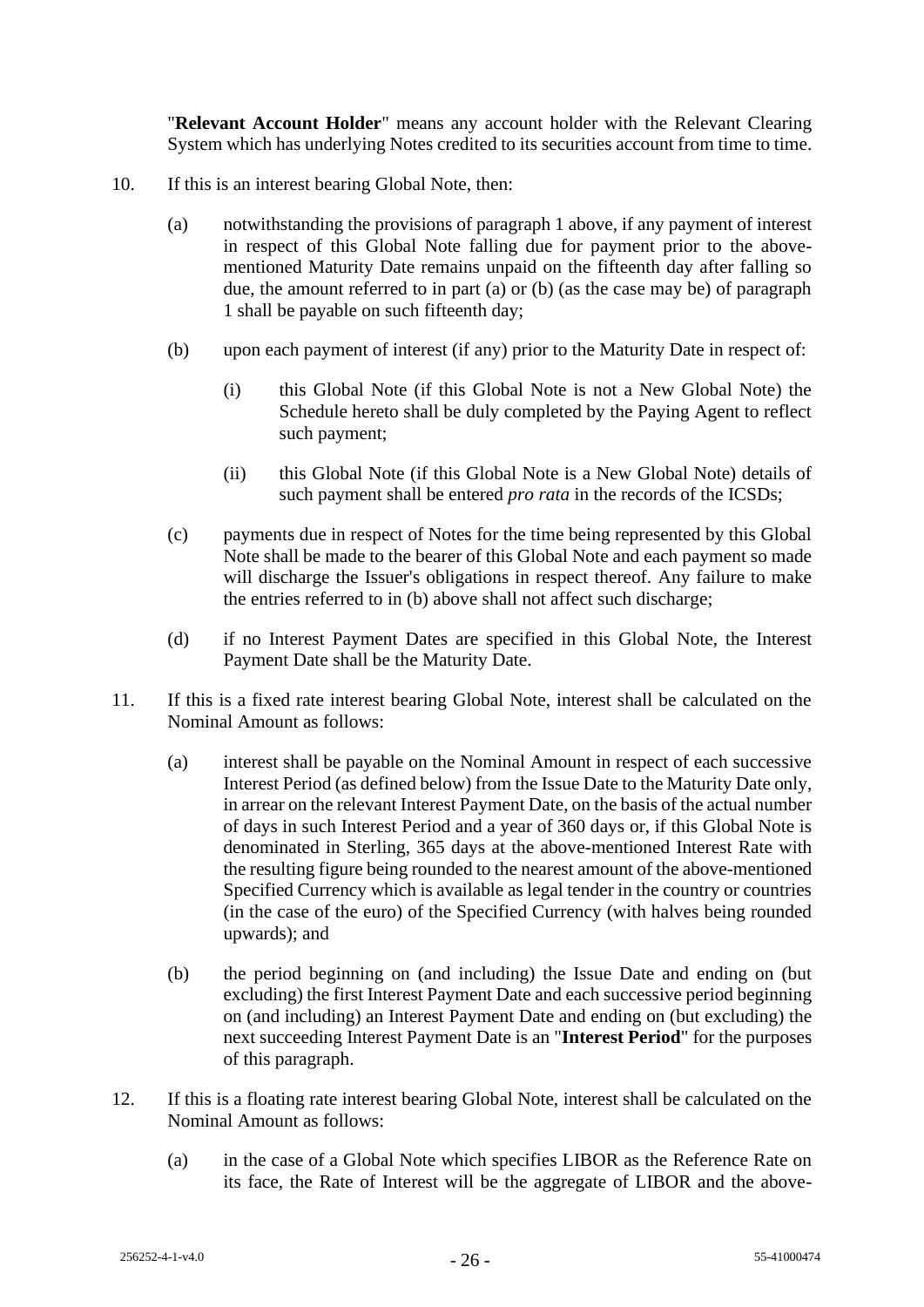mentioned Margin (if any) above or below LIBOR. Interest shall be payable on the Nominal Amount in respect of each successive Interest Period (as defined below) from the Issue Date to the Maturity Date only, in arrear on the relevant Interest Payment Date, on the basis of the actual number of days in such Interest Period and a year of 360 days or, if this Global Note is denominated in Sterling, 365 days.

As used in this Global Note:

"**LIBOR**" shall be equal to the rate defined as "LIBOR-BBA" in respect of the above-mentioned Specified Currency (as defined in the 2006 ISDA Definitions published by the International Swaps and Derivatives Association, Inc., as amended, updated or replaced as at the date of this Global Note, (the "**ISDA Definitions**")) as at 11.00 a.m. (London time) or as near thereto as practicable on the second London Banking Day before the first day of the relevant Interest Period or, if this Global Note is denominated in Sterling, on the first day thereof (a "**LIBOR Interest Determination Date**"), as if the Reset Date (as defined in the ISDA Definitions) were the first day of such Interest Period and the Designated Maturity (as defined in the ISDA Definitions) were the number of months specified on the face of this Global Note in relation to the Reference Rate; and

"**London Banking Day**" shall mean a day on which commercial banks are open for general business (including dealings in foreign exchange and foreign currency deposits) in London;

(b) in the case of a Global Note which specifies EURIBOR as the Reference Rate on its face, the Rate of Interest will be the aggregate of EURIBOR and the above-mentioned Margin (if any) above or below EURIBOR. Interest shall be payable on the Nominal Amount in respect of each successive Interest Period (as defined below) from the Issue Date to the Maturity Date only, in arrear on the relevant Interest Payment Date, on the basis of the actual number of days in such Interest Period and a year of 360 days.

As used in this Global Note, "**EURIBOR**" shall be equal to EUR-EURIBOR-Reuters (as defined in the ISDA Definitions) as at 11.00 a.m. (Brussels time) or as near thereto as practicable on the second TARGET Business Day before the first day of the relevant Interest Period (a "**EURIBOR Interest Determination Date**");

(c) the Calculation Agent will, as soon as practicable after 11.00 a.m. (London time) on each LIBOR Interest Determination Date or 11.00 a.m. (Brussels time) on each EURIBOR Interest Determination Date (as the case may be), determine the Rate of Interest and calculate the amount of interest payable (the "**Amount of Interest**") for the relevant Interest Period. The Amount of Interest shall be calculated by applying the Rate of Interest to the Nominal Amount of one Note of each denomination, multiplying such product by the actual number of days in the Interest Period concerned divided by 360 or, if this Global Note is denominated in Sterling, by 365, and rounding the resulting figure to the nearest amount of the above-mentioned Specified Currency which is available as legal tender in the country or countries (in the case of the euro) of the Specified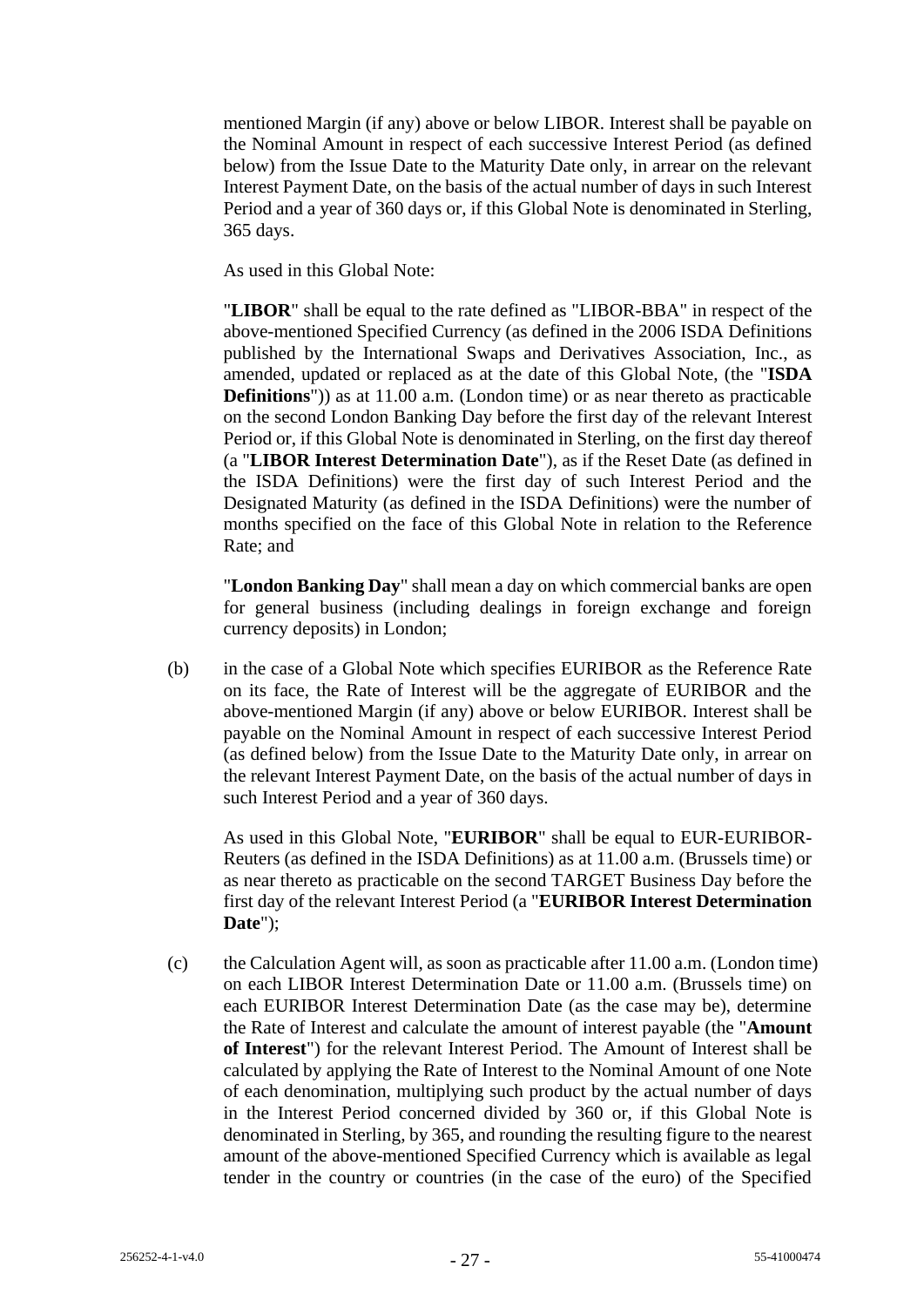Currency (with halves being rounded upwards). The determination of the Rate of Interest and the Amount of Interest by the Calculation Agent named above shall (in the absence of manifest error) be final and binding upon all parties;

- (d) the period beginning on (and including) the Issue Date and ending on (but excluding) the first Interest Payment Date and each successive period beginning on (and including) an Interest Payment Date and ending on (but excluding) the next succeeding Interest Payment Date is called an "**Interest Period**" for the purposes of this paragraph; and
- (e) the Issuer will procure that a notice specifying the Rate of Interest payable in respect of each Interest Period be published as soon as practicable after the determination of the Rate of Interest. Such notice will be delivered to the clearing system(s) in which this Global Note is held at the relevant time or, if this Global Note has been exchanged for bearer definitive Notes pursuant to paragraph 7, will be published in a leading English language daily newspaper published in London (which is expected to be the *Financial Times*).
- 13. As used herein, "**Rate of Interest**" in the case of Floating Rate Notes means the rate of interest which is determined in accordance with the relevant provisions of paragraph 12. If a Rate of Interest and/or Amount of Interest cannot be determined on the relevant interest determination date in accordance with the provisions of paragraph 12 for any Interest Period due to LIBOR, EURIBOR or any other applicable Reference Rate (as the case may be) not being available on the relevant screen page at the relevant time, then the Calculation Agent shall use the Rate of Interest applicable for the last preceding Interest Period to determine the Rate of Interest and/or Amount of Interest (as applicable) for such subsequent Interest Period or, if there is no such preceding Interest Period, the sum of the Margin and the rate or (as the case may be) the arithmetic mean for the first Interest Period had this Global Note been in issue for a period equal to the duration to the scheduled first Interest Period but ending on (and excluding) the Issue Date.

The determination of a Rate of Interest and/or Amount of Interest by the Calculation Agent for any Interest Period pursuant to paragraphs 12 and/or this paragraph 13 shall (in the absence of manifest error) be final and binding upon all parties.

- 14. If the proceeds of this Global Note are accepted in the United Kingdom, the Principal Amount or Minimum Redemption Amount (as applicable) shall be not less than £100,000 (or the equivalent in any other currency).
- 15. Instructions for payment must be received at the offices of the Paying Agent referred to above together with this Global Note as follows:
	- (a) if this Global Note is denominated in Australian dollars, New Zealand dollars, Hong Kong dollars or Japanese Yen, at least two Business Days prior to the relevant payment date;
	- (b) if this Global Note is denominated in United States dollars, Canadian dollars or Sterling, on or prior to the relevant payment date; and
	- (c) in all other cases, at least one Business Day prior to the relevant payment date.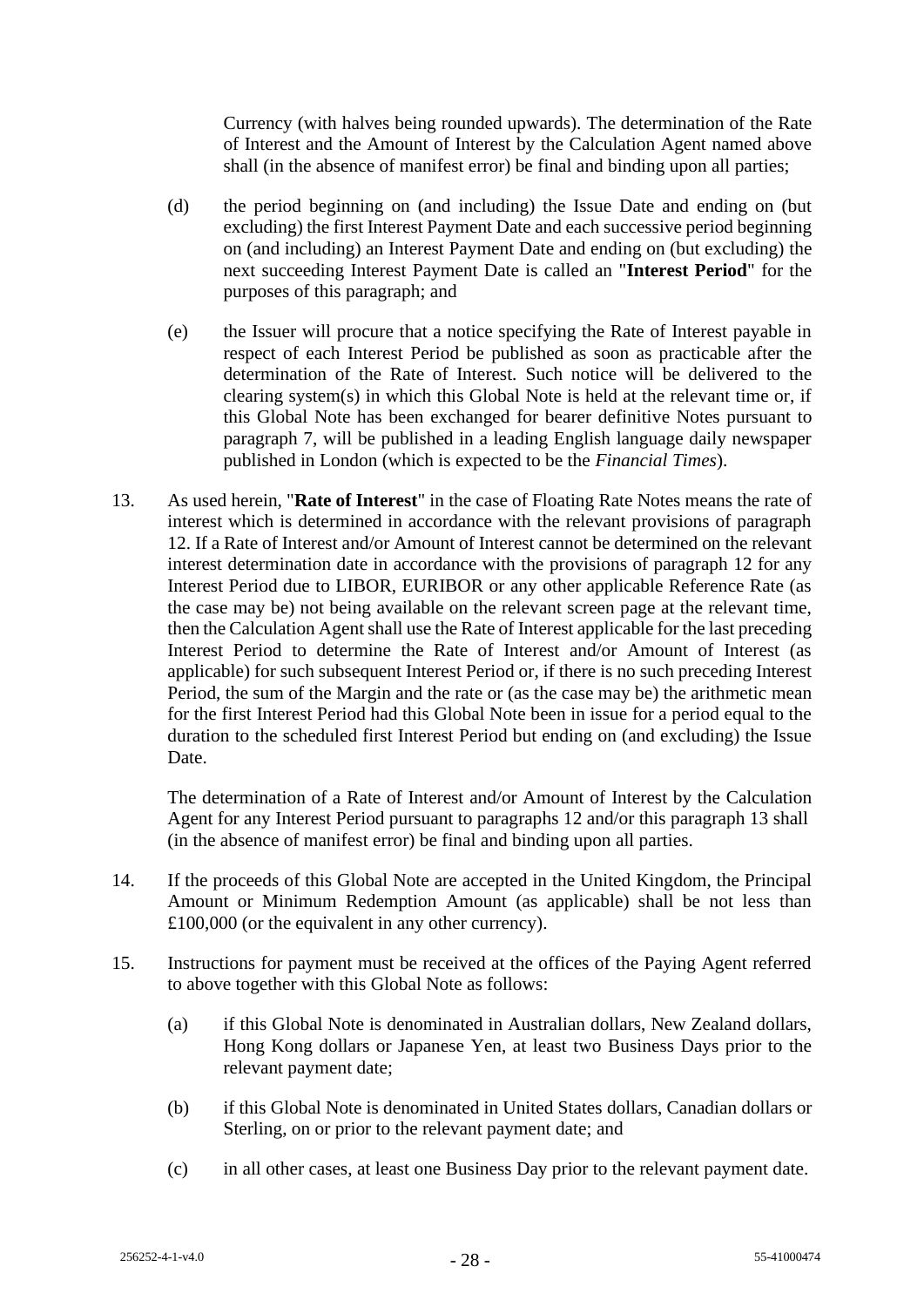As used in this paragraph, "**Business Day**" means:

- (i) a day other than a Saturday or Sunday on which commercial banks are open for general business (including dealings in foreign exchange and foreign currency deposits) in London; and
- (ii) in the case of payments in euro, a TARGET Business Day and, in all other cases, a day on which commercial banks are open for general business (including dealings in foreign exchange and foreign currency deposits) in the principal financial centre in the country of the abovementioned Specified Currency.
- 16. This Global Note shall not be validly issued unless manually authenticated by Citibank, N.A., London Branch as issue agent.
- 17. If this Global Note is a New Global Note, this Global Note shall not be valid for any purpose until it has been effectuated for and on behalf of the entity appointed as common safekeeper by the ICSDs.
- 18. This Global Note and non-contractual obligations arising out of or in connection with this Global Note shall be governed by, and shall be construed in accordance with, the laws of The Netherlands. All disputes in connection with or arising from this Global Note or its execution will be judged by the courts of Amsterdam, The Netherlands, judging in the first instance, and its appellate courts.
- 19. Articles 229(e) to 229(k) of the Netherlands Commercial Code (*Wetboek van Koophandel*) do not apply to this Global Note.

# **AUTHENTICATED** by Signed on behalf of: **CITIBANK, N.A., LONDON BRANCH** without recourse, warranty or liability and for authentication purposes only

**N.V. ENECO BEHEER**

By: .............................................................. By: ............................................................... (*Authorised Signatory*) (*Authorised Signatory*)

**If this Note is a New Global Note, EFFECTUATED** by **COMMON SAFEKEEPER**

without recourse, warranty or liability

By: ............................................................... (*Authorised Signatory*)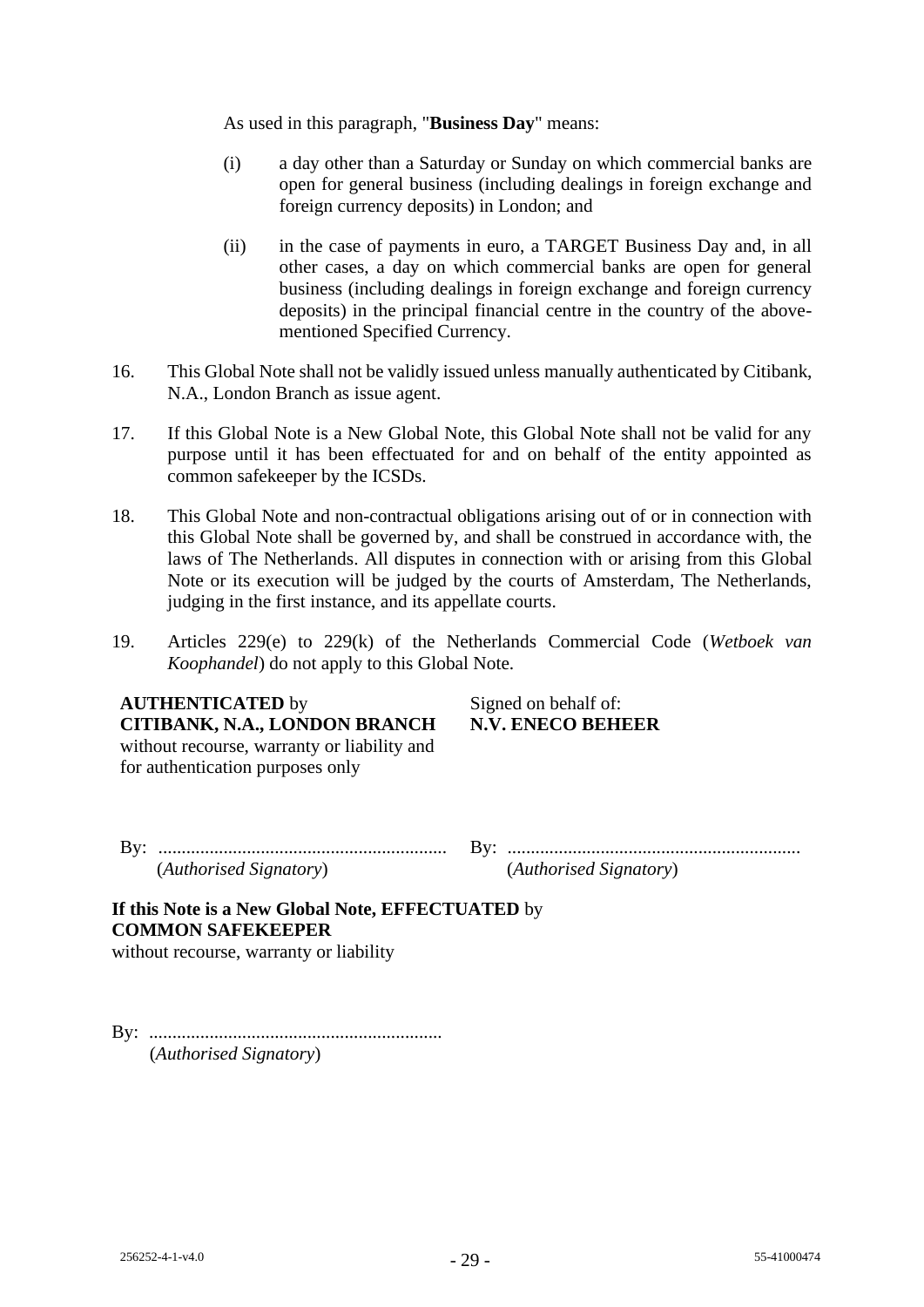## **SCHEDULE\*\* PAYMENTS OF INTEREST**

The following payments of interest in respect of this Global Note have been made:

|           |                     |                   |                    | <b>Notation on</b>  |
|-----------|---------------------|-------------------|--------------------|---------------------|
|           |                     |                   |                    | behalf of           |
| Date Made | <b>Payment From</b> | <b>Payment To</b> | <b>Amount Paid</b> | <b>Paying Agent</b> |

<sup>\*\*</sup> Applicable for a Global Note which is not a New Global Note only.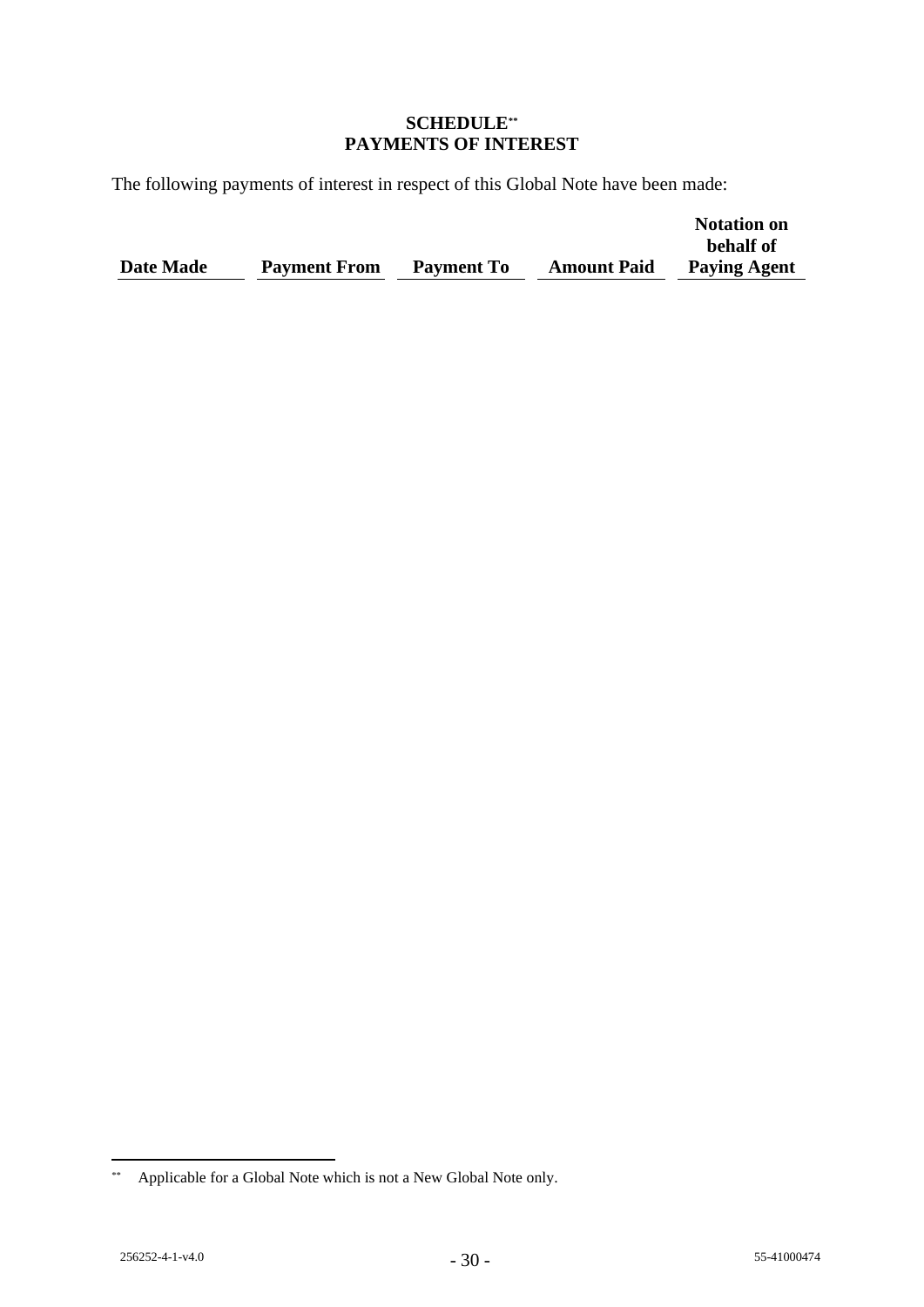# **PART II**

# **Form of Multicurrency Definitive Note (Interest Bearing/Discounted) (Non-Sterling)**

[Unless between individuals not acting in the conduct of a business or profession, each transaction regarding this Note which involves the physical delivery thereof within, from or into The Netherlands, must be effected (as required by the Dutch Savings Certificates Act (*Wet inzake Spaarbewijzen*) of 21 May 1985) through the mediation of the Issuer or member of Euronext Amsterdam and must either be:

1. between individuals or legal entities who or which trade or invest in securities in the conduct of a profession or trade (which includes banks, dealers, insurance companies, pension funds, other institutional investors and commercial enterprises which regularly, as an ancillary activity, invest in securities); or, in any other case

2. recorded in a transaction note which includes the name and address of each party to the transaction, the nature of the transaction and the details and serial number of this Note.]\*

#### **N.V. ENECO BEHEER (Incorporated in The Netherlands with its corporate seat (***statutaire zetel***) in Rotterdam, The Netherlands)**

| Issue Date:                                                                                                   |  |                                  |  |  |
|---------------------------------------------------------------------------------------------------------------|--|----------------------------------|--|--|
|                                                                                                               |  |                                  |  |  |
|                                                                                                               |  | LIBOR/EURIBOR/other <sup>2</sup> |  |  |
| Margin: <sup>3</sup> __________________________ % Fixed Interest Rate: <sup>4</sup> _____________ % per annum |  |                                  |  |  |
|                                                                                                               |  |                                  |  |  |

This legend should be placed on zero coupon or discounted Notes and Notes that constitute a claim for a fixed sum against the relevant Issuer on which interest only becomes due at maturity or on which no interest is due whatsoever and which are distributed within, from or into The Netherlands in the course of initial distribution or immediately thereafter.

<sup>&</sup>lt;sup>1</sup> Not to be more than 364 days from (and including) the Issue Date.

<sup>&</sup>lt;sup>2</sup> Delete as appropriate. The reference rate will be LIBOR unless this Note is denominated in euro and the Issuer and the relevant Dealer agree that the reference rate should be EURIBOR.

<sup>&</sup>lt;sup>3</sup> Complete for floating rate interest bearing Notes only.

<sup>4</sup> Complete for fixed rate interest bearing Notes only.

<sup>&</sup>lt;sup>5</sup> Complete for interest bearing Notes if interest is payable before the Maturity Date.

<sup>6</sup> Complete for floating rate interest bearing Notes only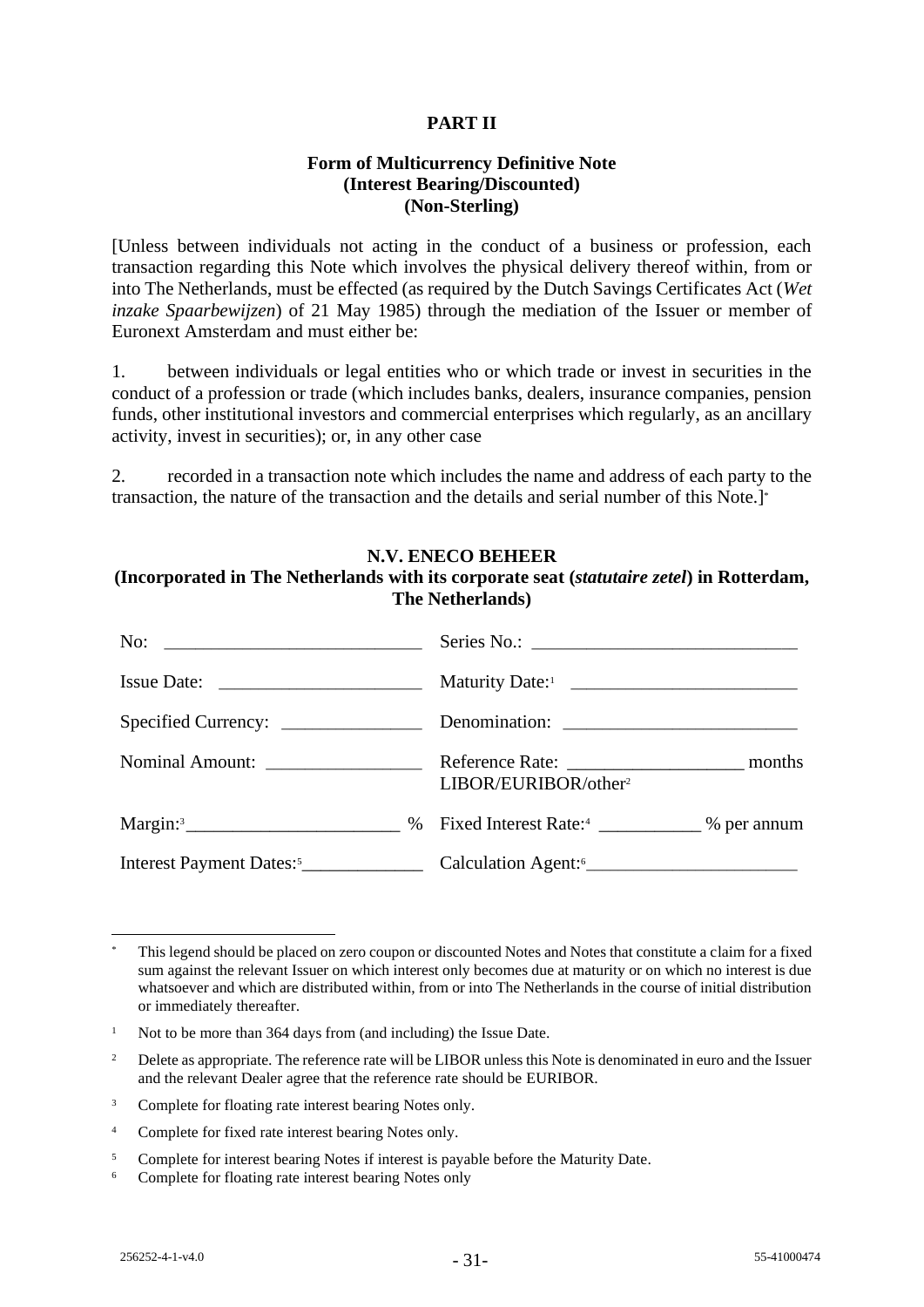Reference Rate Screen page:<sup>7</sup> \_\_\_\_\_\_\_\_\_\_\_ Interest Determination Date<sup>8</sup>: \_\_\_\_\_\_\_\_\_\_\_\_ Relevant Time:<sup>9</sup> Day Count Fraction:<sup>10</sup>

1. For value received, **N.V. ENECO BEHEER** (the "**Issuer**") promises to pay to the bearer of this Note on the above-mentioned Maturity Date the above-mentioned Nominal Amount, together with interest thereon at the rate and at the times (if any) specified herein.

All such payments shall be made in accordance with an issue and paying agency agreement dated 17 July 2020 between the Issuer, the issue agent and the paying agent referred to therein, a copy of which is available for inspection at the offices of Citibank, N.A., London Branch (the "**Paying Agent**") at Citigroup Centre, Canada Square, Canary Wharf, London E14 5LB, United Kingdom, and subject to and in accordance with the terms and conditions set forth below. All such payments shall be made upon presentation and surrender of this Note at the offices of the Paying Agent referred to above by transfer to an account denominated in the above-mentioned Specified Currency maintained by the bearer in the principal financial centre in the country of that currency or, in the case of a Note denominated in euro, by euro cheque drawn on, or by transfer to a euro account (or any other account to which euro may be credited or transferred) maintained by the payee with, a bank in the principal financial centre of any member state of the European Union.

2. All payments in respect of this Note by or on behalf of the Issuer shall be made without set-off, counterclaim, fees, liabilities or similar deductions and free and clear of, and without deduction or withholding for or on account of, taxes, levies, duties, assessments or charges of any nature now or hereafter imposed, levied, collected, withheld or assessed in any jurisdiction through, in or from which such payments are made or any political subdivision or taxing authority of or in any of the foregoing ("**Taxes**"). If the Issuer or any agent thereof is required by law or regulation to make any deduction or withholding for or on account of Taxes, the Issuer shall, to the extent permitted by applicable law or regulation, pay such additional amounts as shall be necessary in order that the net amounts received by the bearer of this Note after such deduction or withholding shall equal the amount which would have been receivable hereunder in the

<sup>7</sup> Complete for floating rate interest bearing Notes only if a Reference Rate other than LIBOR or EURIBOR is specified. If the specified Reference Rate is LIBOR or EURIBOR, leave blank as these provisions are covered in paragraph 8.

<sup>&</sup>lt;sup>8</sup> Complete for floating rate interest bearing Notes only if a Reference Rate other than LIBOR or EURIBOR is specified. If the specified Reference Rate is LIBOR or EURIBOR, leave blank as these provisions are covered in paragraph 8.

<sup>9</sup> Complete for floating rate interest bearing Notes only if a Reference Rate other than LIBOR or EURIBOR is specified. If the specified Reference Rate is LIBOR or EURIBOR, leave blank as these provisions are covered in paragraph 8.

<sup>&</sup>lt;sup>10</sup> Complete for floating rate interest bearing Notes only if a Reference Rate other than LIBOR or EURIBOR is specified. If the specified Reference Rate is LIBOR or EURIBOR, leave blank as these provisions are covered in paragraph 8.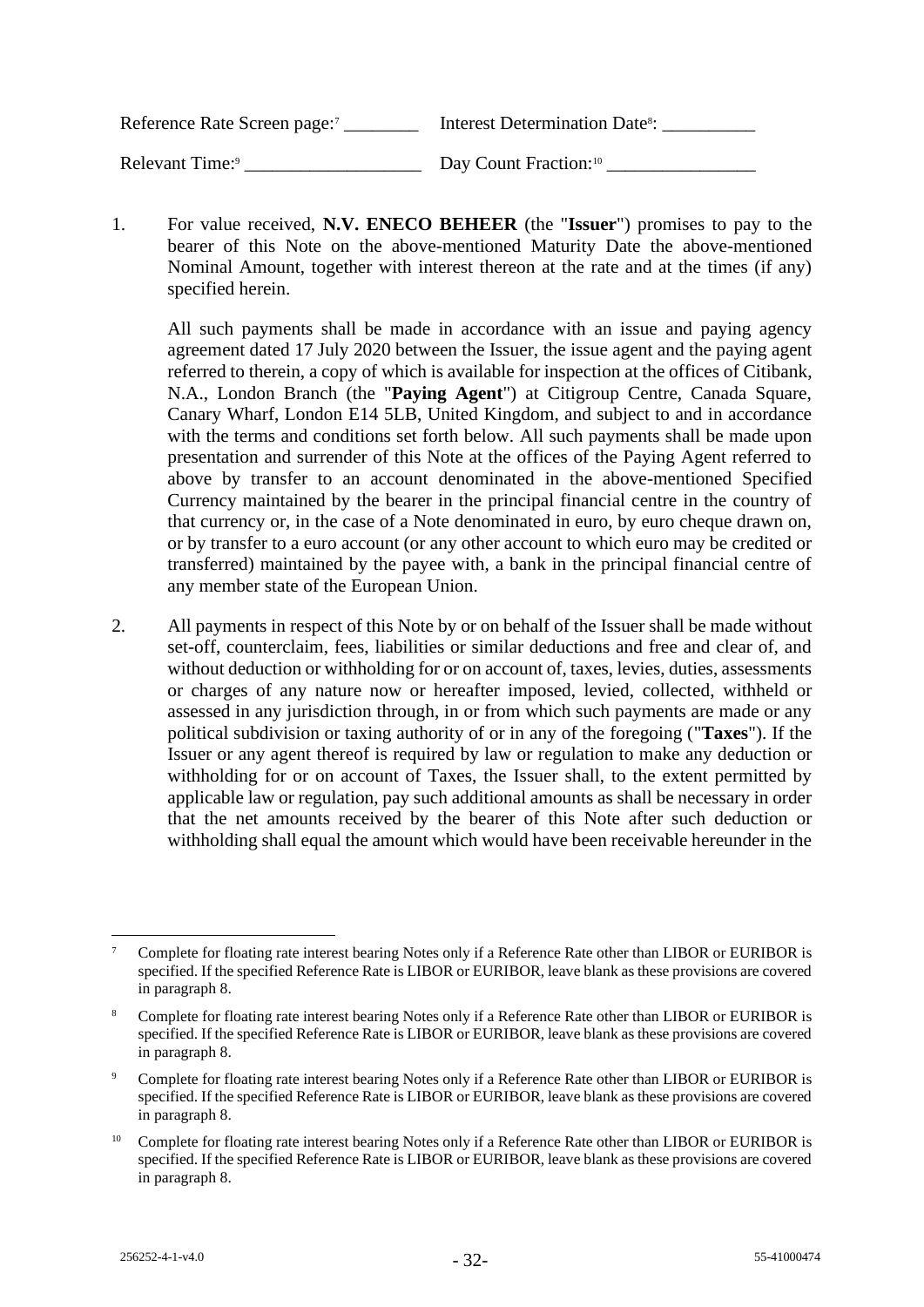absence of such deduction or withholding, except that no such additional amounts shall be payable where this Note is presented for payment:

- (a) by or on behalf of a holder which is liable to such Taxes by reason of its having some connection with the jurisdiction imposing the Taxes other than the mere holding of this Note; or
- (b) more than 15 days after the Maturity Date or, if applicable, the relevant Interest Payment Date or (in either case) the date on which payment hereof is duly provided for, whichever occurs later, except to the extent that the holder would have been entitled to such additional amounts if it had presented this Note on the last day of such period of 15 days.
- 3. The payment obligation of the Issuer represented by this Note constitutes and at all times shall constitute a direct and unsecured obligation of the Issuer ranking at least *pari passu* with all present and future unsecured and unsubordinated indebtedness of the Issuer other than obligations preferred by mandatory provisions of law.
- 4. If the Maturity Date or, if applicable, the relevant Interest Payment Date is not a Payment Business Day (as defined herein) payment in respect hereof will not be made and credit or transfer instructions shall not be given until the next following Payment Business Day and the bearer of this Note shall not be entitled to any interest or other sums in respect of such postponed payment.

As used in this Note:

"**Payment Business Day**" means any day other than a Saturday or Sunday which is both (A) a day on which commercial banks and foreign exchange markets settle payments and are open for general business (including dealings in foreign exchange and foreign currency deposits) in the relevant place of presentation, and (B) either (i) if the above-mentioned Specified Currency is any currency other than euro, a day on which commercial banks and foreign exchange markets settle payments and are open for general business (including dealings in foreign exchange and foreign currency deposits) in both London and the principal financial centre of the country of the relevant Specified Currency (which, if the Specified Currency is Australian dollars, shall be Sydney) or (ii) if the above-mentioned Specified Currency is euro, a day which is a TARGET Business Day; and

"**TARGET Business Day**" means a day on which the Trans-European Automated Real-time Gross Settlement Express Transfer (TARGET2) System, or any successor thereto, is operating credit or transfer instructions in respect of payments in euro.

- 5. This Note is negotiable (*overdraagbaar*) and, accordingly, title hereto shall pass by delivery (*levering*) and the bearer shall be treated as being absolutely entitled to receive payment upon due presentation hereof (notwithstanding any notation of ownership or other writing thereon or notice of any previous loss or theft thereof).
- 6. If this is an interest bearing Note, then:
	- (a) notwithstanding the provisions of paragraph 1 above, if any payment of interest in respect of this Note falling due for payment prior to the above-mentioned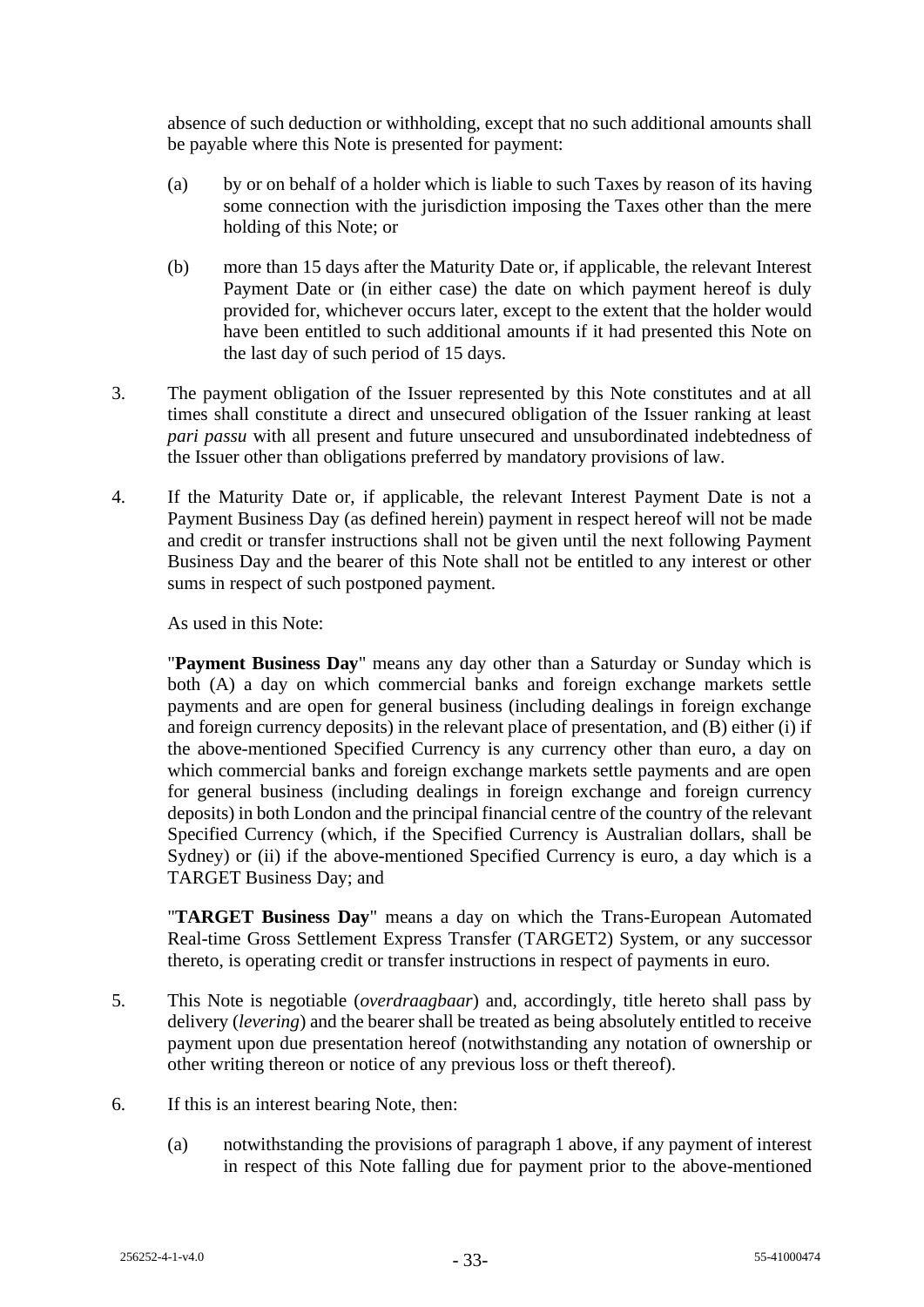Maturity Date remains unpaid on the fifteenth day after falling so due, the amount referred to in part (a) or (b) (as the case may be) of paragraph 1 shall be payable on such fifteenth day; and

- (b) upon each payment of interest (if any) prior to the Maturity Date in respect of this Note, the Schedule hereto shall be duly completed by the Paying Agent to reflect such payment.
- 7. If this is a fixed rate interest bearing Note, interest shall be calculated on the Nominal Amount as follows:
	- (a) interest shall be payable on the Nominal Amount in respect of each successive Interest Period (as defined below) from the Issue Date to the Maturity Date only, in arrear on the relevant Interest Payment Date, on the basis of the actual number of days in such Interest Period and a year of 360 days at the above-mentioned Interest Rate with the resulting figure being rounded to the nearest amount of the above-mentioned Specified Currency which is available as legal tender in the country or countries (in the case of the euro) of the Specified Currency (with halves being rounded upwards); and
	- (b) the period beginning on the Issue Date and ending on the first Interest Payment Date and each successive period beginning on an Interest Payment Date and ending on the next succeeding Interest Payment Date is an "**Interest Period**" for the purposes of this paragraph.
- 8. If this is a floating rate interest bearing Note, interest shall be calculated on the Nominal Amount as follows:
	- (a) in the case of a Note which specifies LIBOR as the Reference Rate on its face, the Rate of Interest will be the aggregate of LIBOR and the above-mentioned Margin (if any) above or below LIBOR. Interest shall be payable on the Nominal Amount in respect of each successive Interest Period (as defined below) from the Issue Date to the Maturity Date only, in arrear on the relevant Interest Payment Date, on the basis of the actual number of days in such Interest Period and a year of 360 days.

As used in this Note:

"**LIBOR**" shall be equal to the rate defined as "LIBOR-BBA" in respect of the above-mentioned Specified Currency (as defined in the 2006 ISDA Definitions published by the International Swaps and Derivatives Association, Inc., as amended, updated or replaced as at the date of this Note, (the "**ISDA Definitions**")) as at 11.00 a.m. (London time) or as near thereto as practicable on the second London Banking Day before the first day of the relevant Interest Period (a "**LIBOR Interest Determination Date**"), as if the Reset Date (as defined in the ISDA Definitions) were the first day of such Interest Period and the Designated Maturity (as defined in the ISDA Definitions) were the number of months specified on the face of this Note in relation to the Reference Rate; and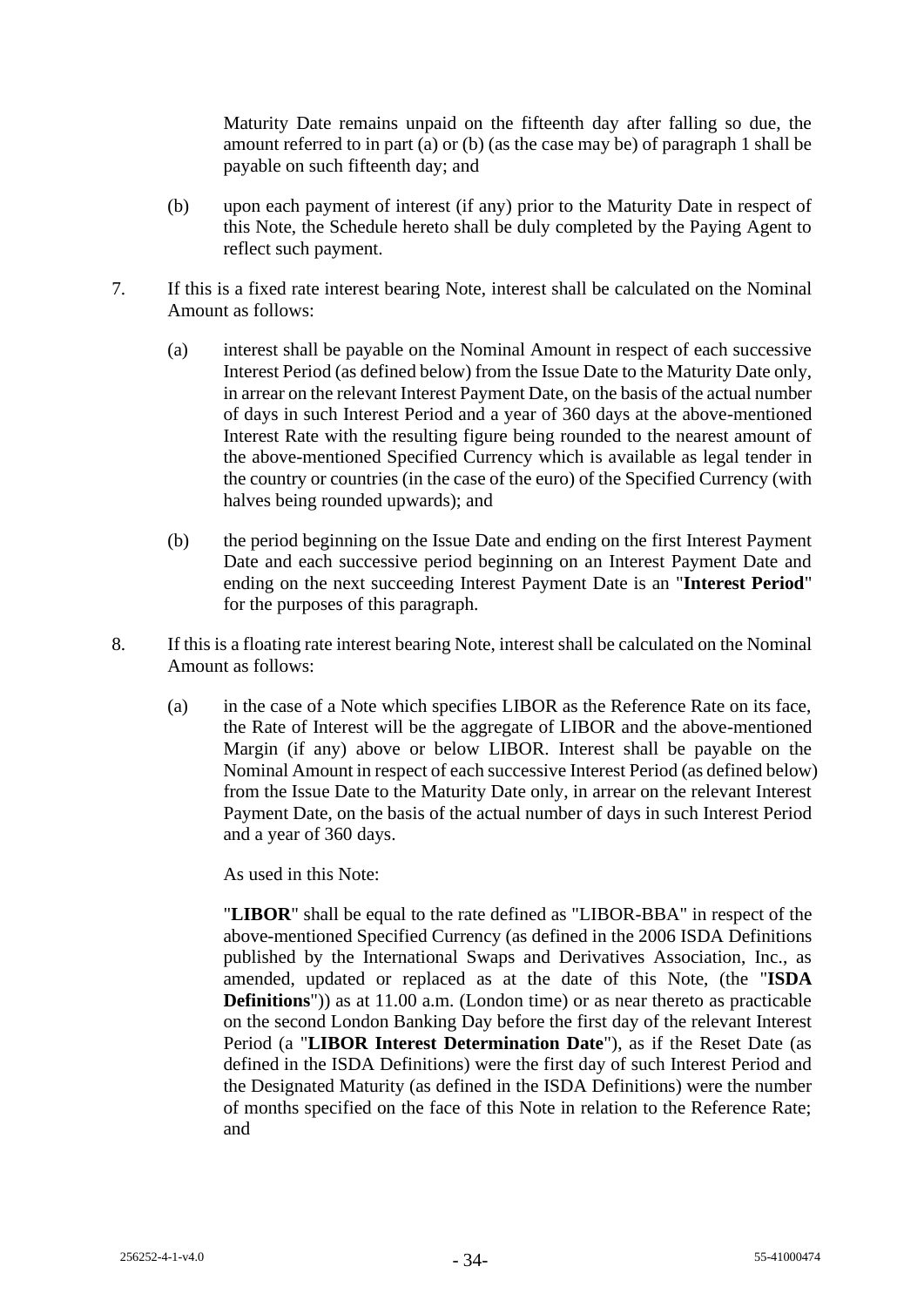"**London Banking Day**" shall mean a day on which commercial banks are open for general business (including dealings in foreign exchange and foreign currency deposits) in London;

(b) in the case of a Note which specifies EURIBOR as the Reference Rate on its face, the Rate of Interest will be the aggregate of EURIBOR and the above-mentioned Margin (if any) above or below EURIBOR. Interest shall be payable on the Nominal Amount in respect of each successive Interest Period (as defined below) from the Issue Date to the Maturity Date only, in arrear on the relevant Interest Payment Date, on the basis of the actual number of days in such Interest Period and a year of 360 days.

As used in this Note, "**EURIBOR**" shall be equal to EUR-EURIBOR-Reuters (as defined in the ISDA Definitions) as at 11.00 a.m. (Brussels time) or as near thereto as practicable on the second TARGET Business Day before the first day of the relevant Interest Period (a "**EURIBOR Interest Determination Date**"), as if the Reset Date (as defined in the ISDA Definitions) were the first day of such Interest Period and the Designated Maturity (as defined in the ISDA Definitions) were the number of months specified on the face of this Note in relation to the Reference Rate;

- (c) the Calculation Agent will, as soon as practicable after 11.00 a.m. (London time) on each LIBOR Interest Determination Date or 11.00 a.m. (Brussels time) on each EURIBOR Interest Determination Date (as the case may be), determine the Rate of Interest and calculate the amount of interest payable (the "**Amount of Interest**") for the relevant Interest Period. The Amount of Interest shall be calculated by applying the Rate of Interest to the Nominal Amount of one Note of each denomination, multiplying such product by the actual number of days in the Interest Period concerned divided by 360 and rounding the resulting figure to the nearest amount of the above-mentioned Specified Currency which is available as legal tender in the country or countries (in the case of the euro) of the Specified Currency (with halves being rounded upwards). The determination of the Rate of Interest and the Amount of Interest by the Calculation Agent named above shall (in the absence of manifest error) be final and binding upon all parties;
- (d) a certificate of the Calculation Agent as to the Rate of Interest payable hereon for any Interest Period shall be conclusive and binding as between the Issuer and the bearer hereof;
- (e) the period beginning on the Issue Date and ending on the first Interest Payment Date and each successive period beginning on an Interest Payment Date and ending on the next succeeding Interest Payment Date is called an "**Interest Period**" for the purposes of this paragraph; and
- (f) the Issuer will procure that a notice specifying the Rate of Interest payable in respect of each Interest Period be published as soon as practicable after the determination of the Rate of Interest. Such notice will be delivered to the bearer of this Note, or if that is not practicable, will be published in a leading English language daily newspaper published in London (which is expected to be the *Financial Times*).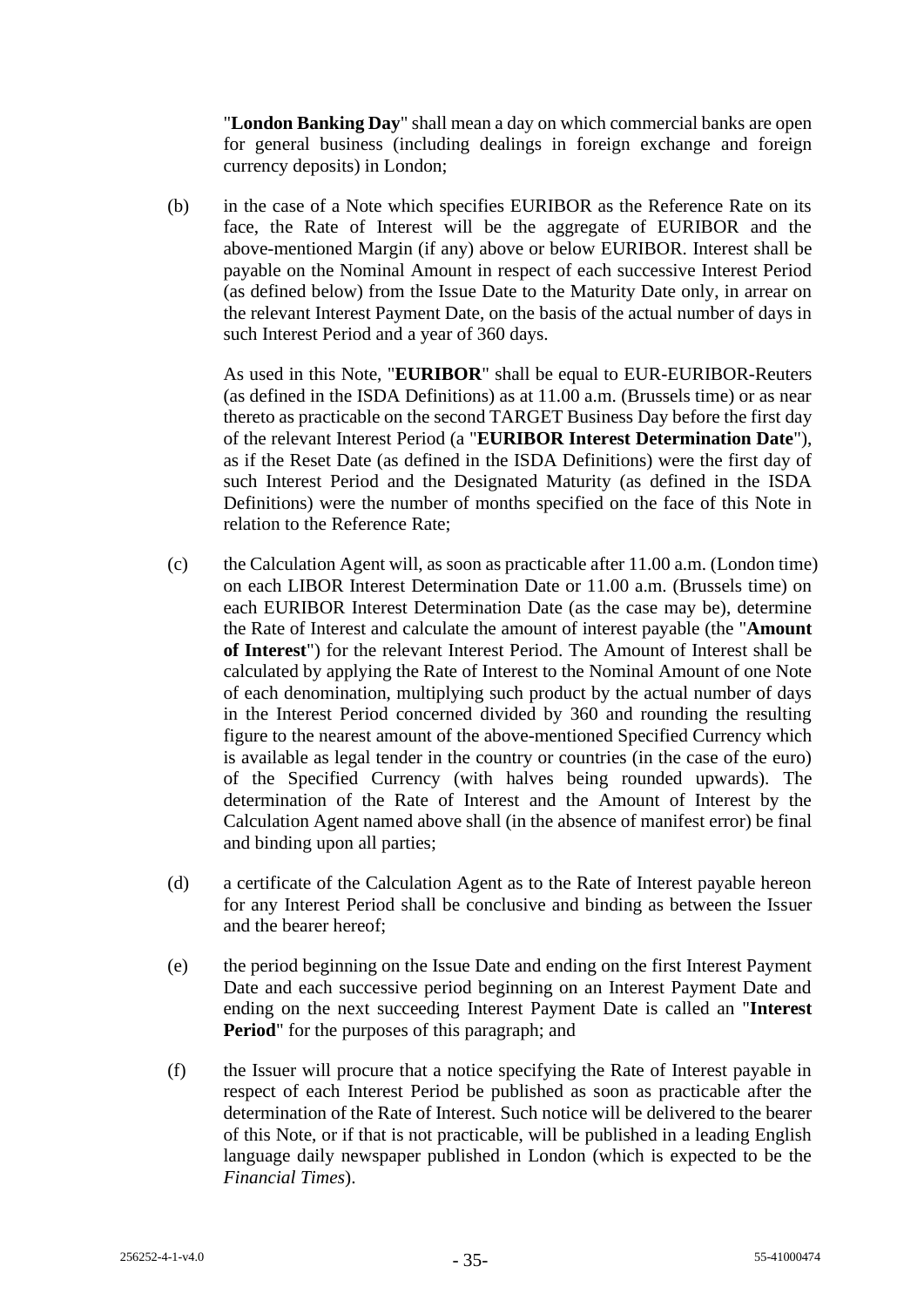9. As used herein, "**Rate of Interest**" in the case of Floating Rate Notes means the rate of interest which is determined in accordance with the relevant provisions of paragraph 8. If a Rate of Interest and/or Amount of Interest cannot be determined on the relevant interest determination date in accordance with the provisions of paragraph 8 for any Interest Period due to LIBOR, EURIBOR or any other applicable Reference Rate (as the case may be) not being available on the relevant screen page at the relevant time, then the Calculation Agent shall use the Rate of Interest applicable for the last preceding Interest Period to determine the Rate of Interest and/or Amount of Interest (as applicable) for such subsequent Interest Period or, if there is no such preceding Interest Period, the sum of the Margin and the rate or (as the case may be) the arithmetic mean for the first Interest Period had this Note been in issue for a period equal to the duration to the scheduled first Interest Period but ending on (and excluding) the Issue Date.

The determination of a Rate of Interest and/or Amount of Interest by the Calculation Agent for any Interest Period pursuant to paragraphs 8 and/or this paragraph 9 shall (in the absence of manifest error) be final and binding upon all parties.

- 10. Instructions for payment must be received at the offices of the Paying Agent referred to above together with this Note as follows:
	- (a) if this Note is denominated in Australian dollars, New Zealand dollars, Hong Kong dollars or Japanese Yen, at least two Business Days prior to the relevant payment date;
	- (b) if this Note is denominated in United States Dollars or Canadian dollars, on or prior to the relevant payment date; and
	- (c) in all other cases, at least one Business Day prior to the relevant payment date.

As used in this paragraph, "**Business Day**" means:

- (i) a day other than a Saturday or Sunday on which commercial banks are open for general business (including dealings in foreign exchange and foreign currency deposits) in London; and
- (ii) in the case of payments in euro, a TARGET Business Day and, in all other cases, a day on which commercial banks are open for general business (including dealings in foreign exchange and foreign currency deposits) in the principal financial centre in the country of the above-mentioned Specified Currency.
- 11. This Note shall not be validly issued unless manually authenticated by Citibank, N.A., London Branch as issue agent.
- 12. This Note and non-contractual obligations arising out of or in connection with this Note shall be governed by, and shall be construed in accordance with, the laws of The Netherlands. All disputes in connection with or arising from this Global Note or its execution will be judged by the courts of Amsterdam, The Netherlands, judging in the first instance, and its appellate courts.
- 13. Articles 229(e) to 229(k) of the Netherlands Commercial Code (*Wetboek van Koophandel*) do not apply to this Note.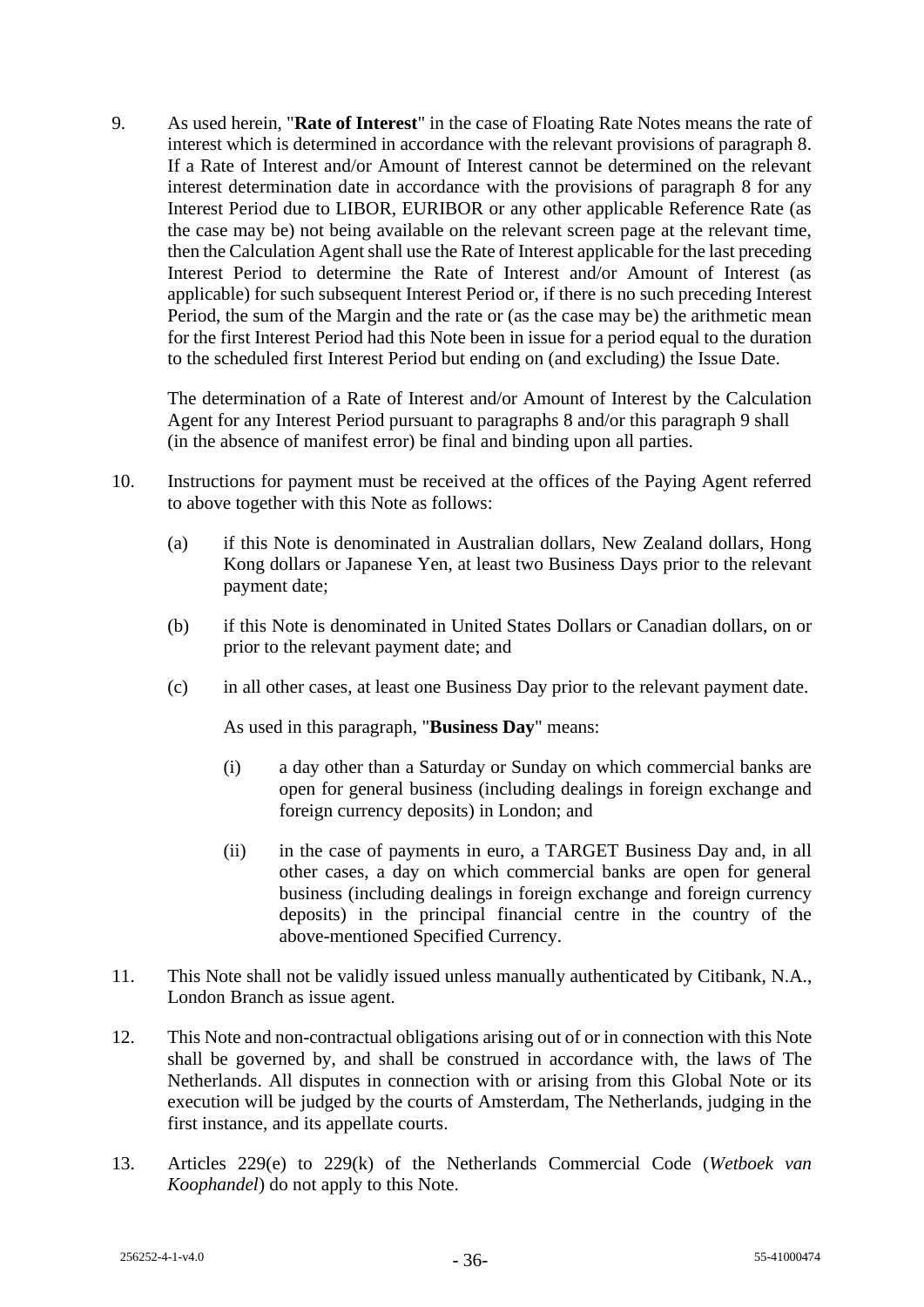# **AUTHENTICATED** by Signed on behalf of: **CITIBANK, N.A., LONDON BRANCH N.V. ENECO BEHEER**

without recourse, warranty or liability and for authentication purposes only

| Bv: |                        |
|-----|------------------------|
|     | (Authorised Signatory) |

By: ............................................................... By: ............................................................... (*Authorised Signatory*) (*Authorised Signatory*)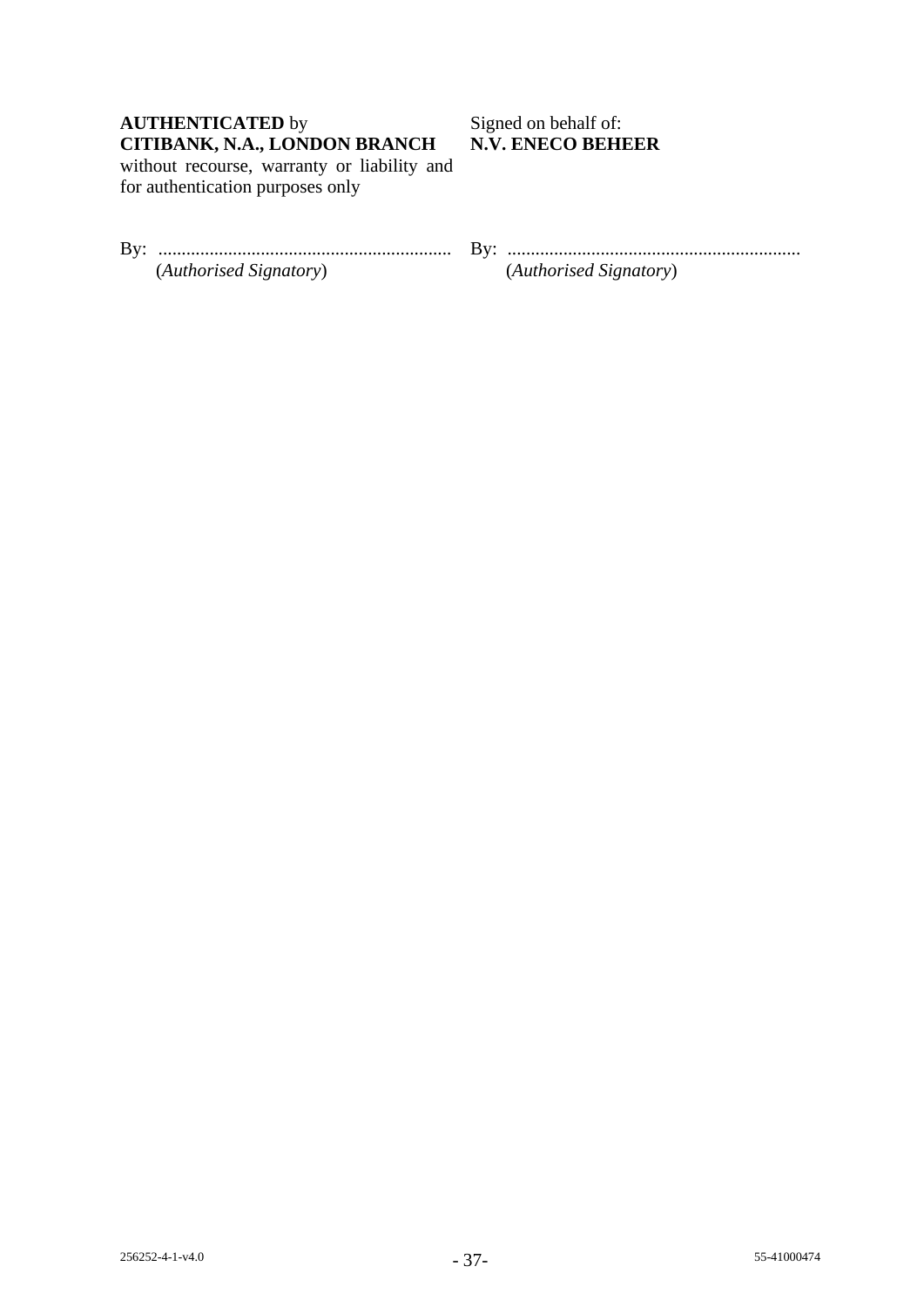# **SCHEDULE PAYMENTS OF INTEREST**

The following payments of interest in respect of this Note have been made:

|           |                |                   |                    | <b>Notation on</b> |
|-----------|----------------|-------------------|--------------------|--------------------|
|           | <b>Payment</b> |                   |                    | behalf of Paying   |
| Date Made | From           | <b>Payment To</b> | <b>Amount Paid</b> | Agent              |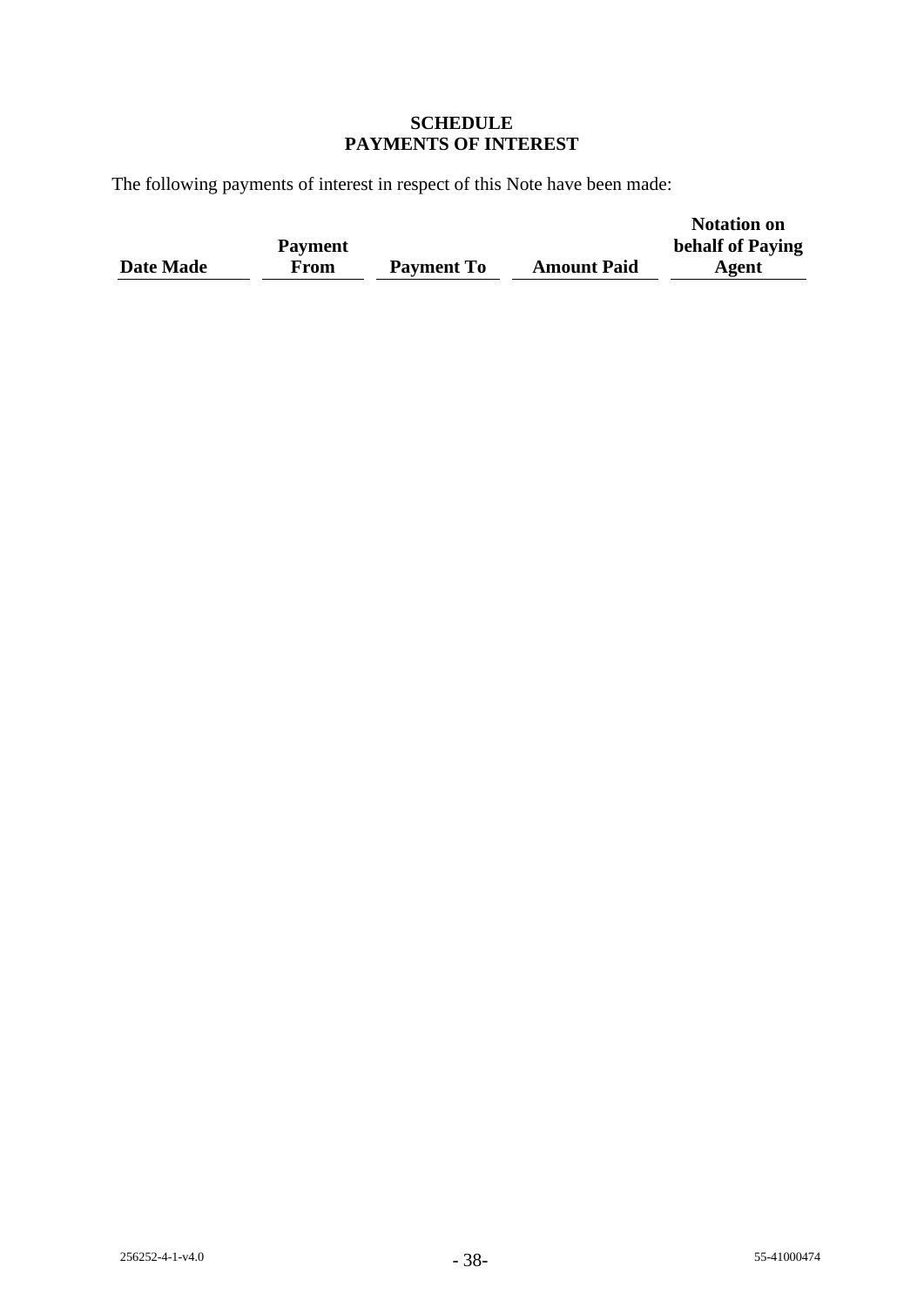# **PART III**

# **Form of Definitive Note (for use where the Issuer accepts the proceeds of issue in the United Kingdom)**

[Unless between individuals not acting in the conduct of a business or profession, each transaction regarding this Note which involves the physical delivery thereof within, from or into The Netherlands, must be effected (as required by the Dutch Savings Certificates Act (*Wet inzake Spaarbewijzen*) of 21 May 1985) through the mediation of the Issuer or member of Euronext Amsterdam and must either be:

1. between individuals or legal entities who or which trade or invest in securities in the conduct of a profession or trade (which includes banks, dealers, insurance companies, pension funds, other institutional investors and commercial enterprises which regularly, as an ancillary activity, invest in securities); or, in any other case

2. recorded in a transaction note which includes the name and address of each party to the transaction, the nature of the transaction and the details and serial number of this Note.]\*

# **£[100,000][500,000][1,000,000]**

## **N.V. ENECO BEHEER**

# **(Incorporated in The Netherlands with its corporate seat (***statutaire zetel***) in Rotterdam, The Netherlands)**

| Issue Date:                                                 |                     |  |  |
|-------------------------------------------------------------|---------------------|--|--|
| Denomination:                                               | (words and figures) |  |  |
|                                                             | %                   |  |  |
|                                                             | ( <i>Interest</i> ) |  |  |
| Interest Payment Dates: <sup>6</sup><br>( <i>Interest</i> ) |                     |  |  |

<sup>\*</sup> This legend should be placed on zero coupon or discounted Notes and Notes that constitute a claim for a fixed sum against the relevant Issuer on which interest only becomes due at maturity or on which no interest is due whatsoever and which are distributed within, from or into The Netherlands in the course of initial distribution or immediately thereafter.

<sup>&</sup>lt;sup>1</sup> Not to be more than 364 days from (and including) the Issue Date.

<sup>&</sup>lt;sup>2</sup> Complete for floating rate interest bearing Notes only.

<sup>&</sup>lt;sup>3</sup> Complete for floating rate interest bearing Notes only.

<sup>4</sup> Complete for fixed rate interest bearing Notes only.

<sup>&</sup>lt;sup>5</sup> Complete for floating rate interest bearing Notes only.

<sup>&</sup>lt;sup>6</sup> Complete for interest bearing Notes if interest is payable before the Maturity Date.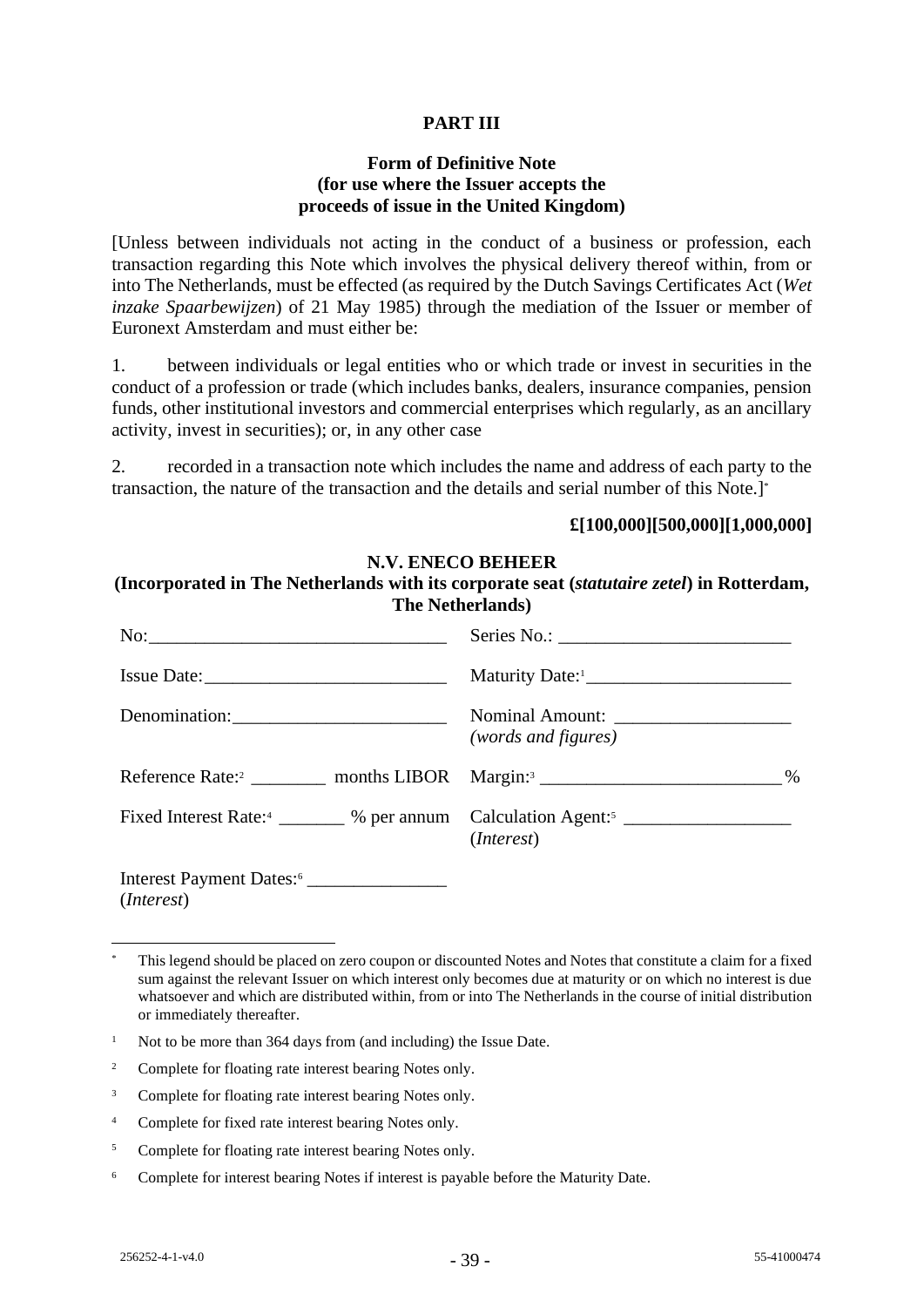1. For value received, **N.V. ENECO BEHEER** (the "**Issuer**") promises to pay to the bearer of this Note on the above-mentioned Maturity Date the above-mentioned Nominal Amount, together with interest thereon at the rate and at the times (if any) specified herein.

All such payments shall be made in accordance with an issue and paying agency agreement dated 17 July 2020 between the Issuer, the issue agent and the paying agent referred to therein, a copy of which is available for inspection at the offices of Citibank, N.A., London Branch (the "**Paying Agent**") at Citigroup Centre, Canada Square, Canary Wharf, London E14 5LB, United Kingdom, and subject to and in accordance with the terms and conditions set forth below. All such payments shall be made upon presentation and surrender of this Note at the offices of the Paying Agent referred to above by transfer to a sterling account maintained by the bearer in London.

- 2. All payments in respect of this Note by or on behalf of the Issuer shall be made without set-off, counterclaim, fees, liabilities or similar deductions and free and clear of, and without deduction or withholding for or on account of, taxes, levies, duties, assessments or charges of any nature now or hereafter imposed, levied, collected, withheld or assessed in any jurisdiction through, in or from which such payments are made or any political subdivision or taxing authority of or in any of the foregoing ("**Taxes**"). If the Issuer or any agent thereof is required by law or regulation to make any deduction or withholding for or on account of Taxes, the Issuer shall, to the extent permitted by applicable law or regulation, pay such additional amounts as shall be necessary in order that the net amounts received by the bearer of this Note after such deduction or withholding shall equal the amount which would have been receivable hereunder in the absence of such deduction or withholding, except that no such additional amounts shall be payable where this Note is presented for payment:
	- (a) by or on behalf of a holder which is liable to such Taxes by reason of its having some connection with the jurisdiction imposing the Taxes other than the mere holding of this Note; or
	- (b) more than 15 days after the Maturity Date or, if applicable, the relevant Interest Payment Date or (in either case) the date on which payment hereof is duly provided for, whichever occurs later, except to the extent that the holder would have been entitled to such additional amounts if it had presented this Note on the last day of each 15 day period.
- 3. The payment obligation of the Issuer represented by this Note constitutes and at all times shall constitute a direct and unsecured obligation of the Issuer ranking at least *pari passu* with all present and future unsecured and unsubordinated indebtedness of the Issuer other than obligations preferred by mandatory provisions of law.
- 4. If the Maturity Date or, if applicable, the relevant Interest Payment Date is not a Payment Business Day (as defined herein) payment in respect hereof will not be made and credit or transfer instructions shall not be given until the next following Payment Business Day and the bearer of this Note shall not be entitled to any interest or other sums in respect of such postponed payment. As used in this Note, "**Payment Business Day**" means any day other than a Saturday or Sunday which is a day on which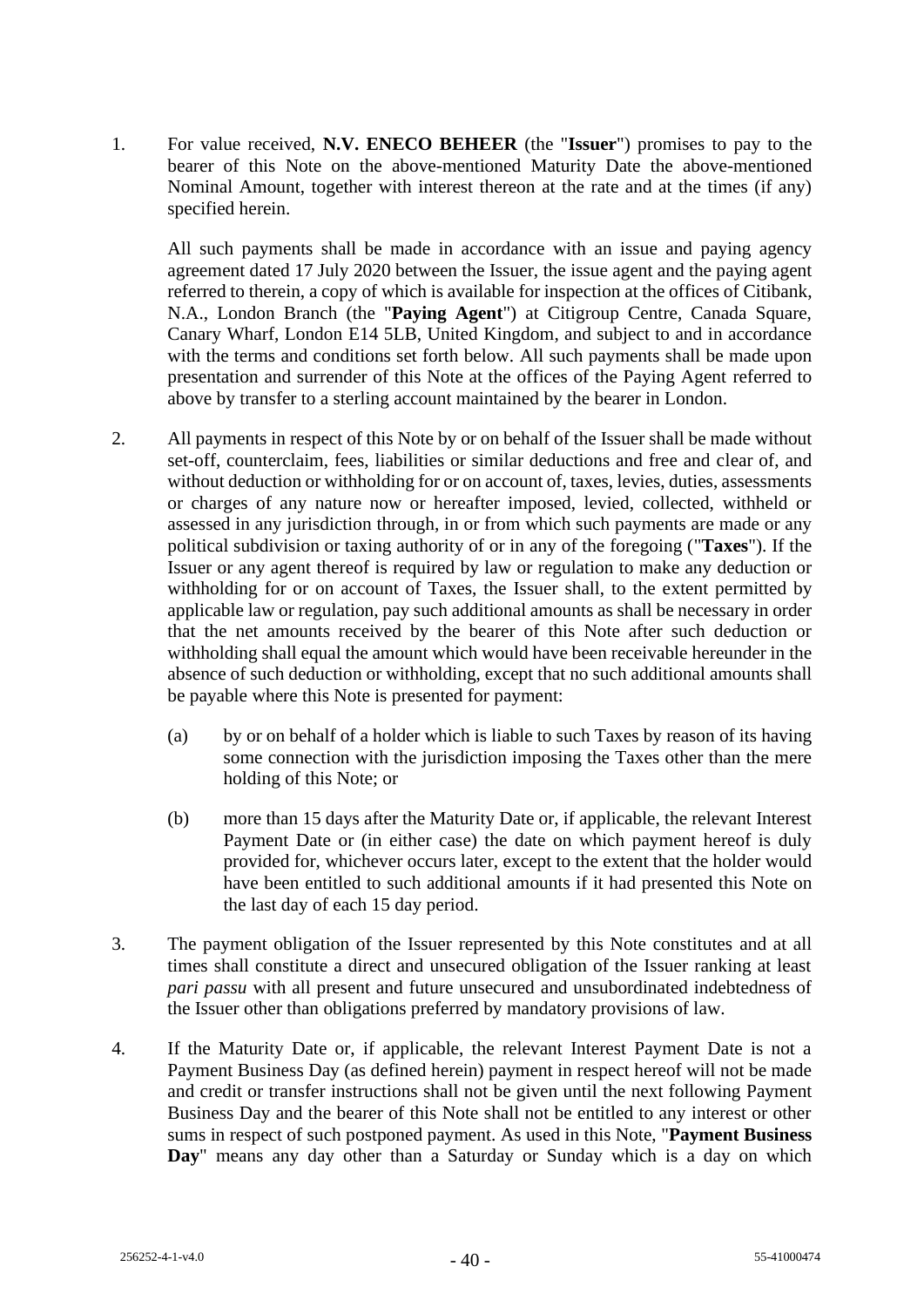commercial banks and foreign exchange markets settle payments and are open for general business in London.

- 5. This Note is negotiable (*overdraagbaar*) and, accordingly, title hereto shall pass by delivery (*levering*) and the bearer shall be treated as being absolutely entitled to receive payment upon due presentation hereof (notwithstanding any notation of ownership or other writing thereon or notice of any previous loss or theft thereof).
- 6. This Note shall not be validly issued unless manually authenticated by Citibank, N.A., London Branch as issue agent.
- 7. This Note and non-contractual obligations arising out of or in connection with this Note shall be governed by, and shall be construed in accordance with, the laws of The Netherlands. All disputes in connection with or arising from this Global Note or its execution will be judged by the courts of Amsterdam, The Netherlands, judging in the first instance, and its appellate courts.
- 8. Articles 229(e) to 229(k) of the Netherlands Commercial Code (*Wetboek van Koophandel*) do not apply to this Note.

# **AUTHENTICATED** by Signed on behalf of: **CITIBANK, N.A., LONDON BRANCH N.V. ENECO BEHEER** without recourse, warranty or liability and

for authentication purposes only

By: ............................................................... By: .............................................................. (*Authorised Signatory*) (*Authorised Signatory*)

By: ............................................................... (*Authorised Signatory*)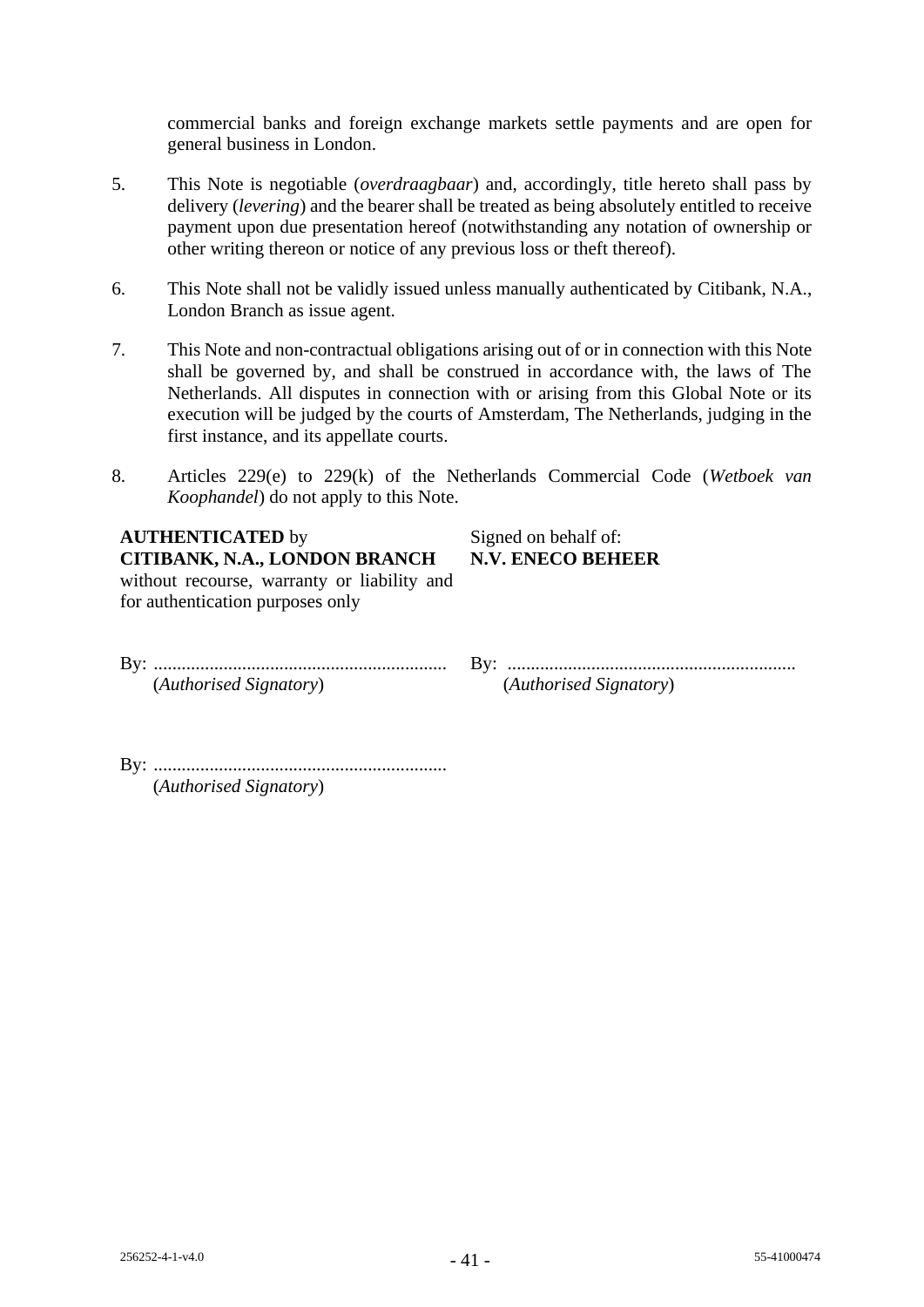# [On the Reverse]

- (A) If this is an interest bearing Note, then:
	- (a) notwithstanding the provisions of paragraph 1 above, if any payment of interest in respect of this Note falling due for payment prior to the above-mentioned Maturity Date remains unpaid on the fifteenth day after falling so due, the amount referred to in part (a) or (b) (as the case may be) of paragraph 1 shall be payable on such fifteenth day; and
	- (b) upon each payment of interest (if any) prior to the Maturity Date in respect of this Note, the Schedule hereto shall be duly completed by the Paying Agent to reflect such payment.
- (B) If this is a fixed rate interest bearing Note, interest shall be calculated on the Nominal Amount as follows:
	- (a) interest shall be payable on the Nominal Amount in respect of each successive Interest Period (as defined below) from the Issue Date to the Maturity Date only, in arrear on the relevant Interest Payment Date, on the basis of the actual number of days in such Interest Period and a year of 365 days at the above-mentioned Interest Rate with the resulting figure being rounded to the nearest penny (with halves being rounded upwards); and
	- (b) the period beginning on the Issue Date and ending on the first Interest Payment Date and each successive period beginning on an Interest Payment Date and ending on the next succeeding Interest Payment Date is an "**Interest Period**" for the purposes of this paragraph (B).
- (C) If this is a floating rate interest bearing Note, interest shall be calculated on the Nominal Amount as follows:
	- (a) the Rate of Interest will be the aggregate of LIBOR and the above-mentioned Margin (if any) above or below LIBOR. Interest shall be payable on the Nominal Amount in respect of each successive Interest Period (as defined below) from the Issue Date to the Maturity Date only, in arrear on the relevant Interest Payment Date, on the basis of the actual number of days in such Interest Period and a year of 365 days. As used in this Note, "**LIBOR**" shall be equal to the rate defined as "LIBOR-BBA" in respect of Sterling (as defined in the 2006 ISDA Definitions published by the International Swaps and Derivatives Association, Inc., as amended, updated or replaced as at the date of this Note (the "**ISDA Definitions**")) as at 11.00 a.m. (London time) or as near thereto as practicable on the first day of the relevant Interest Period (the "**LIBOR Interest Determination Date**"), as if the Reset Date (as defined in the ISDA Definitions) were the first day of such Interest Period and the Designated Maturity (as defined in the ISDA Definitions) were the number of months specified on the face of this Note in relation to the Reference Rate;
	- (b) the Calculation Agent will, as soon as practicable after 11.00 a.m. (London time) on the LIBOR Interest Determination Date, determine the Rate of Interest and calculate the amount of interest payable (the "**Amount of Interest**") for the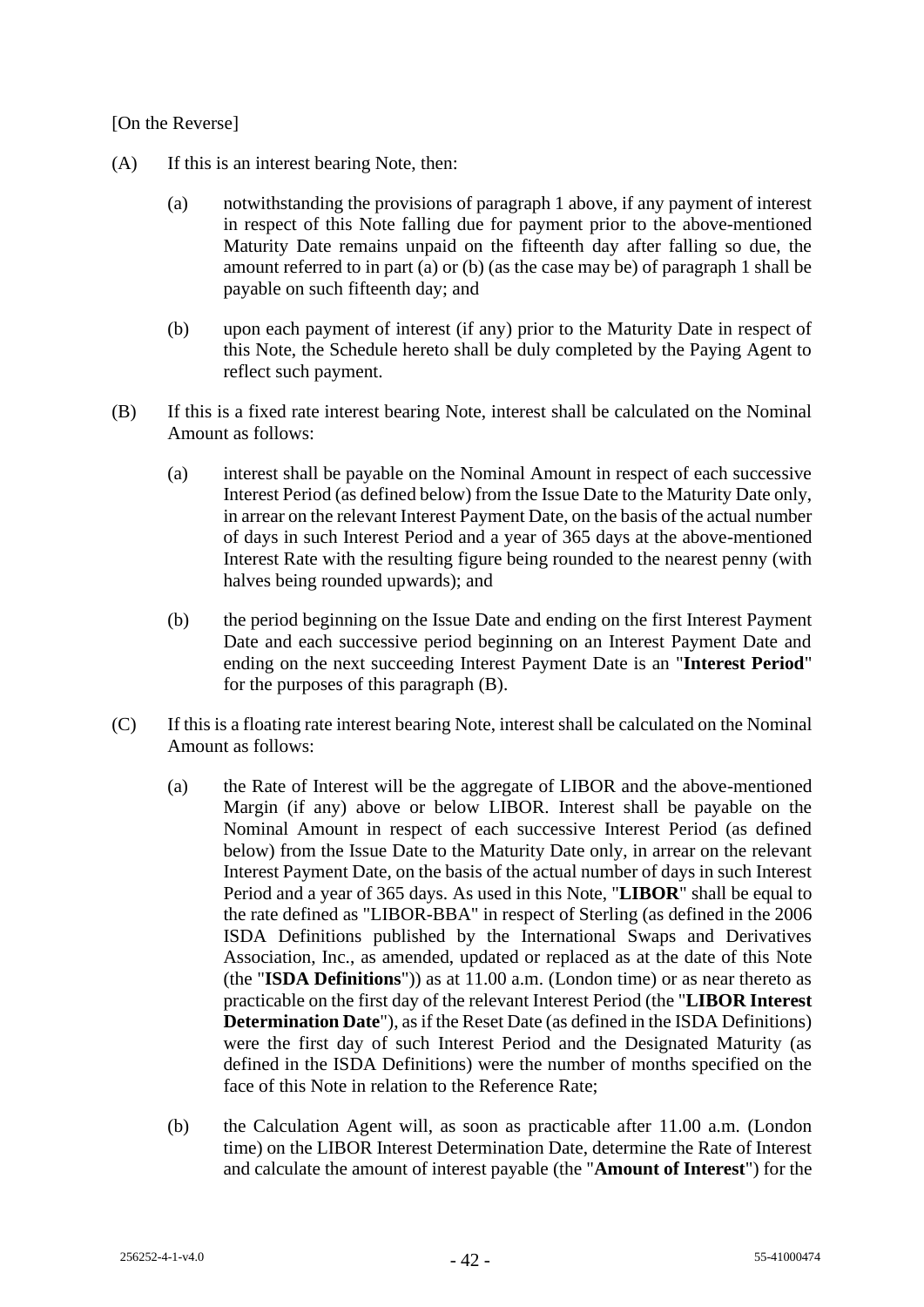relevant Interest Period. "**Rate of Interest**" means the rate which is determined in accordance with the provisions of sub-paragraph (a) above. The Amount of Interest shall be calculated by applying the Rate of Interest to the Nominal Amount of one Note of each denomination, multiplying such product by the actual number of days in the Interest Period concerned divided by 365 and rounding the resulting figure to the nearest penny. The determination of the Rate of Interest and the Amount of Interest by the Calculation Agent named above shall (in the absence of manifest error) be final and binding upon all parties;

- (c) a certificate of the Calculation Agent as to the Rate of Interest payable hereon for any Interest Period shall be conclusive and binding as between the Issuer and the bearer hereof;
- (d) the period beginning on the Issue Date and ending on the first Interest Payment Date and each successive period beginning on an Interest Payment Date and ending on the next succeeding Interest Payment Date is called an "**Interest Period**" for the purposes of this paragraph (C).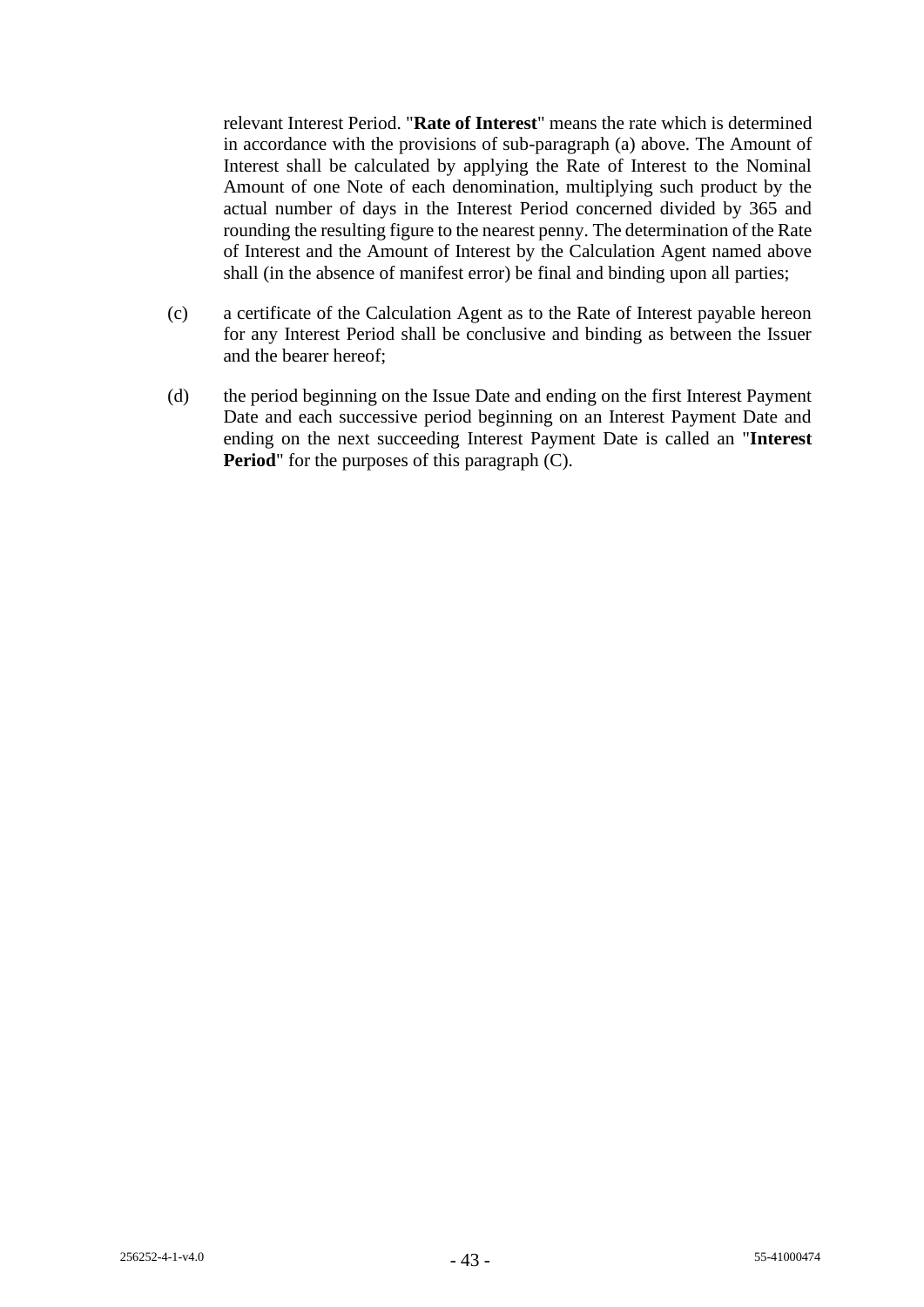# **SCHEDULE Payments of Interest**

The following payments of interest in respect of this Note have been made:

|           | <b>Payment</b> |                   |                    | <b>Notation on behalf</b> |
|-----------|----------------|-------------------|--------------------|---------------------------|
| Date Made | From           | <b>Payment To</b> | <b>Amount Paid</b> | of Paying Agent           |